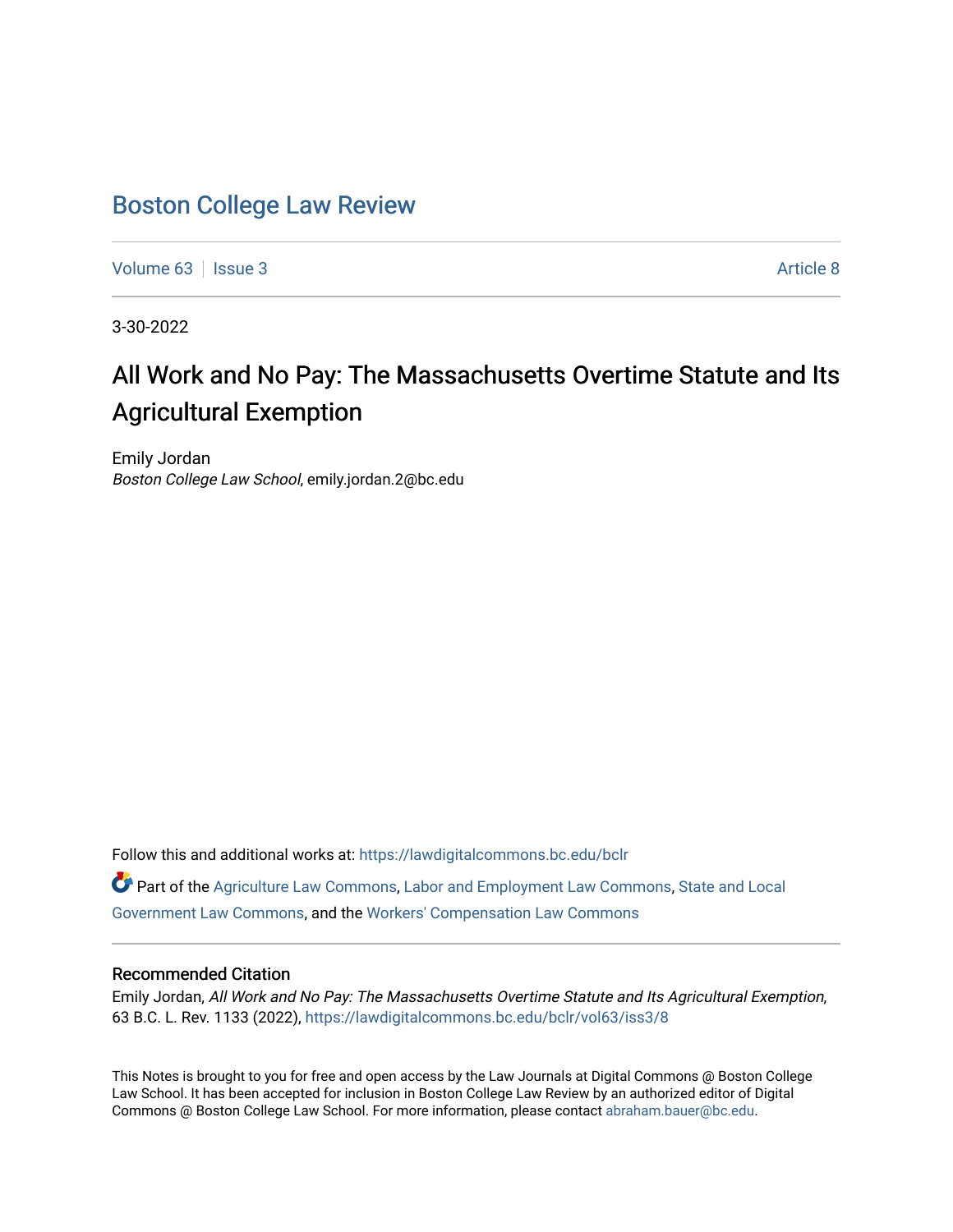## **ALL WORK AND NO PAY: THE MASSACHUSETTS OVERTIME STATUTE AND ITS AGRICULTURAL EXEMPTION**

**Abstract:** At the federal and state level, overtime statutes often contain agricultural exemptions. These exemptions do not require farm owners to pay statutorily mandated overtime compensation to farmworkers who work more than the prescribed workweek. In 1960, the Massachusetts legislature enacted its overtime statute, chapter 151, section 1A of the Massachusetts General Laws, containing an agricultural exemption, as part of a larger remedial response to the Fair Labor Standards Act. In 2019, the Massachusetts Supreme Judicial Court in *Arias-Villano v. Chang & Sons Enterprises, Inc.* limited the agricultural exemption to only those farmworkers working in harvesting, but not those working in postharvesting. Following the decision, the Massachusetts Department of Labor Standards issued an advisory in March 2020 that eroded farmworker protections by expanding the agricultural exemption beyond the limits established in *Chang & Sons*. Most recently, in 2021, the Fairness for Farmworkers Coalition introduced the Fairness for Farmworkers Act to abolish the agricultural exemption. This Note discusses the legislative intent of Massachusetts's chapter 151, section 1A and the implications of the recent advisory. Additionally, this Note reviews the current landscape of state-level agricultural exemptions, particularly New York's newly enacted Farm Laborers Fair Labor Practices Act (FLFLPA). Using the FLFLPA as a reference point, this Note argues that the Massachusetts egislature should adopt the Fairness to Farmworkers Act and abolish the agricultural exemption to better protect farmworkers.

#### **INTRODUCTION**

<span id="page-1-1"></span>Dilma Perez, who immigrated to the United States from Guatemala nearly twenty years ago, works on a farm in Florida with her husband, harvesting crops.<sup>[1](#page-1-0)</sup> Over the past year, Dilma and her family have been among the increasing number of farmworkers who suffer from food insecurity and lack of suffi-

<span id="page-1-0"></span><sup>&</sup>lt;sup>1</sup> Allison Salerno, *Here's Why the People Who Pick Our Food Are Going Hungry During Covid*, IN THESE TIMES (Jan. 25, 2021), https://inthesetimes.com/article/farmworkers-immigrant-workersstimulus-aid-work-visas-covid [https://perma.cc/D3EN-MTXB]. Although Dilma is a farmworker in Florida, her experience is like the experience of most farmworkers in Massachusetts. *See* Telephone Interview with Margaret Sawyer, Interim Co-Dir., Pioneer Valley Workers Center (Mar. 4, 2021) (noting that the average Massachusetts farmworkers works up to sixty hours in a week during harvesting season).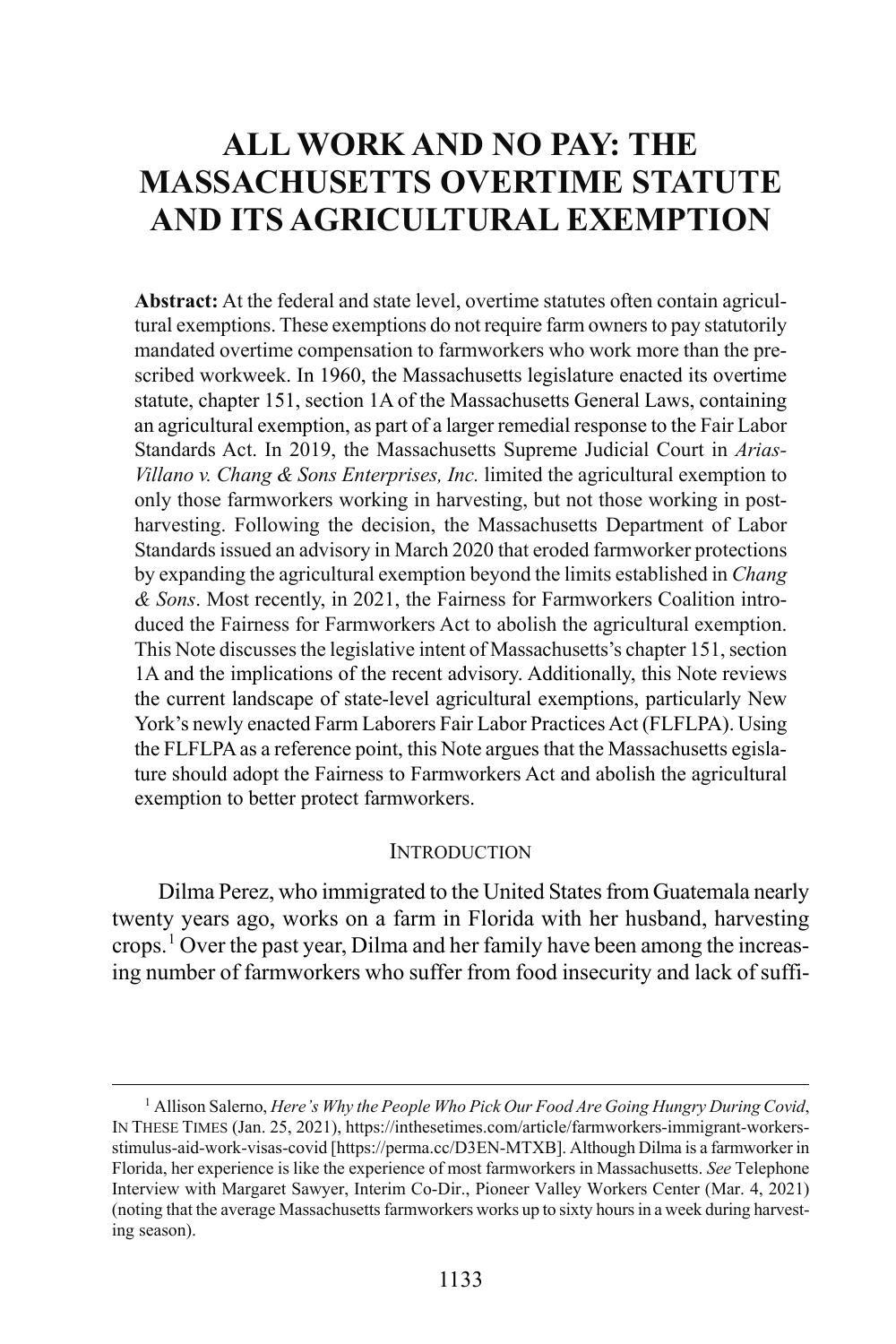cient compensation.[2](#page-2-1) Since February 2020, the number of farmworkers need-ing food donations have tripled.<sup>[3](#page-2-2)</sup> Simultaneously, farm owners have decreased hiring and increased their reliance on current employees.<sup>[4](#page-2-3)</sup> The most recent National Agricultural Workers Survey reports that the average farmworker works forty-five hours per week.<sup>[5](#page-2-4)</sup> Due to the agricultural exemption in the Fair Labor Standards Act (FLSA), federal law does not mandate employers to compensate farmworkers for work completed beyond the forty-hour workweek.<sup>[6](#page-2-5)</sup>

<span id="page-2-0"></span>Farmworkers like Ms. Perez are at the heart of the United States econo-my.<sup>[7](#page-2-6)</sup> Despite their central role, however, precise information about those who work in agriculture is not always available.<sup>[8](#page-2-7)</sup> Agricultural work includes all acts of farming, such as cultivation, harvesting, production, and preparation of pro-duce or commodities.<sup>[9](#page-2-8)</sup> The United States Department of Agriculture estimated

<span id="page-2-5"></span>6  *See* Alexis Guild & Iris Figueroa, *The Neighbors Who Feed Us: Farmworkers and Government Policy—Challenges and Solutions*, 13 HARV. L. & POL'Y REV. 157, 169 (2018) (discussing the agricultural exemption within a broader history of legislative exclusion of farmworkers from labor protections). The agricultural exemption serves to prevent agricultural workers from qualifying for overtime compensation under the Fair Labor Standards Act (FLSA). *See* 29. U.S.C. § 213(b)(13) (containing the agricultural exemption).

<span id="page-2-6"></span> *See* Guild & Figueroa, *supra* not[e 6,](#page-2-0) at 158 (describing farming as vital to the health of the United States because of the jobs provided through this industry and the money generated). The demanding nature of farming contributes to farmworkers' vulnerable status. *See id.* (highlighting the long hours during harvesting, industry-specific hazards, and immigration-related concerns).

<span id="page-2-7"></span><sup>8</sup> See id. at 162 (providing that although there is not exact data on agricultural employment statistics, as of 2018 there were approximately 2.4 million farmworkers across the United States).

<span id="page-2-8"></span><sup>9</sup> See 29 U.S.C. § 203(f) (defining agricultural work as inclusive of all forms of agriculture, such as harvesting crops, as well as the rearing animals, lumbering, and all other tasks completed incident to farming). Congress has determined that agriculture is essential to the health of the United States and to sustaining employment rates. *See* 7 U.S.C. § 1621 (dedicating resources to continued research and investment in farming). Congress intended section 1621 to demonstrate cooperation with the states in addressing agricultural issues. *See* P.A.M. News Corp. v. Butz, 514 F.2d 272, 278 (D.C. Cir. 1975) (emphasizing the importance of communication between the United States Department of Agriculture and states when collecting and analyzing farming data). Scholars broadly define agriculture as the cultivation of produce and commodities through biological methods. *See* Wallace E. Huffman, *Trends, Adjustments, and Demographics, and Income of Agricultural Workers*, 27 REV.AGRIC.ECON. 351, 352 (2005) (describing the changes to agricultural processes due to technological advancement). Within the context of the agricultural exemption of the federal overtime statute, the Department of Labor defines agriculture more narrowly—inclusive of only those who are employed "solely in agriculture." *See What Is Considered Farm Work?*, CISA, https://www.buylocalfood.org/what-is-considered-

<span id="page-2-1"></span> <sup>2</sup>  *See* Salerno, *supra* note [1](#page-1-1) (noting that on November 4, 2020, at the service center near her house, a non-profit serving agricultural workers provided 1,365 farmworkers with food and household staples).

<sup>&</sup>lt;sup>3</sup> See id. (suggesting the increased rate of food insecurity stems from changes in hiring practices).

<span id="page-2-3"></span><span id="page-2-2"></span><sup>4</sup> *See id.* (noting that in addition to farm owners decreasing hiring, typical off-season work, like landscaping, is less available).

<span id="page-2-4"></span><sup>5</sup>  *See* JBS INT'L, INC., FINDINGS FROM THE NATIONAL AGRICULTURAL WORKERS SURVEY (NAWS) 2017–2018, at 25 (2021) https://www.dol.gov/sites/dolgov/files/ETA/naws/pdfs/NAWS%20 Research%20Report%2014.pdf [https://perma.cc/F85F-CHEU] (explaining that farmworkers who worked in harvesting worked fifty-four hours per week on average and farmworkers who worked in pre-harvesting worked forty-eight hours per week).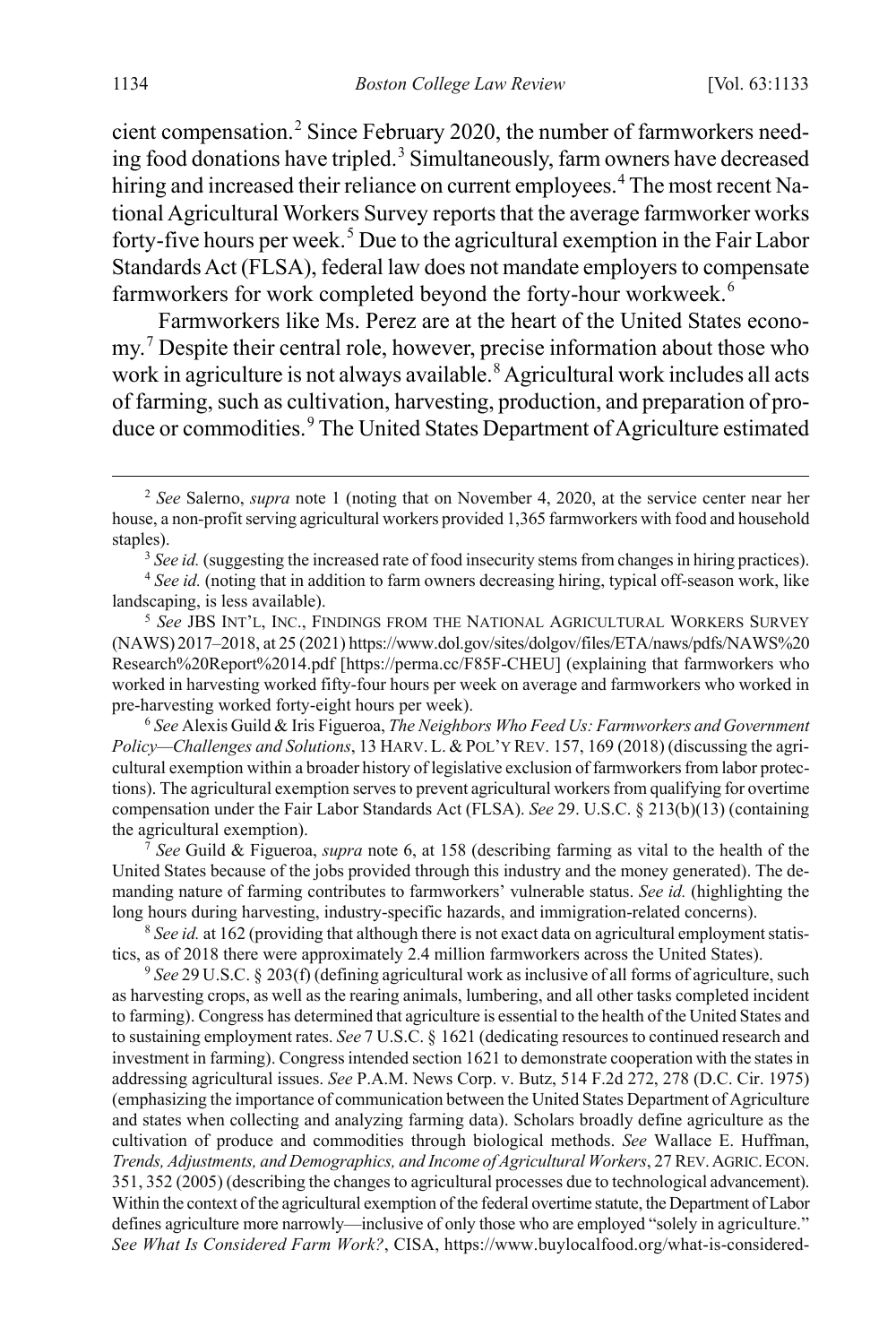<span id="page-3-6"></span>that in 2019, 22.2 million full- and part-time jobs were connected to both the food and agricultural sectors, composing 10.9 percent of total employment in the United States.<sup>[10](#page-3-0)</sup> The average farmworker works during the harvesting sea-son for approximately thirty-three weeks, rather than year-round.<sup>[11](#page-3-1)</sup> During the working seasons, agricultural labor is demanding.<sup>[12](#page-3-2)</sup> Even when farmworkers perfectly till the soil, sow seeds, and apply pest-control products, natural forces such as drought, snow, and heat can spoil the harvest.<sup>[13](#page-3-3)</sup> Furthermore, even with perfect natural conditions, farmworkers must still harvest, clean, assemble, package, and ship the goods before they decay.<sup>[14](#page-3-4)</sup>

<span id="page-3-7"></span>Typically, federal law under the FLSA requires certain protections for workers, including minimum wage and overtime compensation.<sup>[15](#page-3-5)</sup> Agricultural

 $\overline{a}$ 

<span id="page-3-1"></span><sup>11</sup> *See* FARMWORKER JUST., SELECTED STATISTICS ON FARMWORKERS (2015–16 DATA) 2 (2019), http://www.farmworkerjustice.org/wp-content/uploads/2019/05/NAWS-Data-FactSheet-05- 13-2019-final.pdf [https://perma.cc/KJ3G-5SG7] (noting that farmworkers may work at multiple farms throughout the year, even though they are not working year-round). According to Margaret Sawyer, the average farmworker in Massachusetts works up to sixty hours in the summer season and employers lay off farmworkers in the winter. *See* Telephone Interview with Margaret Sawyer, *supra*  not[e 1](#page-1-1) (stating that farmworkers undertake different jobs in the winter to compensate for the lost income). 12 *See* Letter from Michael Flanagan, Dir., Mass. Dep't of Lab. Standards, to Interested Parties 2

<span id="page-3-2"></span>(Mar. 13, 2020), https://www.mass.gov/doc/request-for-comments-critiques-and-suggestions-regardingagricultural-overtime-opinion-letter-3/download [https://perma.cc/GU49-LJK6] (presenting farming as a risk for farm owners and workers, suggesting that there is a threat of loss at each step of the harvesting process).

<sup>13</sup> *See id.* (describing the agricultural industry as highly susceptible to the forces of nature).

<sup>14</sup> See id. (framing this work as part of the essential duties of farmworkers).

<span id="page-3-5"></span><span id="page-3-4"></span><span id="page-3-3"></span>15 *See* Joshua A. Duden, *Unreasonable Exemptions: Analyzing the Agricultural Worker Exemptions to Workers' Compensation Laws in Light of* Rodriguez v. Brand West Dairy, 24 DRAKE J. AGRIC. L. 75, 76 (2019) (describing the purpose of these worker protections and their practical function, such as to paying injured employees). Minimum wage protects employees' ability to receive a sufficient wage to support themselves. Cf. H.R. REP. NO. 95-521, at 2 (1977) (increasing the minimum wage to help employees adjust to increased costs of living). Overtime compensation supports employees who work more than the standard workweek and discourages employers from exploiting their employees for arduous working hours. *See* Autumn L. Canny, *Lost in a Loophole: The Fair Labor Standards Act's Exemption of Agricultural Workers from Overtime Compensation Protection*, 10 DRAKE J. AGRIC. L. 355, 364 (2005) (observing that overtime compensation deters employers from forcing employees to work over forty hours in a week because they incur greater labor expenses).

farm-work/ [https://perma.cc/XTR3-HWJV] (Jan. 2021) (emphasis omitted) (providing the examples of field laborers, equipment managers, and delivery personnel as included in the exemption). 10 Econ. Rsch. Serv., *Ag and Food Sectors and the Economy*, U.S. DEP'T OF AGRIC., https://

<span id="page-3-0"></span>www.ers.usda.gov/data-products/ag-and-food-statistics-charting-the-essentials/ag-and-food-sectorsand-the-economy/ [https://perma.cc/3SEF-NBD6] (June 2, 2021). Starting in the 1950s, the demographics of the agricultural industry shifted. *See* Econ. Rsch. Serv., *Farm Labor*, U.S. DEP'T OF AGRIC., https://www.ers.usda.gov/topics/farm-economy/farm-labor/ [https://perma.cc/ET85-9KWR] (Aug. 18, 2021) (attributing the demographic changes to the influence of technological advancements, reduction in self-employed and family labor, and changes in agricultural work done by employees). Due in part to increasing industrialization, the number of farmworkers has decreased from over nine million in the 1950s to approximately three million in the 2000s. *See id.* (noting that the decline in farmworkers was across both hired employees and familial employees).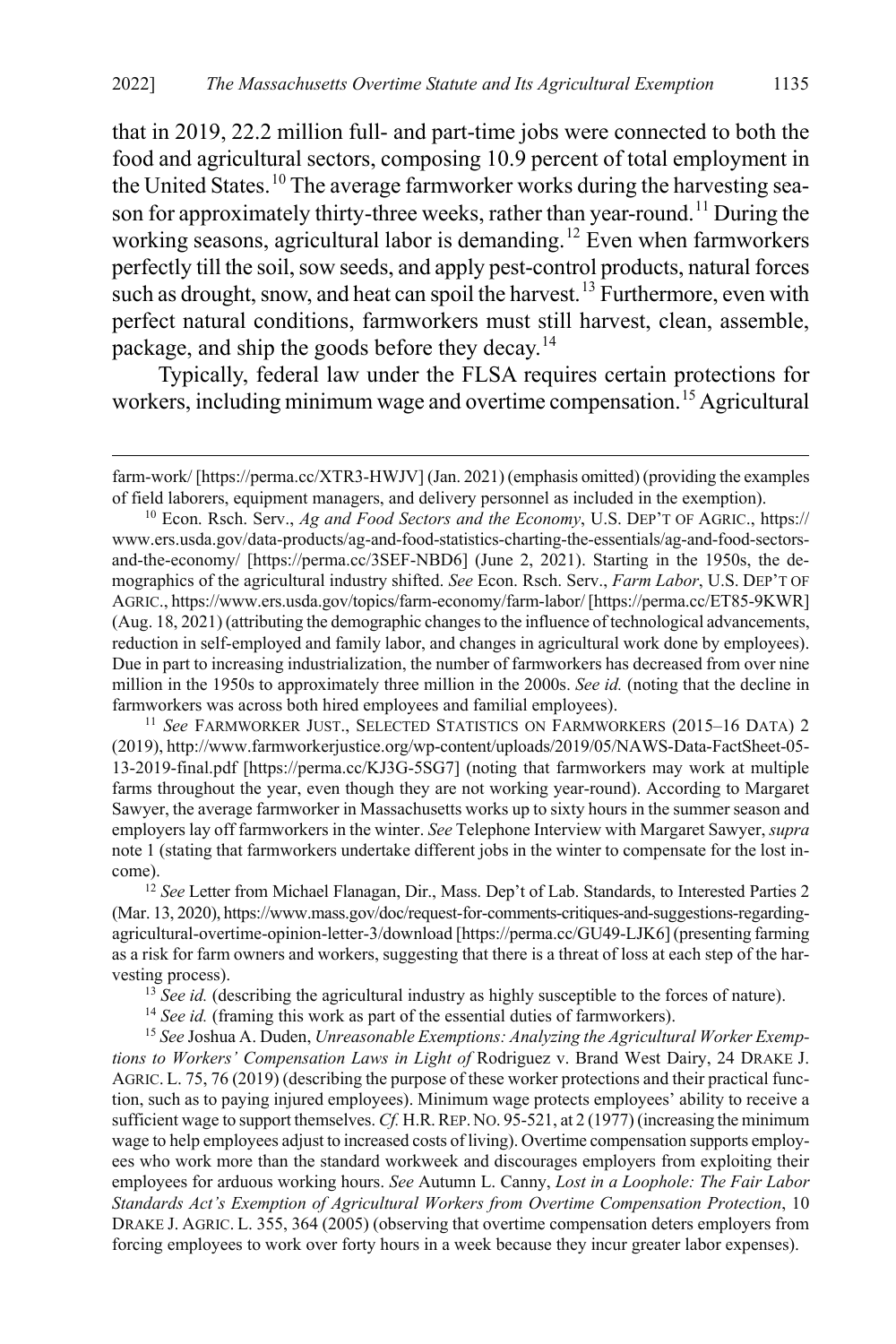<span id="page-4-8"></span><span id="page-4-7"></span>work is distinctive, however, because Congress excludes it from overtime compensation under the FLSA.[16](#page-4-0) Congress created the agricultural exemption out of a desire to exclude African American farmworkers from protections oth-erwise afforded under the FLSA.<sup>[17](#page-4-1)</sup> In modem time, justifications for the exemption have focused on the fact that farming is highly time-sensitive, and that the industry is unpredictable and contingent on nature.<sup>[18](#page-4-2)</sup>

<span id="page-4-9"></span>Each state has also adopted its own analog to the FLSA, many of which also contain an agricultural exemption that prevents farmworkers from receiving overtime compensation.[19](#page-4-3) Massachusetts, the state of concern in this Note, also has an agricultural exemption in its overtime statute.<sup>[20](#page-4-4)</sup> The Massachusetts agricultural exemption excludes those employees who work "in agriculture and farming on a farm" from qualifying for overtime compensation if they work over forty hours in a week.<sup>[21](#page-4-5)</sup> Executive and judicial interpretation of this statute, however, has recently undergone some changes.[22](#page-4-6) Most notably, in 2019, in *Arias-Villano v. Chang & Sons Enterprises, Inc.*, the Massachusetts Supreme Judicial Court limited the agricultural exemption to farmworkers working in har-

<span id="page-4-2"></span>18 *See* Letter from Michael Flanagan to Interested Parties, *supra* not[e 12,](#page-3-6) at 3 (deducing that agriculture has an increased need for overtime work to ensure produce reaches the market before spoiling and does not lend itself to the traditional forty-hour workweek). Farmers take an annual risk when engaging in the agricultural process because so much of farming is beyond the control of farm owners and workers. *See id.* at 2 (contending that a failure at any point in the process could result in catastrophic loss).

<span id="page-4-3"></span><sup>19</sup> *See State Minimum Wage Laws*, U.S. DEP'T OF LAB. (Sept. 30, 2021), https://www.dol.gov/ agencies/whd/minimum-wage/state [https://perma.cc/696Q-T82J] (listing all state minimum wage and overtime laws as of September 30, 2021).

<sup>20</sup> *See* MASS. GEN. LAWS ch. 151, § 1A(19) (2020) (containing the agricultural exemption).

<span id="page-4-5"></span><span id="page-4-4"></span><sup>21</sup> *Id.* The Massachusetts legislature enacted the overtime statute thirteen years after the minimum wage laws, and initially, both exempted agricultural workers. *See* Arias-Villano v. Chang & Sons Enters., Inc., 118 N.E.3d 835, 838 (Mass. 2019) (discussing the legislative intent of the overtime statute). 22 *See id.* at 840 (determining that the statutory language and history of the agricultural exemption

<span id="page-4-6"></span>only entitles farmworkers working in post-harvesting to overtime pay); Letter from Michael Flanagan to Interested Parties, *supra* not[e 12,](#page-3-6) at 4 (providing guidance for farmworkers who do both harvesting and post-harvesting work).

<span id="page-4-0"></span> <sup>16</sup> *See* 29 U.S.C. § 213(b)(13) (exempting agricultural employees from overtime under the FLSA). From the inception of the federal FLSA, the law included an agricultural exemption, and this has remained in the Act to date. *See* John S. Forsythe, *Legislative History of the Fair Labor Standards Act*, 6 LAW & CONTEMP. PROBS. 464, 486 (1939) (discussing the inclusive definition of agriculture under the exemption). 17 *See* Juan F. Perea, *The Echoes of Slavery: Recognizing the Racist Origins of the Agricultural* 

<span id="page-4-1"></span>*and Domestic Worker Exclusion from the National Labor Relations Act*, 72 OHIO ST. L.J. 95, 114 (2011) (stating that Congress enacted the agricultural exemption with the intention of excluding Black Americans). By including the agricultural exemption, farm owners were able to continue to exploit the labor of predominantly African American farmworkers. *See id.* at 115 (explaining that the agricultural exemption was a way to sustain segregation and the status quo of the South).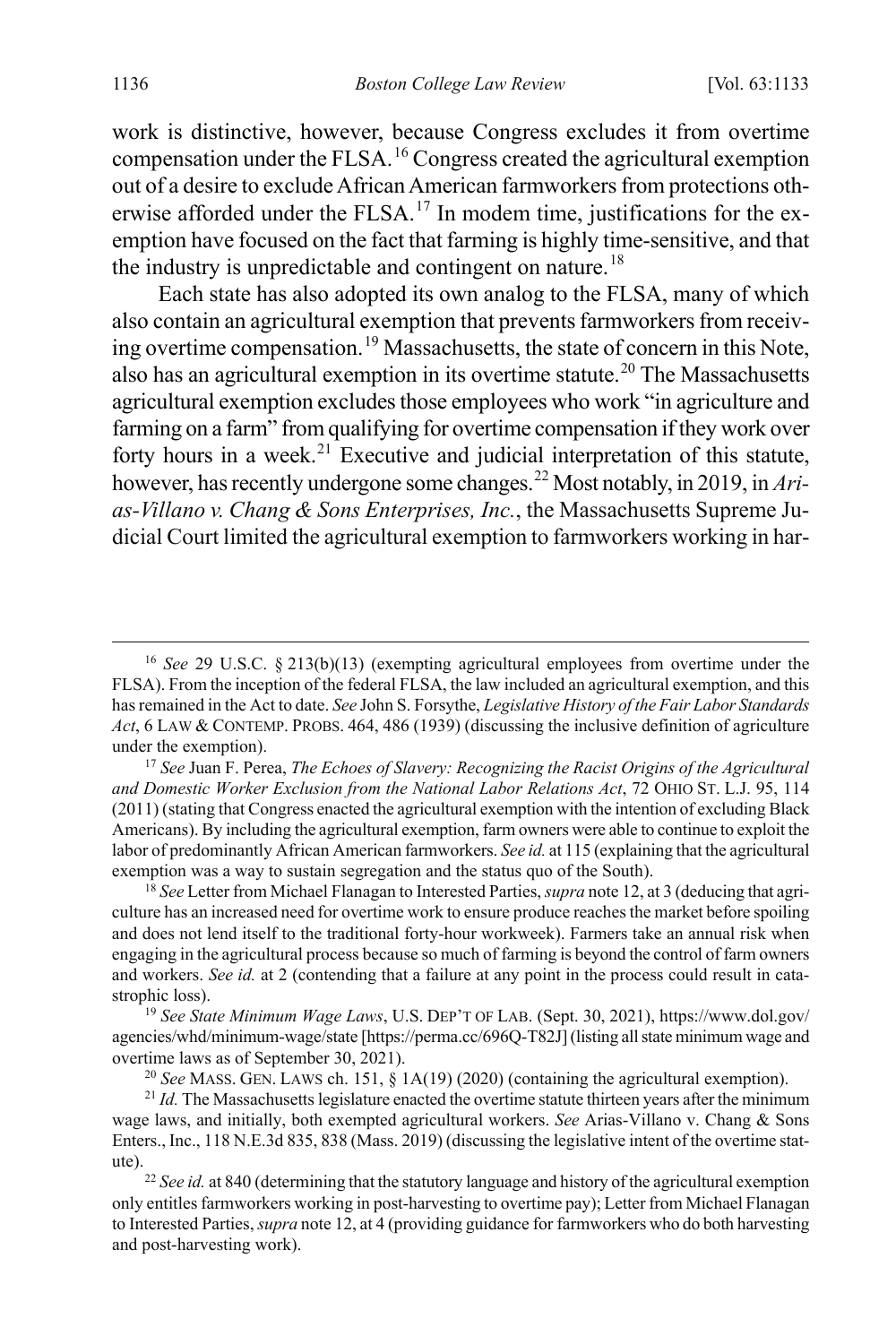vesting.[23](#page-5-0) Then, the Massachusetts Department of Labor Standards issued an advisory interpretation expanding upon *Chang & Sons*. [24](#page-5-1)

<span id="page-5-9"></span>This Note argues that Massachusetts needs to abolish the agricultural ex-emption, which unfairly excludes farmworkers from overtime compensation.<sup>[25](#page-5-2)</sup> Additionally, this Note contends that legislation, such as the Fairness for Farmworkers Act, is essential to rectifying the historic denial of farmworker labor protections.<sup>[26](#page-5-3)</sup> Part I outlines the landscape of overtime compensation for farmworkers, at the federal and state level.<sup>[27](#page-5-4)</sup> This Part then discusses the role of the Massachusetts agricultural exemption in the 2019 Massachusetts Supreme Judicial Court case *Chang & Sons* and the 2020 Department of Labor Standards's advisory regarding statutory interpretation of this exemption.<sup>[28](#page-5-5)</sup> Part II focuses on the legislative intent of the Massachusetts agricultural exemption, the practical effects of the exemption, and highlights the New York overtime statute as a useful reference point for state-level reforms to provide overtime protections to farmworkers.<sup>[29](#page-5-6)</sup> Part III argues that the Massachusetts legislature should abolish the agricultural exemption to rectify the Department of Labor Standards's interpretation of the agricultural exemption in light of *Chang & Sons.*<sup>[30](#page-5-7)</sup> This Part asserts that the department's advisory undermines the central motivation of *Chang & Sons* and that, instead, the legislature should act to better protect farmworkers in Massachusetts.<sup>[31](#page-5-8)</sup>

<span id="page-5-0"></span><sup>&</sup>lt;sup>23</sup> See 118 N.E.3d at 840 (maintaining a narrow definition of farming under the statute to allow for overtime compensation for workers engaged in post-harvesting).

<span id="page-5-1"></span>for overtime compensation for workers engaged in post-harvesting). 24 *See* Letter from Michael Flanagan to Interested Parties, *supra* note [12,](#page-3-6) at 4 (constructing a procedure for determining whether a farmworker who does both harvesting and post-harvesting should receive overtime compensation).

<span id="page-5-2"></span><sup>25</sup> *See infra* note[s 213](#page-35-0)[–258](#page-43-0) and accompanying text. Massachusetts law defines an agency advisory ruling as an opinion issued by the agency at the request of an interested party. *See* MASS. GEN. LAWS ch. 30A, § 8 (2020) (noting that agencies need not comply with the regulation requirements when issuing an advisory). The Department of Labor Standards issued the advisory opinion at the request of effected parties. *See* Letter from Michael Flanagan to Interested Parties, *supra* not[e 12,](#page-3-6) at 3 (responding to the *Chang & Sons* holding and answering the question of whether farmworkers who do both harvesting and post-harvesting qualify for overtime compensation).

<span id="page-5-3"></span><sup>26</sup> *See* H. 1979, 192d Gen. Ct., Reg. Sess. (Mass. 2021) (containing a petition to grant overtime pay to seasonal farmworkers); S. 1205, 192d Gen. Ct., Reg. Sess. (Mass. 2021) (petitioning for fair labor conditions for farmworkers); FAIRNESS FOR FARMWORKERS COAL., THE FRUITS OF THE PAST: THE UNFAIR CONSEQUENCES OF EXCLUDING MASSACHUSETTS FARMWORKERS FROM STATE LABOR LAW PROTECTIONS AND HOW THE FAIRNESS FOR FARMWORKERS ACT WILL REMEDY THAT INJUS-TICE 4 (Aug. 2021), https://www.masslegalservices.org/system/files/library/ResearchPaper.pdf[https:// perma.cc/GV2N-86A3] [hereinafter FAIRNESS FOR FARMWORKERS COAL.](emphasis omitted) (emphasizing that the Fairness for Farmworkers Act supports the hard work and importance of farmworkers).

<span id="page-5-4"></span><sup>27</sup> *See infra* note[s 32–](#page-6-0)[142](#page-24-0) and accompanying text.

<span id="page-5-5"></span><sup>28</sup> *See infra* note[s 107](#page-18-0)[–142](#page-24-0) and accompanying text.

<span id="page-5-6"></span><sup>29</sup> *See infra* note[s 143](#page-24-1)[–212](#page-35-1) and accompanying text.

<span id="page-5-7"></span><sup>30</sup> *See infra* note[s 213](#page-35-0)[–258](#page-43-0) and accompanying text.

<span id="page-5-8"></span><sup>31</sup> *See infra* note[s 213](#page-35-0)[–258](#page-43-0) and accompanying text.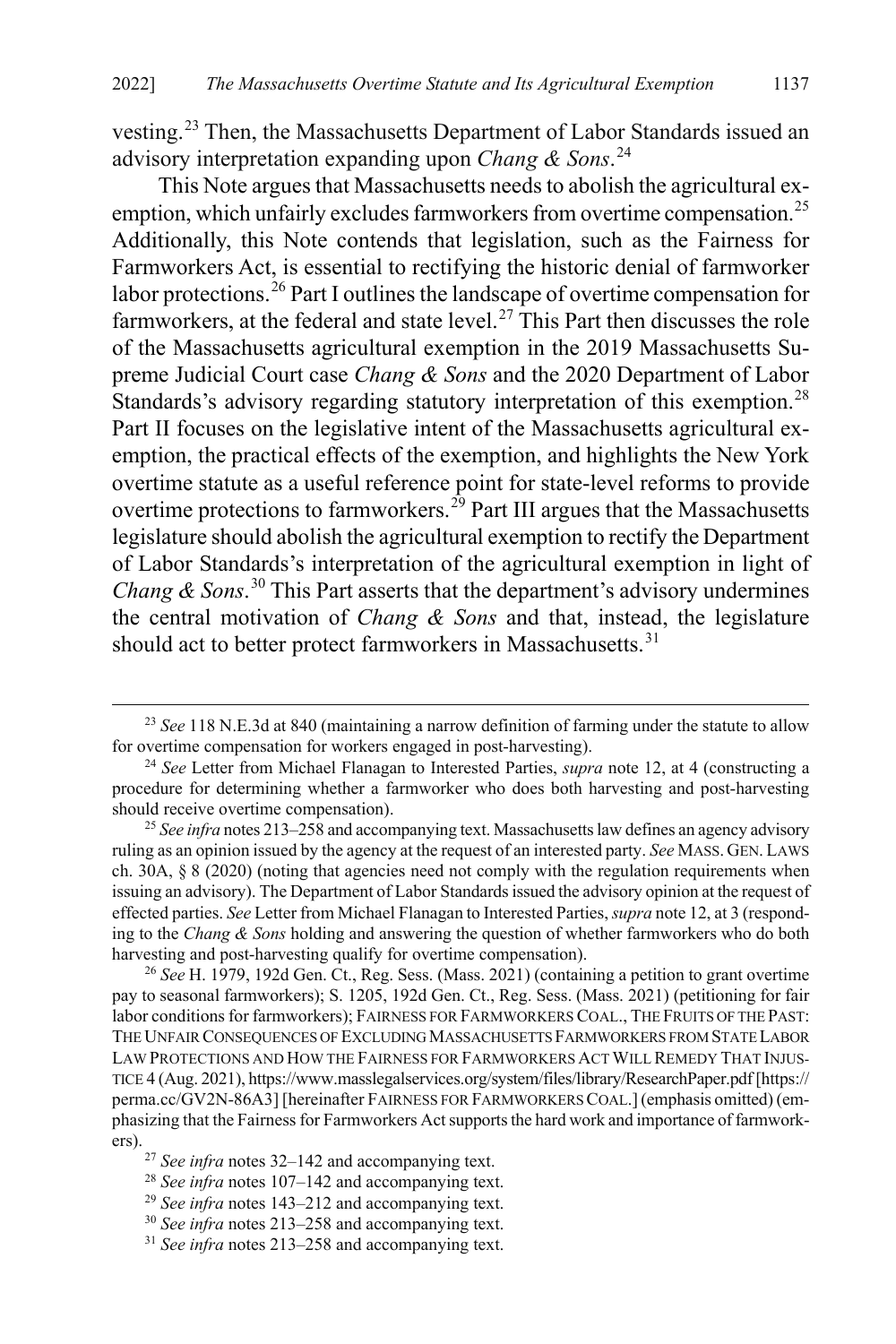#### <span id="page-6-0"></span>I. OVERTIME COMPENSATION, AGRICULTURAL EXEMPTION, AND THE EVOLVING LANDSCAPE OF FARM WORKERS' RIGHTS

Both the federal and state legislatures designed the FLSA and its state analogs to provide labor protections to employees who would otherwise be sus-ceptible to exploitation.<sup>[32](#page-6-1)</sup> The agricultural exemption is an exception to this standard.<sup>[33](#page-6-2)</sup> Consequently, farmworkers are at a greater risk for exploitation.<sup>[34](#page-6-3)</sup> Due to their vulnerable position, farmworkers are often reluctant to enforce their rights.<sup>[35](#page-6-4)</sup> In response, there are growing organizational resources and legislative responses that aim to expand the protections available to farmworkers.[36](#page-6-5) Section A of this Part details the federal overtime statute alongside simi-

<span id="page-6-3"></span>34 *See* Guild & Figueroa, *supra* not[e 6,](#page-2-0) at 161, 164 (positing that farmworkers are also in a precarious position due to arduous work conditions and (potentially) their immigration status). In addition to farmworkers' exemption from overtime compensation, Congress also excluded these workers from many occupational sanitary provisions, including protections from unguarded machinery and ladder safety standards. *See id.* at 177 (citing 29 C.F.R. § 1928.21 (2021)) (discussing the pervasiveness of agricultural exceptionalism across labor laws); § 1928.21 (excluding agriculture from most occupational safety and health standards). 35 *See* Guild & Figueroa, *supra* not[e 6,](#page-2-0) at 161 (stating that farmworkers fear employer retaliation

<span id="page-6-4"></span>if they speak out about labor conditions).

<span id="page-6-5"></span><sup>36</sup> *See* Michael J. Wishnie, *Emerging Issues for Undocumented Workers*, 6U. PA.J.LAB.&EMP. L. 497, 497 (2004) (describing the social and political landscape affecting migrant workers in the United States). Among the organizational resources that assist farmworkers are workers centers, which are advocacy organizations that span across industries and seek to protect the rights of lowincome workers. *See* Rebecca J. Livengood, *Organizing for Structural Change: The Potential and Promise of Workers Centers*, 48 HARV. C.R.-C.L. L. REV. 325, 325 (2013) (discussing the role of workers centers in three cities in the United States). Because the National Labor Relations Act (NLRA) of 1935 excludes farmworkers from coverage, meaning that the NLRA does not protect farmworkers from employer retaliation for attempted unionization, workers centers provide a less risky alternative. *See* 29 U.S.C. § 152(3) (excluding farmworkers from the statutory definition of "employee"); Livengood, *supra*, at 335 n.62 (maintaining that workers centers are not a form of collective organizing). Under the NLRA, an employee is employed by an employer, exempting specific types of employees, including agricultural workers, housekeepers, freelancers, supervisors, those working for immediate family, and those employed under the Railway Labor Act. 29 U.S.C. § 152(3).

<span id="page-6-1"></span> <sup>32</sup> *See* Alonso Cano, *Planting the Seeds for Change: Protecting Washington's Most Vulnerable Workers*, 15 SEATTLE J. SOC.JUST. 193, 207–08 (2016) (addressing the FLSA as a sweeping piece of legislation meant to institute minimum requisites for health, safety, and well-being of employees); *see, e.g.*, Arias-Villano v. Chang & Sons Enters., Inc., 118 N.E.3d 835, 839 (Mass. 2019) (describing the Massachusetts legislature as seeking to create comparable minimum wage and overtime statutes as the FLSA in the state statutes).

<span id="page-6-2"></span><sup>33</sup> *See* Cano, *supra* not[e 32,](#page-6-0) at 208 (maintaining that the exemption of farmworkers from the labor protections of the FLSA harms farmworkers and, potentially, places them in a precarious financial position). In some circumstances, farm owners can exclude workers from both overtime compensation and the minimum wage. *See id.* at 208–09 (including the FLSA exemption for minimum wage for farmworkers that work fewer "than 500 'man-days'" over three consecutive months). This means that under federal law, there are situations where farmworkers receive neither overtime nor minimum wage due to employer scheduling. *See id.* (using the example that a farm employing workers full-time from June to August would not have to pay its employees minimum wage because they would not put in 500-man days in a calendar quarter).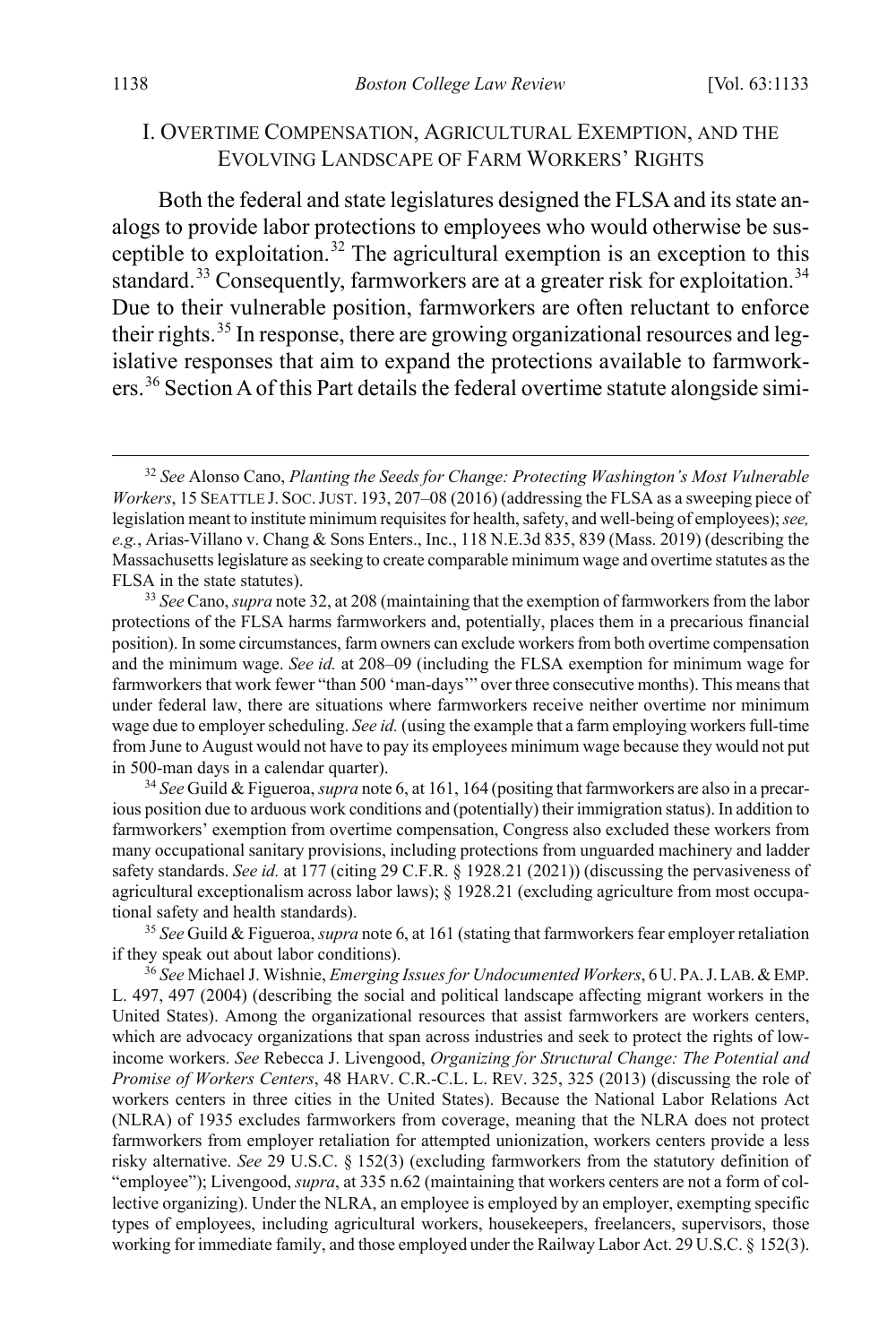lar state schemes, specifically focusing on Massachusetts and New York.<sup>[37](#page-7-1)</sup> Section B outlines the 2019 Massachusetts Supreme Judicial Court case *Arias-Villano v. Chang & Sons Enters., Inc.*, and its influence on the agriculture ex-emption of the Massachusetts overtime statute.<sup>[38](#page-7-2)</sup> Section C discusses the Massachusetts Department of Labor Standards's advisory issued in response to the *Chang & Sons* decision.<sup>[39](#page-7-3)</sup>

### <span id="page-7-0"></span>*A. History of Overtime Statutes and the Agricultural Exemption at the State and Federal Level*

Congress enacted the FLSA as a national baseline for labor standards and overtime compensation.[40](#page-7-4) The FLSA has its origins in President Roosevelt's New Deal and the National Industrial Recovery Act (NIRA).<sup>[41](#page-7-5)</sup> Both attempted to assert legislative control on labor conditions in response to the challenges of the Great Depression.<sup>[42](#page-7-6)</sup> Today, the FLSA has retained much of the same struc-

<span id="page-7-4"></span><span id="page-7-3"></span><span id="page-7-2"></span><span id="page-7-1"></span><sup>40</sup> *See* 29 U.S.C. §§ 201–219 (containing the FLSA in its entirety); *Wages and the Fair Labor Standards Act*, U.S. DEP'T OF LAB., https://www.dol.gov/agencies/whd/flsa [https://perma.cc/FJ7M-73TG] (providing for national minimum wage, overtime compensation, and recordkeeping standards for private businesses and in government). The FLSA established guidelines for payment and working conditions, but also contains some exceptions for specific types of work that Congress deemed incompatible with the established standards. *See Handy Reference Guide to the Fair Labor Standards Act*, U.S. DEP'T OF LAB. (Sept. 2016), https://www.dol.gov/agencies/whd/compliance-assistance/ handy-reference-guide-flsa [https://perma.cc/YV6H-HFKF] (noting that wage is due for work completed during the standard workday and that overtime compensation applies for work done more than the standard forty-hour workweek). The FLSA divides the exemption intro three categories: exemptions for overtime compensation and minimum wage together, for overtime pay alone, and partial overtime compensation exemptions—there are exemptions for farmworkers in both the first and second categories. *See id.* (providing that the legislature intended for employers to read the exemptions narrowly). 41 *See* Canny, *supra* not[e 15,](#page-3-7) at 362 (noting that the National Industrial Recovery Act (NIRA) was

<span id="page-7-5"></span>one of the initial laws of the New Deal). The NIRA established work programs and associations to develop minimum wage and workweek standards among industries. *See id.* (stating that President Roosevelt intended for the NIRA to institute wage and maximum hour protections for those in farming and manufacturing work). President Roosevelt designed the NIRA to inhibit exploitative and oppressive workplace environments. *See* A.L.A. Schechter Poultry Corp. v. United States, 295 U.S. 495, 549 (1935) (describing Congress's perceived intentions with the NIRA).

<span id="page-7-6"></span><sup>42</sup> *See* Canny, *supra* not[e 15,](#page-3-7) at 363–64 (providing that the FLSA built upon the NIRA's goals of fair competition and labor regulation). In 1935, in *Schechter Poultry*, the Supreme Court held that the NIRA was unconstitutional, and Congress began creating the FLSA. *See id.* at 363–64 (explaining that President Roosevelt sought legislation that regulated fair competition within the bounds of the Commerce Clause); *Schechter Poultry*, 295 U.S. at 550 (describing the scope of the Commerce Clause). The FLSA satisfies Commerce Clause requirements in its regulation of interstate commerce. *See* U.S. CONST. art. I, § 8, cl. 3 (governing Congress's ability to control interstate commerce); Canny, *supra*  not[e 15,](#page-3-7) at 364 (describing Congressional intent to regulate interstate commerce by inhibiting harmful workplace conditions).

 <sup>37</sup> *See infra* note[s 40–](#page-7-0)[106](#page-18-1) and accompanying text.

<sup>38</sup> *See infra* note[s 107](#page-18-0)[–128](#page-21-0) and accompanying text.

<sup>39</sup> *See infra* note[s 129](#page-22-0)[–142](#page-24-0) and accompanying text.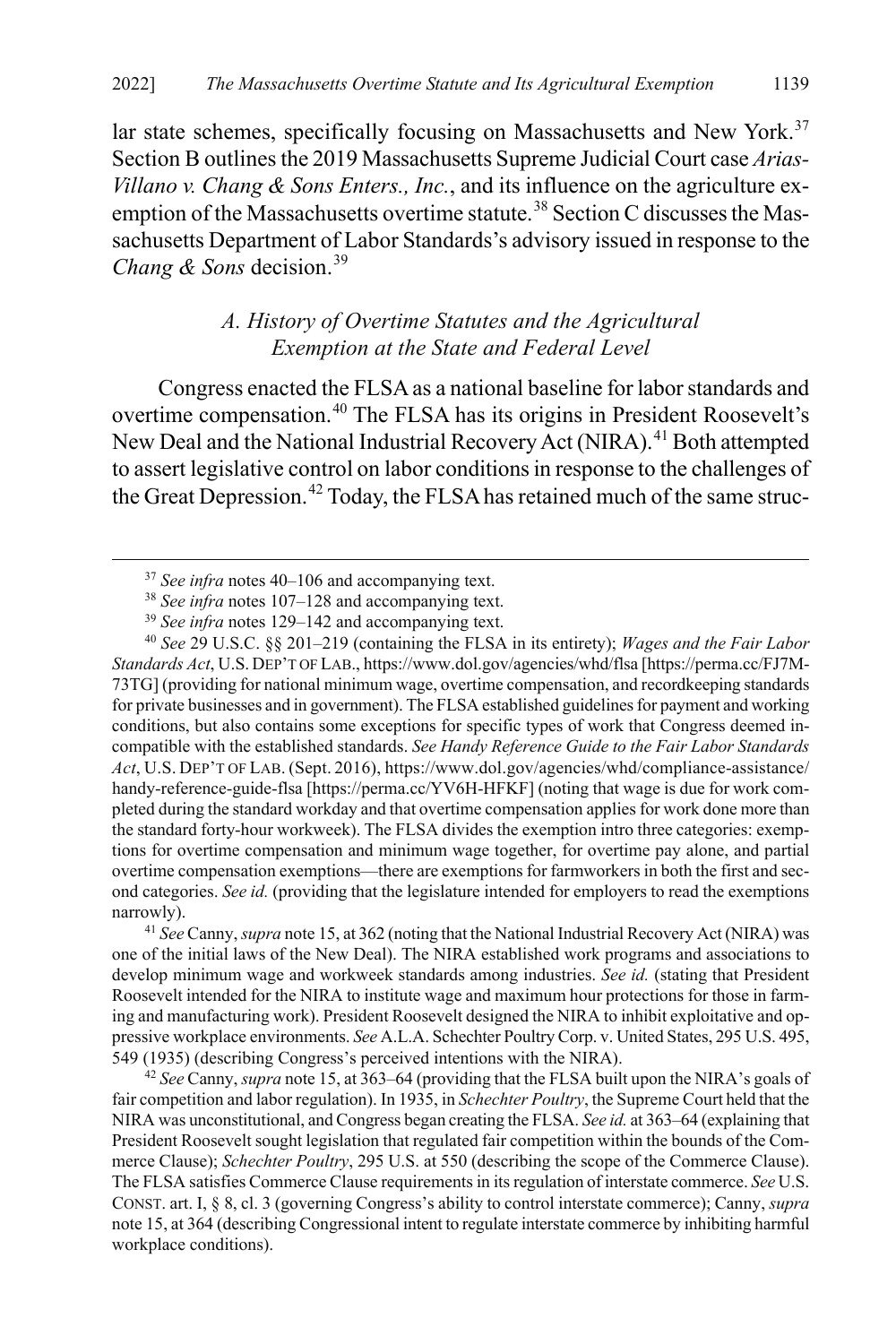ture and underlying motivations as when Congress enacted it during the New Deal era.<sup>[43](#page-8-0)</sup>

Overtime compensation refers to the payment that employees are legally entitled to when they work for more hours than the legal workweek.<sup>[44](#page-8-1)</sup> The FLSA contains exempt occupations for minimum wage and overtime compen-sation, including an agricultural exemption.<sup>[45](#page-8-2)</sup>

Massachusetts' overtime law provides protections comparable to the FLSA.[46](#page-8-3) And like the FLSA, the Massachusetts law also contains an agricultural exemption, which excludes farmworkers from the overtime mandate. $47$ Nonetheless, there are distinct differences between the two statutes regarding how they define the scope of the exemption, and thus, how they affect employ- $\rho$ ees.  $48$ 

Federal law typically preempts state law when a conflict arises because federal law reigns supreme.<sup>[49](#page-8-6)</sup> Nevertheless, federal law does not preempt state

<span id="page-8-2"></span><sup>45</sup> *See id.* § 213 (exempting specified occupations from the FLSA minimum wage, maximum hour, and child labor provisions, without providing alternative rules for the statutory treatment of these employees). Some employees excluded from receiving overtime under the FLSA include "any employee engaged in agriculture," "seaman," and "domestic service" employees. *See id.* (including some exemptions that apply to both minimum wage and maximum hours and others that apply exclusively to maximum hours). The FLSA describes the overtime provision using the phrase "[m]aximum hours" because of the workweek limits the statute places on employers. *See id.* § 207 (mandating that once a covered employee works longer than forty hours in a workweek, they are due overtime compensation).

<span id="page-8-3"></span><sup>46</sup> *See* Arias-Villano v. Chang & Sons Enters., Inc., 118 N.E.3d 835, 839 (Mass. 2019) (noting there are parallels between the Massachusetts statute and the FLSA because the state legislature used the FLSA as a model, but that the state employs a different definition of agriculture).

<span id="page-8-4"></span><sup>47</sup> *See id.* (stating that although the legislature modelled the Massachusetts law after the FLSA, the legislative history does not indicate that the legislature intended the agricultural exemption to be

<span id="page-8-5"></span>the same as the FLSA's). 48 *See id.* (adding that the legislature intended for the Massachusetts overtime statute to have narrower exemptions than the FLSA). *Compare* 29 U.S.C. § 203(f) (defining "[a]griculture" as inclusive of activities directly related to farming and agriculture, as well as those tasks completed in relation to farming or by a farmer), *with* MASS.GEN.LAWS ch. 151, § 1A(19) (2020) (defining agriculture workers as those who work "in agriculture and farming on a farm").

<span id="page-8-6"></span><sup>49</sup> *See* U.S. CONST. art. VI, § 2 (stating that federal law and the Constitution have primary control of the legal landscape in the United States when this conflicts with state laws). Cases such as *McCulloch v. Maryland* and *Gibbons v. Ogden* stand for the principle that the federal government has the constitutional ability to regulate interstate commerce and that state laws cannot inhibit Congress's ability to exercise these constitutionally allotted powers. *See* Gibbons v. Ogden, 22 U.S. (1 Wheat.) 1, 211 (1824) (determining that federal law controls if there are conflicting state and federal laws pertaining to interstate commerce); McCulloch v. Maryland, 17 U.S. (1 Wheat.) 316, 406 (1819) (positing that through the Constitution, federal law is the "supreme law" and that states cannot limit the power of Congress).

<span id="page-8-0"></span> <sup>43</sup> *See* Canny, *supra* note [15,](#page-3-7) at 364 (presenting the FLSA as an effort by Congress to reduce harmful workplace conditions and to remove barriers to employees receiving a sufficient wage).

<span id="page-8-1"></span><sup>44</sup> *See* 29 U.S.C. § 207(a)(1) (defining overtime compensation under the FLSA as paid at a rate of at least one and a half times the standard pay rate for hours worked past a forty-hour workweek).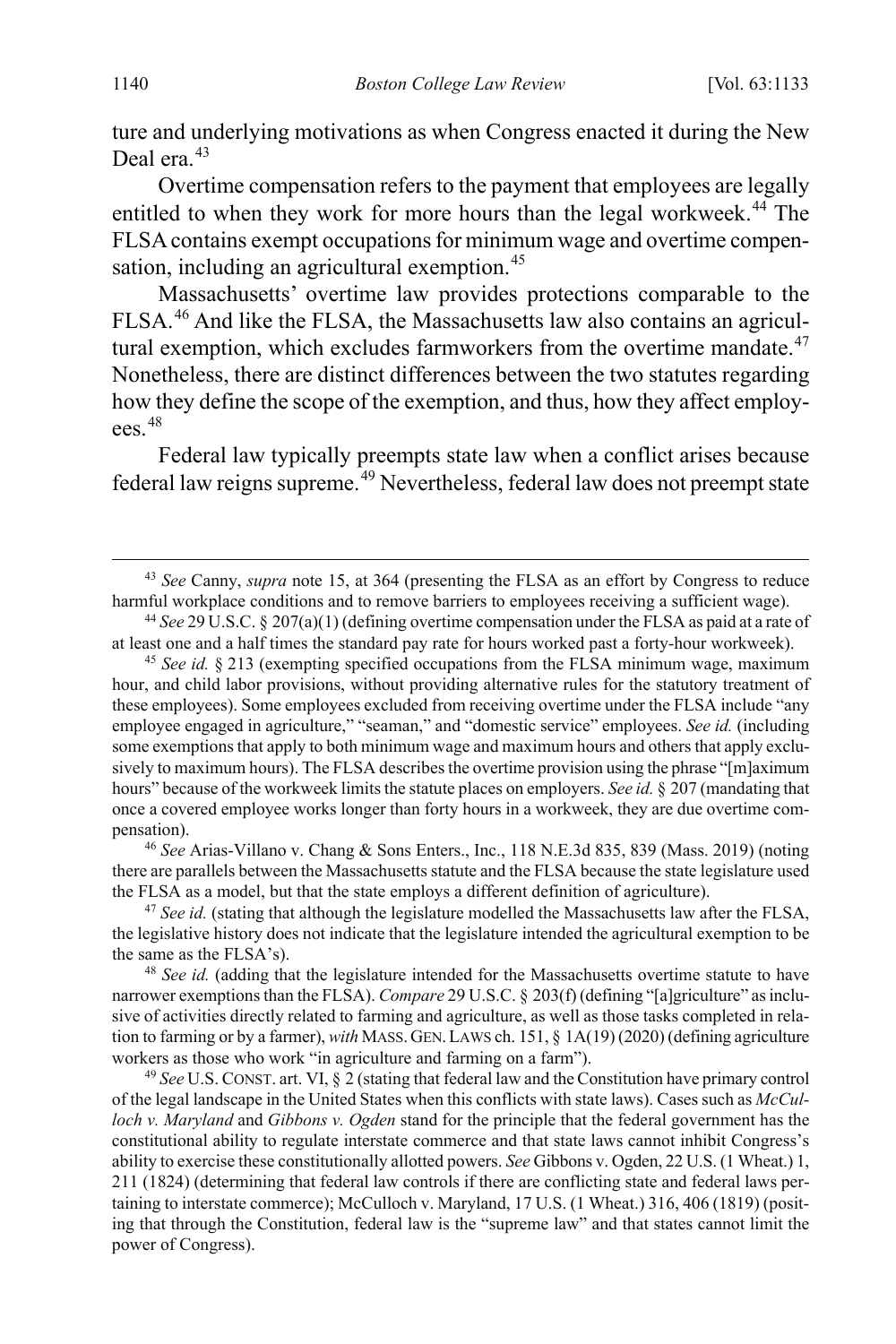<span id="page-9-9"></span>law when state law is equally or more protective than the federal law.<sup>[50](#page-9-1)</sup> Accordingly, a state can provide more protections than those outlined by the FLSA.[51](#page-9-2) This means that although the FLSA does not require overtime com-pensation for farmworkers, a state can require this payment.<sup>[52](#page-9-3)</sup> Sub-section 1 of this Section outlines the FLSA, which serves as a backdrop to explore the poli-cy rationales behind the state approaches.<sup>[53](#page-9-4)</sup> Sub-section 2 assesses the state overtime compensation schemes of Massachusetts and New York and their different stances on the agricultural exemption.<sup>[54](#page-9-5)</sup>

#### 1. Federal Level: The Fair Labor Standards Act (FLSA)

<span id="page-9-0"></span>Congress passed the FLSA in 1938 to protect workers from exploitation following the Great Depression.<sup>[55](#page-9-6)</sup> In its initial conception, the Congressional Fair Labor Standards Board (the Board) set limited fair wage and workweek standards.<sup>[56](#page-9-7)</sup> The intent was to inhibit products developed in exploitative environments from reaching the market, while also not handcuffing employers from engaging in standard business practices.<sup>[57](#page-9-8)</sup> Ultimately, the FLSA enacted

<span id="page-9-2"></span><sup>51</sup> *See* 29 U.S.C. § 207(r)(4) (providing that Congress designed the FLSA as a floor for coverage, thereby permitting states to devise more protective legislation). 52 *See id.* § 213(b)(13) (exempting all farmworkers from overtime compensation under the

<span id="page-9-3"></span>FLSA); Gosia Wozniacka, *Less Than 1 Percent of US Farmworkers Belong to a Union. Here's Why.*, CIV.EATS (June 23, 2020), https://civileats.com/2019/05/07/less-than-1-percent-of-us-farmworkersbelong-to-a-union-heres-why/ [https://perma.cc/E6GB-ZEHS] (explaining that states are starting to pass laws that abolish their agricultural exemptions and, therefore, permit farmworkers to receive overtime pay).

<span id="page-9-6"></span><span id="page-9-5"></span><span id="page-9-4"></span>55 *See* Ann K. Wooster, Annotation, *Validity, Construction, and Application of Fair Labor Standards Act—Supreme Court Cases*, 196 A.L.R. Fed. 507 § 2(a) (2004) (noting that Congress utilized the FLSA to ameliorate the widespread poverty and economic downturn of the time). The FLSA prescribes the federal laws for wage, hour, and child labor. *See* Seth D. Harris, *Conceptions of Fairness and the Fair Labor Standards Act*, 18 HOFSTRA LAB.&EMP.L.J. 19, 19 (2000) (drawing on the legislative history of the FLSA to assess power dynamics and the Act's overall fairness).

<span id="page-9-7"></span><sup>56</sup> *See* Forsythe, *supra* not[e 16,](#page-4-7) at 466 (providing that Congress intended the FLSA to be flexible and that the Congress designed the wage and hour standards to be minimally restrictive on employers).

<span id="page-9-8"></span><sup>57</sup> See id. (stating that Congress prohibited the Board from instituting a minimum wage that was greater than eighty cents an hour, not including compensation from overtime work). As the FLSA reached Congress and President Roosevelt, it underwent several changes, including the addition of a statutory requirement for one and one-half times normal pay-rate compensation for workweeks greater

<span id="page-9-1"></span> <sup>50</sup> *Cf.* 29 U.S.C. § 218 (providing that the FLSA does not preempt state laws that are more protective that the FLSA baseline). Under the doctrine of federalism, state and the federal governments recognize the authority of each other and engage in governmental actions jointly. *See Federalism*, BLACK'S LAW DICTIONARY (11th ed. 2019) (providing that under federalism, regional governments also interact with the state and federal system). The FLSA's relationship to state laws enables states to establish higher minimum wages than those contained in the FLSA. *See* 29 U.S.C. § 206 (containing the national minimum wage of \$7.25 per hour); MASS. GEN. LAWS, ch. 151, § 1 (2020) (setting the Massachusetts a \$13.50 per hour minimum wage). *But see* MASS. GEN. LAWS, ch. 151, § 2A (establishing an eight-dollar hourly minimum wage for Massachusetts farmworkers).

<sup>53</sup> *See infra* note[s 55–](#page-9-0)[78](#page-13-0) and accompanying text.

<sup>54</sup> *See infra* note[s 79–](#page-13-1)[106](#page-18-1) and accompanying text.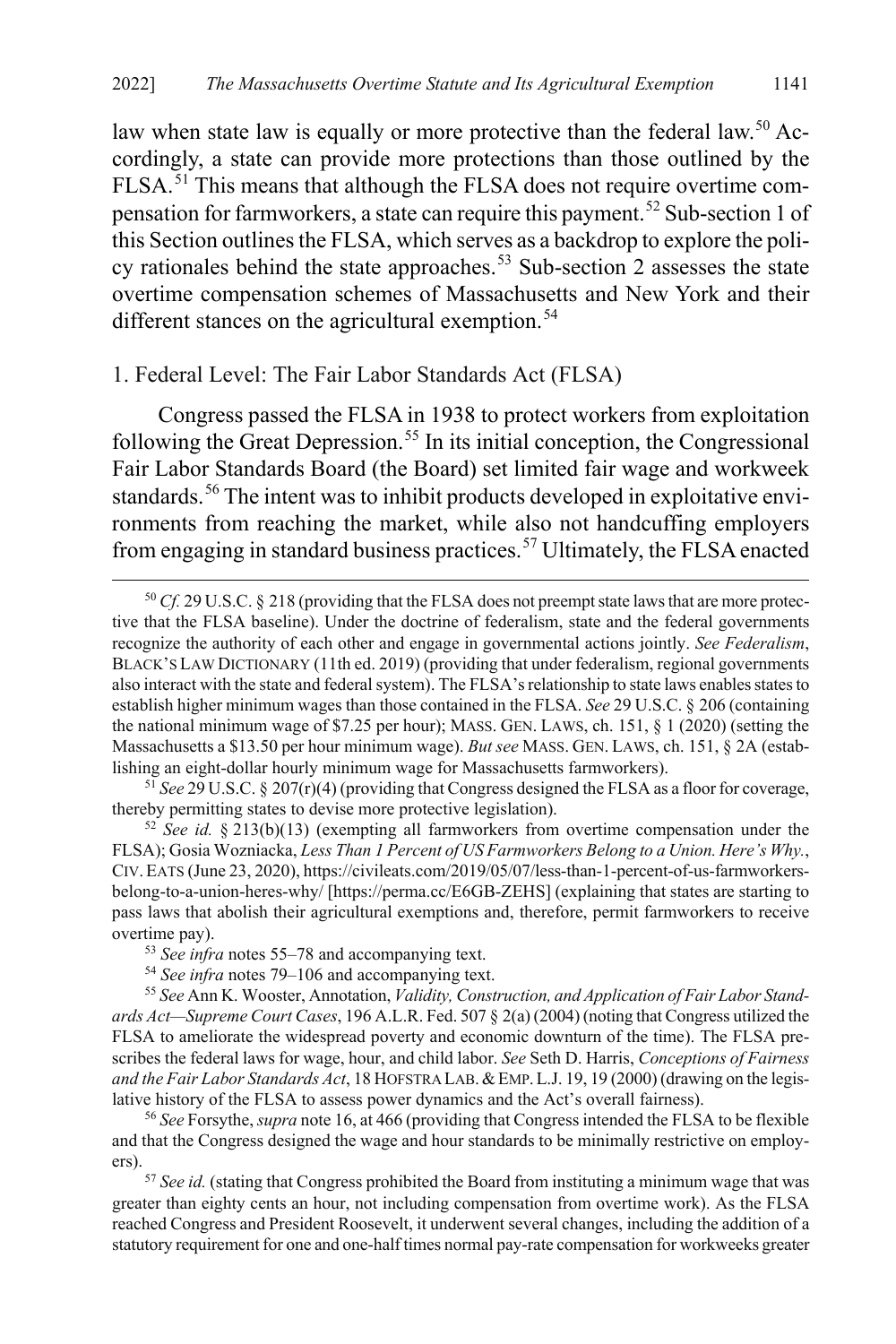minimum wage, overtime compensation, recordkeeping standards, and re-strictions on child employment across sectors.<sup>[58](#page-10-0)</sup> The FLSA overtime provision requires employers to pay employees overtime for work completed beyond the forty hour workweek at a rate of, at a minimum, time and a half the normal pay rate.[59](#page-10-1) States are able to provide additional protections and offer overtime for employees excluded by the FLSA.<sup>[60](#page-10-2)</sup>

Prior to reaching Congress for a vote, the FLSA's drafters included in the statute an agricultural exemption for overtime compensation.<sup>[61](#page-10-3)</sup> This exemption

than forty-four hours. *See id.* at 473 (detailing that in its initial composition the FLSA contained a wage and hour scale that increased compensation and decreased number of hours in the workweek over the span of three years). Additionally, Congress designed the statute's exemptions to restrict the FLSA's scope. *See id.* (noting that some exemptions, like the agricultural exemption were explicit, whereas others depended on the regulation of an agency). In part, Congress developed the agricultural exemption following pressure from lobbyists and farm-owning legislators, who maintained that the agricultural industry was not conducive to overtime compensation or minimum wage. *See* Canny, *supra* not[e 15,](#page-3-7) at 367 (stating that lobbyists expressed concerns that agricultural producers could not financially sustain these wage provisions). Other factors that influenced the exemptions included Congress's desire to appease Southern lawmakers who wanted to exclude Black Americans, many of whom worked as farmworkers, from the FLSA's protections. *See id.* at 366–67 (explaining that to accommodate lawmakers' desires, the FLSA framed agriculture as intrastate and outside the scope of the Commerce Clause).

<span id="page-10-0"></span><sup>58</sup> *See Wages and the Fair Labor Standards Act*, *supra* not[e 40 \(](#page-7-0)establishing the federal overtime rate as at least one and one-half times the regular pay-rate for work completed in excess of the standard forty-hour workweek).

<span id="page-10-1"></span><sup>59</sup> *See* 29 U.S.C. § 207(a)(1) (providing the standard overtime for employees working in some form of commerce); *Overtime Pay*, U.S.DEP'T OF LAB., https://www.dol.gov/agencies/whd/overtime [https://perma.cc/XWF9-AQFG] (providing that a workweek is seven consecutive twenty-four-hour terms, or 168 hours). The department notes that employees may develop a different workweek structure, with some conditions. *See Overtime Pay*, *supra* (stating that employers do not need to utilize the standard calendar week, but they cannot average employee hours over two or more weeks). The exemptions for minimum wage and maximum hour requirements include an agricultural exemption that apply to employees for employers who did not use over five hundred man-days in the past calendar year if the employee is a family member of the employer, is paid on a piece rate basis, or is under sixteen years old, or if the employee primarily works in livestock production. *See* 29 U.S.C. § 213(a)(6)(containing a broader list of exemptions that resemble those for overtime compensation); *see also id.* § 203(u) (defining man-days as days in which farmworkers complete at least one hour of work).

<span id="page-10-2"></span><sup>60</sup> *See* 29 U.S.C. § 218 (supplying that for states that have enacted their over overtime laws, employees are subject to both the state law and the FLSA, with the more protective standard applying). If the FLSA excludes a form of employment from overtime pay, the state may enact its own laws that qualify this form of employment for overtime. *See* Wozniacka, *supra* not[e 52](#page-9-9) (noting that the California and New York legislatures have both acted to include farmworkers under state labor laws despite the agricultural exemption in the FLSA). A similar proposition applies for minimum wage laws. *See*  29 U.S.C. § 206 (establishing mandatory minimum wage for all employees unless they fall into an exemption). 61 *See* 29 U.S.C. § 203(f) (defining "[a]griculture" as inclusive of all branches of cultivation, such

<span id="page-10-3"></span>a dairying, harvesting, horticulture, beekeeping, and rearing animals for food and fur, animals used for food); *see also* Forsythe, *supra* not[e 16,](#page-4-7) at 486 (detailing the entirety of Congress's definition changes for "agriculture" leading up to the enactment of the FLSA). The FLSA definition underwent several iterations; initially, "agriculture" included all branches of farming and actions taken in conjunction with agricultural practices. *See* Maneja v. Waialua Agric. Co., 349 U.S. 254, 260 (1955) (citing S. 2475, 75th Cong., 1st Sess. (1937) (enacted)). Congress then broadened the definition to include steps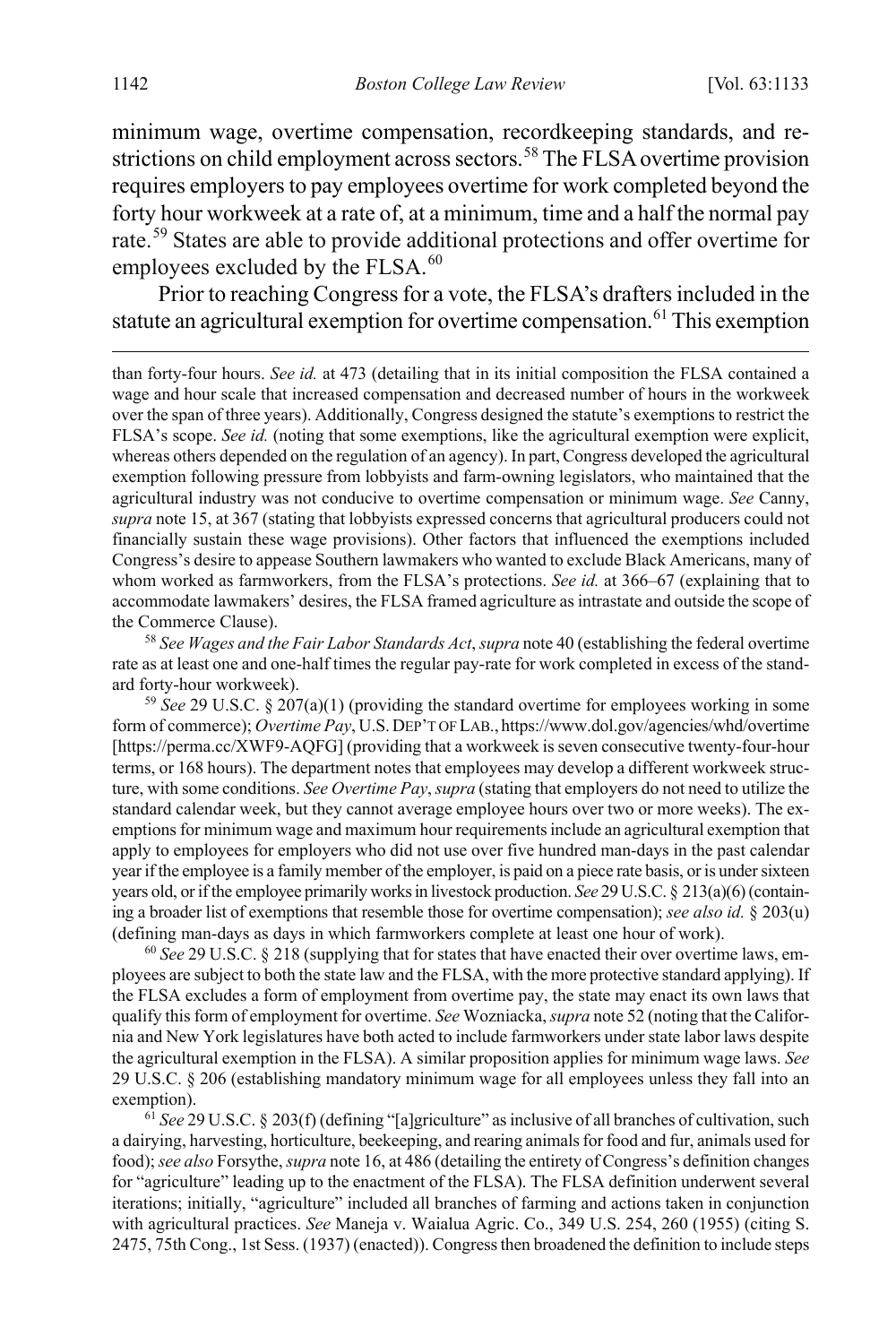is attributable to compromises made to Southern legislators who felt that the Southern economy depended on the continued exploitation of African Ameri-can farmworkers.<sup>[62](#page-11-0)</sup> Additionally, farm owners and agricultural employers his-torically have possessed significant political power.<sup>[63](#page-11-1)</sup> Through their political influence, agricultural industry groups have enabled the agricultural exemption to persist today. $64$ 

<span id="page-11-7"></span>In its original form, the agricultural exemption excluded only work done by a farmer from the overtime compensation requirement.<sup>[65](#page-11-3)</sup> On the Senate floor, Congress amended the definition of agriculture in 1937 to account for work completed on a farm not done by a farmer's hands.<sup>[66](#page-11-4)</sup> This definition created two categories of agricultural work—work traditionally deemed farming, and work that is not traditional farming but are incidental to it.<sup>[67](#page-11-5)</sup> In 1949, in *Farmers Reservoir & Irrigation Co. v. McComb*, the Supreme Court character-ized these two categories as primary and secondary agriculture.<sup>[68](#page-11-6)</sup> Primary agri-

taken to prepare the produce and deliver the products to market. *See id.* (making it so that the agricultural exemption excluded most everyone who worked in agriculture in some capacity).

 $\overline{a}$ 

<span id="page-11-1"></span><sup>63</sup> *See* Guild & Figueroa, *supra* note [6,](#page-2-0) at 160 (dating this relationship back to the 1890s when Congress intervened during agricultural labor shortages to provide workers). In addition to having congressional support, the existence of the U.S. Department of Agriculture (USDA), a federal agency that works to support and bolster agricultural production in America, has also advanced the interests of agricultural employers. *See id.* (noting that the USDA first came into existence in the late-1800s); *About the U.S. Department of Agriculture*, U.S. DEP'T OF AGRIC., https://www.usda.gov/our-agency/ about-usda [https://perma.cc/HB2Q-24PX] (providing that the purpose of the USDA is to support the economic growth of rural America and national agriculture). 64 *See* Guild & Figueroa, *supra* not[e 6,](#page-2-0) at 160 (maintaining that these employers and businesses

<span id="page-11-2"></span>are engaged in political discussions through industry groups like the American Farm Bureau Federation). The American Farm Bureau Federation is composed of farm owners and ranchers and advocates for the protection and promotion of farming. *See About*, FARM BUREAU, https://www.fb.org/about/ overview [https://perma.cc/F2VH-YEPM] (noting that today, the Farm Bureau focuses its lobbying on sustainable production of food and commodities).

<span id="page-11-3"></span><sup>65</sup> *See* Farmers Reservoir & Irrigation Co. v. McComb, 337 U.S. 755, 767 (1949) (noting Senate objections to this narrow definition because the additional workers on a farm that are not "farmers"). Senators also raised concern that this definition was too narrow because it did not include other forms of agriculture, such as canning goods or fishing. *See* Canny, *supra* not[e 15,](#page-3-7) at 371 (addressing how this narrow definition posed loopholes around the exemption and how senators desired a more specific and inclusive definition).

<span id="page-11-4"></span><sup>66</sup> *See McComb*, 337 U.S. at 767 (providing that Congress amended the definition to account for wheat threshing companies with whom farmers contracted).

<sup>67</sup> *See* Canny, *supra* not[e 15,](#page-3-7) at 372 (synthesizing the history of the agricultural exemption).

<span id="page-11-6"></span><span id="page-11-5"></span><sup>68</sup> 337 U.S. at 762–63 (describing primary agriculture as harvesting work and secondary agriculture as post-harvesting work).

<span id="page-11-0"></span><sup>62</sup> *See* Perea, *supra* not[e 17,](#page-4-8) at 102 (noting that during the 1930s, when Congress passed the FLSA, Southern lawmakers uniformly voted in opposition to changes to segregation laws and the status quo). The exemption of agricultural and domestic workers resulted in the exclusion of many Black Americans, and therefore, the preservation of Jim Crow laws. *See id.* (noting that the exclusion of these workers extended beyond the FLSA to the Social Security Act of 1935 and the National Labor Relations Act of 1935).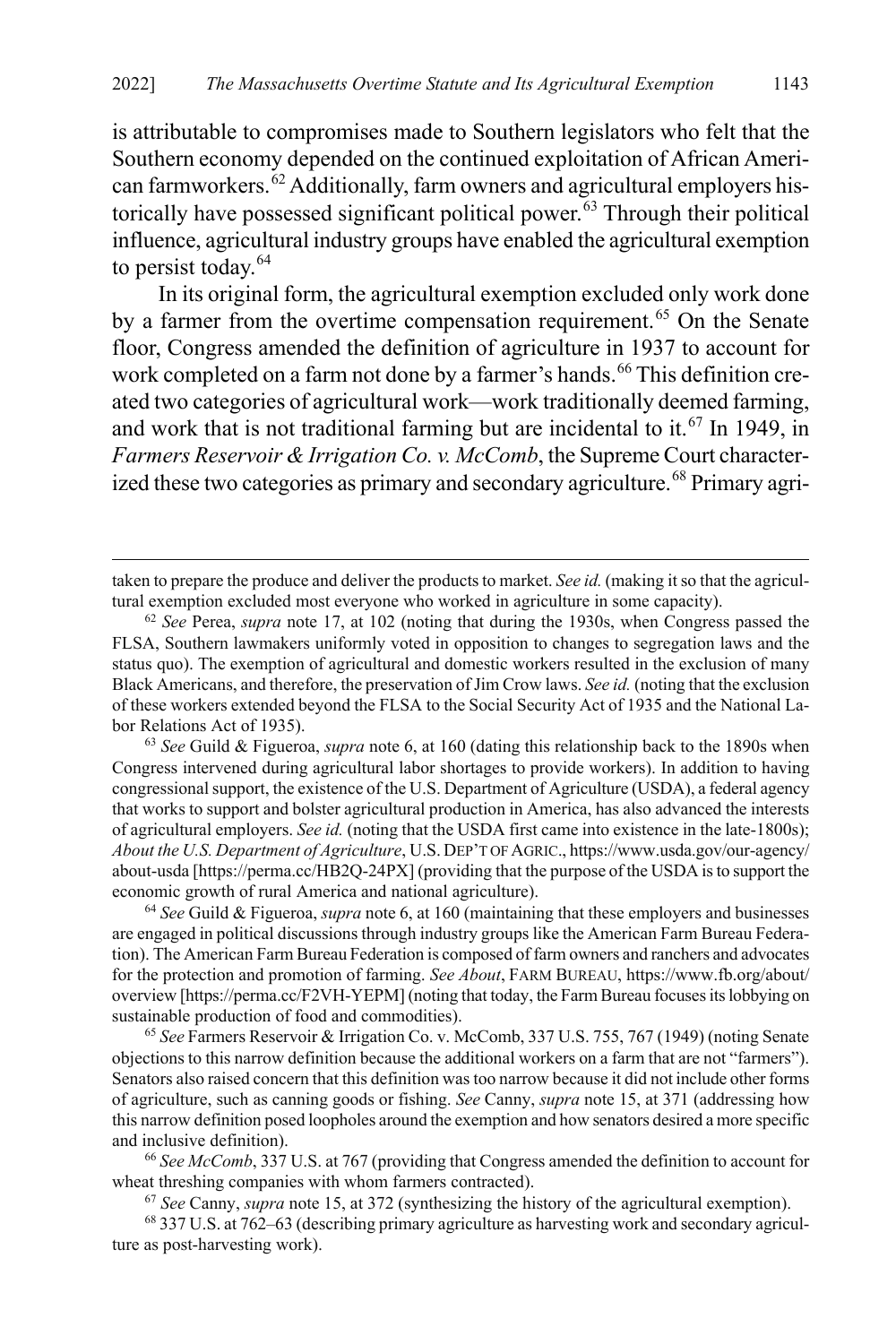culture pertains to all forms of farming, such as cultivation of crops.<sup>[69](#page-12-0)</sup> Secondary agriculture includes work that is not farming, but is essential to it, like pre-paring goods for market.<sup>[70](#page-12-1)</sup>

Today, the scope of the agricultural exemption under the FLSA is still far from clear.[71](#page-12-2) For example, the U.S. District Court for the Northern District of Iowa articulated a two-prong test to determine if a farmworker falls into the agricultural exemption. $72$  First, is the employee involved in primary agricul-ture?<sup>[73](#page-12-4)</sup> If so, they are exempt from overtime compensation under the FLSA.<sup>[74](#page-12-5)</sup> Second, if the answer to the first question is no, the court must determine whether the employee works in secondary forms of farming.<sup>[75](#page-12-6)</sup> If so, they are excluded from the FLSA's overtime pay requirement.<sup>[76](#page-12-7)</sup> If the answer to both the previous questions is no, however, then the employee does not fall within the scope of the agricultural exemption.<sup>[77](#page-12-8)</sup> Despite these clarifying attempts, the

<span id="page-12-3"></span>al exemption).

<span id="page-12-4"></span><sup>73</sup> *See id.* (defining agriculture as traditional farming activities). Primary agriculture includes tasks such as propagating, plowing, and harvest taken from the FLSA definition of "agriculture" directly pertaining to farming practices. 29 C.F.R. § 780.105. 74 *See* Canny, *supra* not[e 15,](#page-3-7) at 380 (citing *Jimenez*, 287 F. Supp. 2d at 985) (providing primary

<span id="page-12-5"></span>agriculture as the first threshold for inclusion under the agricultural exemption).

<span id="page-12-6"></span><sup>75</sup> *See id.* at 381 (referring to tasks "incidental to" farming). Secondary agriculture is a more expansive category because it extends beyond what one would traditionally consider farming. *See* Holly Farms Corp. v. NLRB, 517 U.S. 392, 398 (1996) (defining the scope of the agricultural exemption of the FLSA). Both the Court and the Department of Labor acknowledge the challenge of distinguishing activities that are within the scope of secondary agriculture as part of farm operations and those that are not. *See id.* at 408 (citing 29 C.F.R § 780.144 (2021)) (addressing the differences among covered activities and non-covered activities as inaccessible to define).

<span id="page-12-7"></span><sup>76</sup> *See* Canny, *supra* not[e 15,](#page-3-7) at 381 (providing secondary agriculture as the second threshold for inclusion under the agricultural exemption).

<span id="page-12-8"></span><sup>77</sup> *See id.* (noting that an employee may still fall under another exemption to the FLSA); *Fact Sheet #12: Agricultural Employers Under the Fair Labor Standards Act (FLSA)*, U.S. DEP'T LAB., https://www.dol.gov/agencies/whd/fact-sheets/12-flsa-agriculture [https://perma.cc/2G8J-D75H] (Jan. 2020) (providing a general guide to the FLSA agriculture exemption, as it stands today). The FLSA may also exempt a farmworker from minimum wage in certain situations, such as if they are immedi-

<span id="page-12-0"></span> <sup>69</sup> *See id.* at 762 (characterizing primary agriculture as literal acts of farming). Primary agriculture specifically pertains to growing and cultivation practices. *See id.* at 762–63 (describing primary agriculture in the context of its technical FLSA definition as all forms of farming).

<span id="page-12-1"></span><sup>70</sup> *See id.* at 763 (using secondary agriculture to recognize those actions incidental to farming). Secondary agriculture refers to actions taken in concert with farm labor. *See* 29 C.F.R. § 780.105 (2021) (including actions that are not, on their own, farming).

<span id="page-12-2"></span><sup>71</sup> *See* Canny, *supra* note [15,](#page-3-7) at 379 (citing Jimenez v. Duran, 287 F. Supp. 2d 979, 985 (N.D. Iowa 2003)) (noting that constructing a test for the exemption is a challenging task for the courts). The test today is more convoluted than the historical assessment because agriculture has evolved and became more complex. *See id.* at 379–80 (contrasting the current test with the historical assessment). Historically, courts used a narrow test to determine the applicability of the agricultural exemption: if the employee does not work for a farmer or if the employer does not own the farm, then the exemption does not apply to the worker. *See id.* at 380 (including features to consider when using this assessment today, such as farm size, employment numbers, and the relationship between the employees' work and traditional farming tasks). 72 *See id.* at 380*.* (presenting a manageable test for determining the applicability of the agricultur-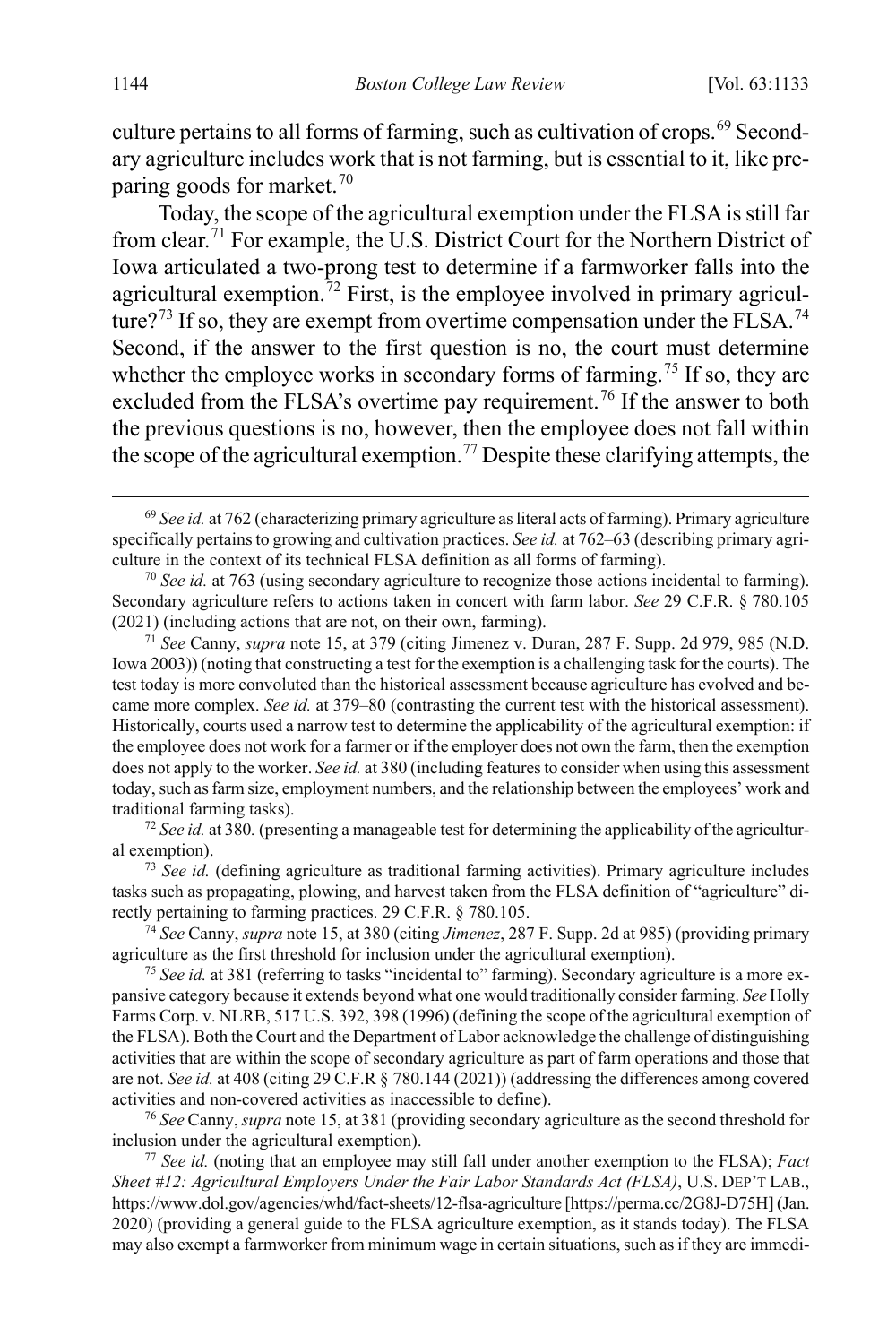<span id="page-13-0"></span>evolving nature of the agricultural industry has expanded the definition of "ag-riculture," and resulted in an increase in the number of excluded workers.<sup>[78](#page-13-3)</sup>

#### 2 State-Based Approaches to Overtime Protection: Massachusetts and New York

<span id="page-13-1"></span>Each state either has its own minimum wage and overtime laws or adopts the FLSA.[79](#page-13-4) In the context of overtime laws, when there are differences in coverage between the FLSA and a state law, whichever law is more favorable to the employee applies.<sup>[80](#page-13-5)</sup> Section a of this Part discusses the Massachusetts overtime statute and the agricultural exemption, with particular focus on the legislative intent behind the exemption.<sup>[81](#page-13-6)</sup> Section b summarizes New York's Farm Laborer Fair Laborer Practices Act (FLFLPA) as an example of state abolition of the agricultural exemption.<sup>[82](#page-13-7)</sup>

## *a. Massachusetts Overtime Pay and Excluded Employees: Chapter 151, Section 1A of the Massachusetts General Laws*

In the 1960s, the Massachusetts legislature enacted the overtime statute as a way to provide expansive labor protections and tackle poverty and economic hardship.<sup>[83](#page-13-8)</sup> Although the statute initially only contained a minimum wage re-

<span id="page-13-4"></span><sup>79</sup> *See State Minimum Wage Laws*, *supra* note [19](#page-4-9) (providing that four states utilize the FLSA alone, and that forty-six states have some form of minimum wage and overtime laws). On a more granular level, of the states with their own overtime and minimum wage laws, some calculate overtime compensation based on hours worked in a day and hours worked in a week, whereas others determine overtime using solely hours worked in a week. *See id.* (noting that Alaska, California, Colorado, and Puerto Rico designate overtime compensation based on daily hours).

<span id="page-13-5"></span><sup>80</sup> *See* 29 U.S.C. § 218 (explaining that whichever overtime law will provide higher compensation to the employee is the applicable overtime standard). The more employee-favorable overtime standard allows states to depart from the federally established minimum wage, which provides a baseline standard. *See State Minimum Wage Laws*, *supra* not[e 19](#page-4-9) (providing the applicable federal and state labor laws in each state).

<span id="page-13-2"></span> $\overline{a}$ 

<sup>82</sup> *See infra* note[s 97–](#page-16-1)[106](#page-18-1) and accompanying text.

<span id="page-13-8"></span><span id="page-13-7"></span><span id="page-13-6"></span><sup>83</sup> *See* Arias-Villano v. Chang & Sons Enters., Inc., 118 N.E.3d 835, 839 (Mass. 2019) (discussing that the legislature's intention was to ensure overtime was available for employees not protected

ate family with the farm owner. *See id.* (providing a list of situational exemptions for minimum wage and overtime provisions). Otherwise, employers must pay farmworkers at least the minimum wage. *See id.* (noting that there are limited exceptions to the federal minimum wage law that affects coverage for farmworkers); Guild & Figueroa, *supra* not[e 6,](#page-2-0) at 169 (asserting that although the FLSA does ensure minimum wage laws for most farmworkers, those who are employed on small farms are particularly susceptible to exemption from these protections).

<span id="page-13-3"></span><sup>78</sup> *See* Canny, *supra* note [15,](#page-3-7) at 385 (arguing that the Congress needs to make changes to the FLSA's treatment of farmworkers to address the growing strains that farmworkers are facing due to their exclusion). The agricultural industry is prominent in rural areas, where those most affected by the agricultural exemption are predominantly migrant workers and people of color. *See id.* (demonstrating that not only does this exemption harm the employees and their families, but the community's economy because of the strain on resources and social services).

<sup>81</sup> *See infra* note[s 83–](#page-13-2)[96](#page-16-0) and accompanying text.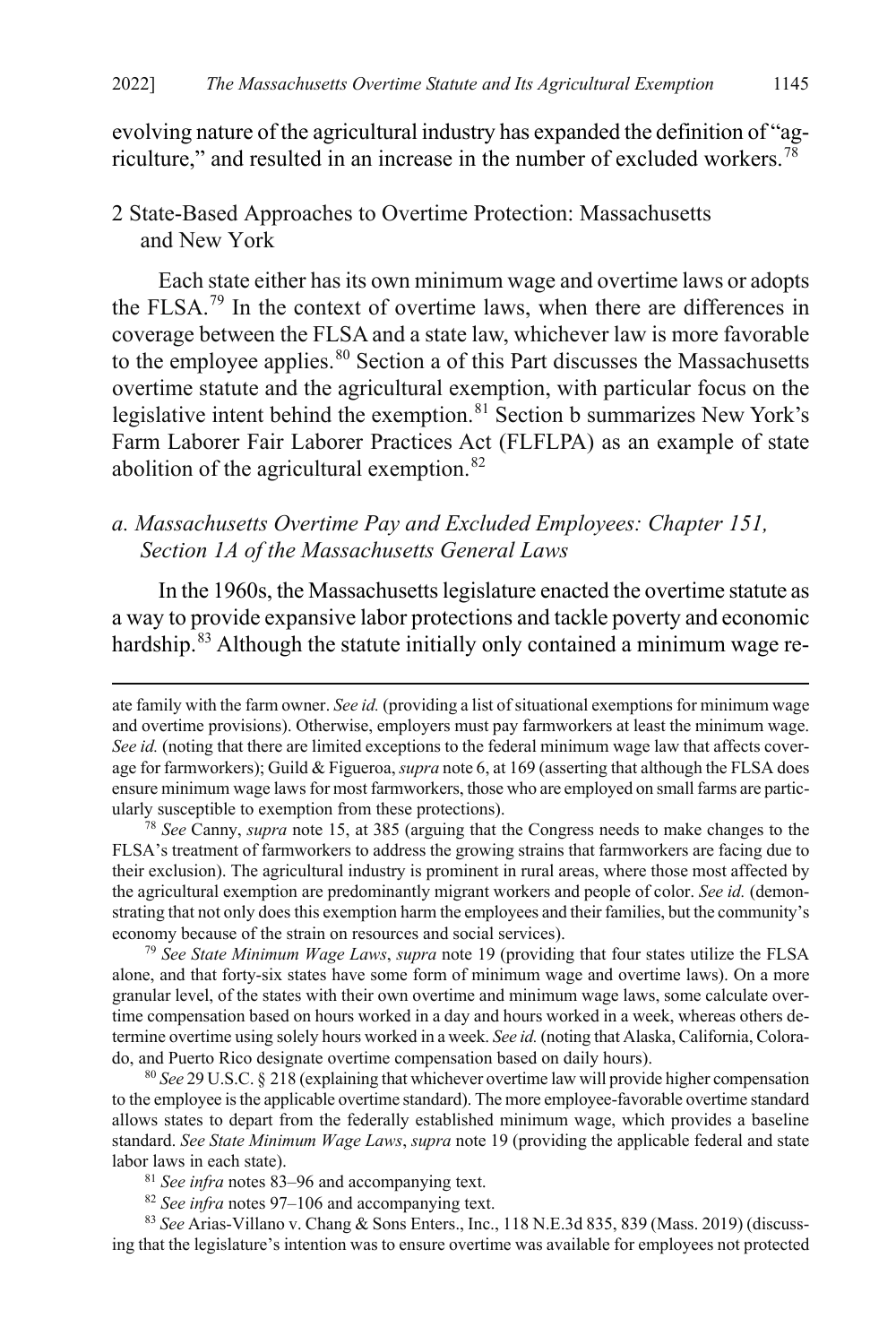quirement, the legislature added the overtime provision in 1960 at the urging of the Governor.  $84 \text{ In } 1967$  $84 \text{ In } 1967$ , the legislature reformed the wage and hour statute by instituting minimum wage for farmworkers as a way to account for the interests of migrant workers. $85$  The legislature was concerned that farmworkers' annual incomes were often less than the poverty level because of their seasonal work.<sup>[86](#page-14-2)</sup> At the same time, the legislature sought to protect the interests of local farm owners, who wanted to avoid increased labor costs. $87$  To balance the in-

<span id="page-14-4"></span>by the FLSA); Brief for the American Civil Liberties Union of Massachusetts et al. as Amici Curiae Supporting Plaintiffs-Appellants at 14, Arias-Villano v. Chang & Sons Enters., Inc., 118 N.E.3d 835 (Mass. 2019) (No. SJC-12548), 2018 WL 5489620 [hereinafter Amici Brief for the ACLU] (citing S. REP. NO. 1303, 165th Gen. Court, Reg. Sess. (Mass. 1967)) (noting that this reform ensured that migrant farm labor facilities allow for freedom of movement, visitation, and other opportunities to prevent worker exploitation). The Massachusetts State Senate was particularly concerned with the financial stability of migrant farmworkers. *See* Consol. Cigar Corp. v. Dep't of Pub. Health, 364 N.E.2d 1202, 1208 (Mass. 1977) (including that the institution of minimum wage for farmworkers served to promote economic security).

<span id="page-14-0"></span><sup>84</sup> *See* Swift v. AutoZone, Inc., 806 N.E.2d 95, 99–100 (Mass. 2004) (noting that the Legislature first contemplated adding the overtime provision in 1958). At the time of enactment in 1949, the minimum wage law did not contain a provision for overtime compensation. *See id.* (noting the legislature contemplated the overtime statute starting in 1958).

<span id="page-14-1"></span><sup>85</sup> *See Chang & Sons*, 118 N.E.3d at 838 (first citing MASS. GEN. LAWS ch. 432 (1947); then citing *id.* at ch. 813 (1960)) (noting that the legislature enacted the minimum wage in 1947 and overtime in 1960, both of which excluded domestic service and farm labor). A legislative report describing the economic hardships migrants and farmworkers faced due to the lack of protections currently in place informed the 1967 legislation. *See* Amici Brief for the ACLU, *supra* not[e 83,](#page-13-2) at 14 (describing concerns that farm laborers and migrant workers would inevitably live in poverty due to the nature of the work and lack of state or federal legal protections in place).

<span id="page-14-2"></span><sup>86</sup> *See Chang & Sons*, 118 N.E.3d at 839 (citing S. REP. NO. 1303, 165th Gen. Court, Reg. Sess. (Mass. 1967)) (noting that many farm laborers work for about six months out of the year). Because agriculture is seasonal, most farmworkers work around 150 days in a year, meaning they have a predictable source of income for approximately five months. See JEANNETTE WICKS-LIM, POL. ECON. RSCH. INST., ESTIMATES OF THE POTENTIAL COSTS AND BENEFITS OF EXTENDING OVERTIME PAY ELIGIBILITY TO ALL FARMWORKERS IN MASSACHUSETTS 9 (2020), https://peri.umass.edu/publication/item/1300 estimates-of-the-potential-costs-and-benefits-of-extending-overtime-pay-eligibility-to-all-farmworkersin-massachusetts [https://perma.cc/URC9-FSE5] (explaining that the farmworkers' part-time work leads them to earn less annually, contributing to higher rates of poverty). For the remainder of the year, farmworkers must find other employment. Telephone Interview with Margaret Sawyer, *supra* not[e 1.](#page-1-1) The Massachusetts law attempted to remedy legislative concerns about farmworker welfare by instituting minimum wage and workplace inspections for migrant farming facilities. *See Chang & Sons*, 118 N.E.3d at 839 (describing chapter 151, section 1A of the Massachusetts General Laws as a response to the vulnerable position of farmworkers, whom Congress did not include under the FLSA minimum wage at the time, and as a corrective measure for the narrower protections afforded in the FLSA). Within the context of section 1A, the inspection applies to farm labor camps—facilities where workers are both employed and housed. *See Consol. Cigar Corp.*, 364 N.E.2d at 1206 (acknowledging that the legislature intended the 1967 reforms to "insulate" laborers from the historical exploitation that existed under these employment conditions).

<span id="page-14-3"></span><sup>87</sup> *See Chang & Sons*, 118 N.E.3d at 839 (stating that farm owners had an interest in keeping costs low for employees and avoiding overtime pay because they viewed the forty-hour workweek as incompatible with the agriculture industry). The agricultural exemption was part of the 1967 remedial measure dubbed "An act establishing minimum wage for farm workers and providing for the annual inspection of farm labor camps." *Id.* at 838 (quoting MASS. GEN. LAWS ch. 718 (1967)).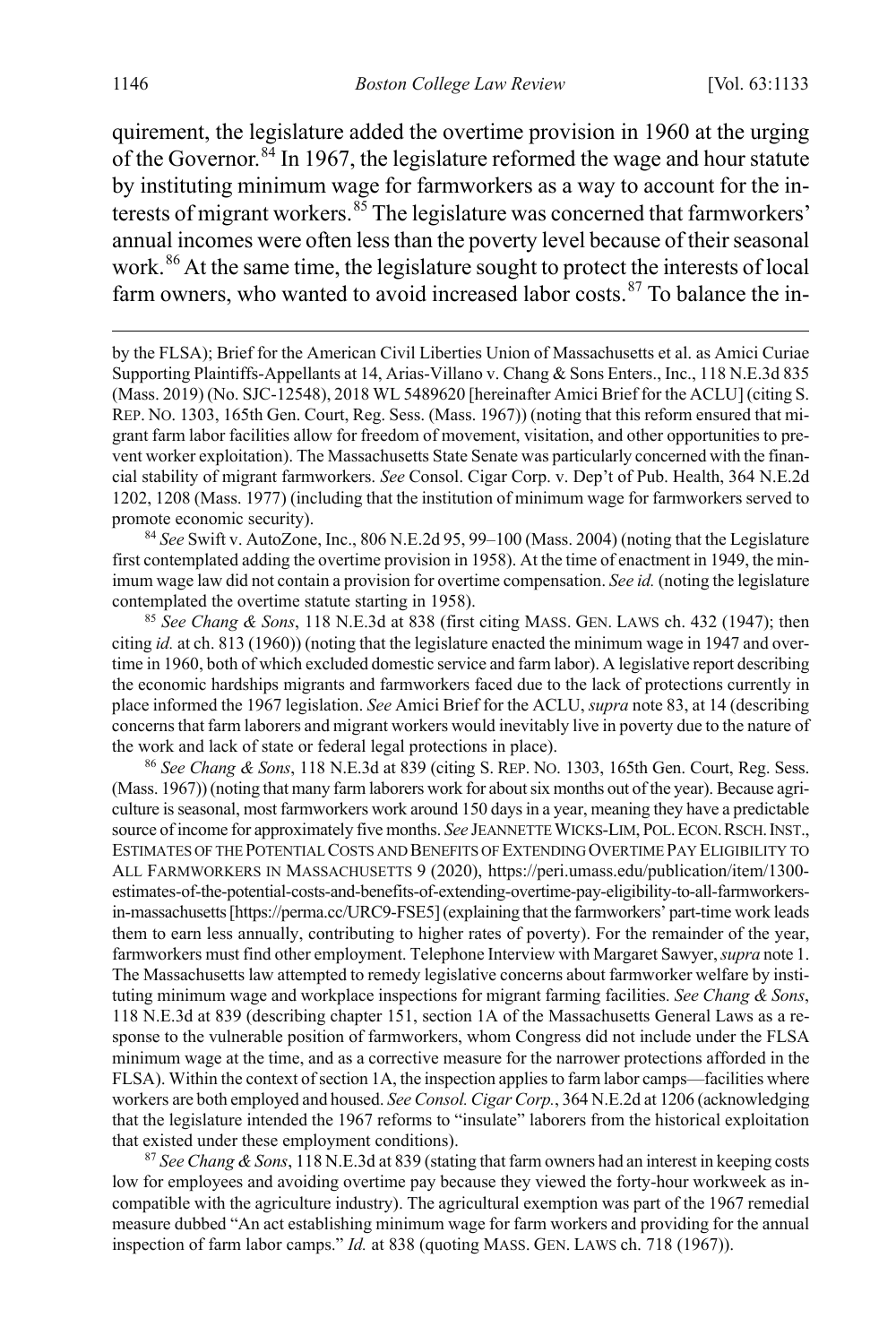terests of the farm owners and farmworkers, the legislature exempted farmworkers from the overtime provision because of the time-sensitive nature of harvesting.<sup>[88](#page-15-0)</sup> According to the legislature, agriculture is not conducive to a for-ty-hour workweek.<sup>[89](#page-15-1)</sup> Consequently, although minimum wage and overtime allowed most workers to earn greater income, the agricultural exemption kept farmworkers from achieving the same pay increase. $90$ 

Generally, Massachusetts employees who work more than forty hours in a week are due overtime compensation at time and a half their standard pay.<sup>[91](#page-15-3)</sup> Although there are similarities between the FLSA and Massachusetts statute, the legislature designed chapter 151, section 1A of the Massachusetts General Laws to provide greater coverage than the  $FLSA<sup>92</sup>$  $FLSA<sup>92</sup>$  $FLSA<sup>92</sup>$  As such, the Massachusetts overtime statute's agricultural exemption is narrower than the  $FLSA's$ .<sup>[93](#page-15-5)</sup> The statute only exempts workers that are exclusively involved in agriculture and farming (harvesting), rather than farmworkers engaged in harvesting and post-harvesting.<sup>[94](#page-15-6)</sup> Therefore, in Massachusetts, a farmworker involved in post-

<span id="page-15-0"></span> <sup>88</sup> *See id.* at 839 (reporting that farm owners believed that paying farmworkers overtime was debilitating because farming requires long hours due to the time-constraints of harvesting ripe produce). Farm owners raise similar arguments today as those from when the Massachusetts legislature passed the overtime statute. *See* Wozniacka, *supra* not[e 52](#page-9-9) (stating farm owners' object to paying farmworkers overtime because it will result in an economic burden).

<span id="page-15-1"></span><sup>89</sup> *See Chang & Sons*, 118 N.E.3d at 839 (noting that overtime compensation for farmworkers could discourage farmers from harvesting the entirety of the yield, harming the business of Massachusetts farmers).

<span id="page-15-2"></span><sup>90</sup> *See* Amici Brief for the ACLU, *supra* not[e 83,](#page-13-2) at 15 (contending that the agricultural exemption left farmworkers at risk for exploitation, despite their inclusion under state minimum wage laws).

<span id="page-15-3"></span><sup>91</sup> *See* MASS. GEN.LAWS ch. 151, § 1A (2020) (setting the standard overtime rate and containing twenty exemptions). The law declares that overtime compensation must be at least half the regular pay rate and that commissions, bonuses, and other forms of incentive payments do not count toward overtime. *Id.* The statute limits the payment of overtime to employees of an occupation contained in chapter 151, section 2 of the Massachusetts General Laws. *See id.* § 2 (containing the definitions for the Massachusetts minimum wage and overtime statutes)*.* Section 2 defines "[o]ccupation" as a form of employment at a business that is for profit, but does not include agriculture or farm work; work at charitable organizations that are academic, religious, or rehabilitative in nature; seasonal work at religious summer camps; professional service work; or work completed by an employee who routinely sells products outside of their place of business and did not report to their employer on a daily-basis. *Id.* Section 2 defines "[a]griculture and farm work" as work on a farm and activities related to cultivating and picking crops, flowers, and plants. *Id.*

<span id="page-15-4"></span><sup>92</sup> *See Chang & Sons*, 118 N.E.3d at 839 (comparing chapter 151, section 1A of the Massachusetts General Laws with the FLSA and assessing the legislative intent of each).

<span id="page-15-5"></span><sup>93</sup> *See* Amici Brief for the ACLU, *supra* not[e 83,](#page-13-2) at 8 (describing the FLSA as it compares to the Massachusetts agricultural exemption).

<span id="page-15-6"></span><sup>&</sup>lt;sup>94</sup> See id. (containing the ACLU's textual analysis of the Massachusetts statute and the FLSA). The ACLU argues that that the language of the overtime statute requires a narrow construction that limit its scope to farmworkers who engage in harvesting exclusively. *See id.* (drawing on the Massachusetts legislature's intentions). By comparison, the FLSA exemption applies to work that is incident to farming and all forms of agriculture. *See* 29 U.S.C. § 203(f) (containing the FLSA definition of agriculture). This includes harvesting activities, as well as the post-harvesting of the products. *See id.*  (defining agriculture broadly to encompass work done throughout the agricultural production process).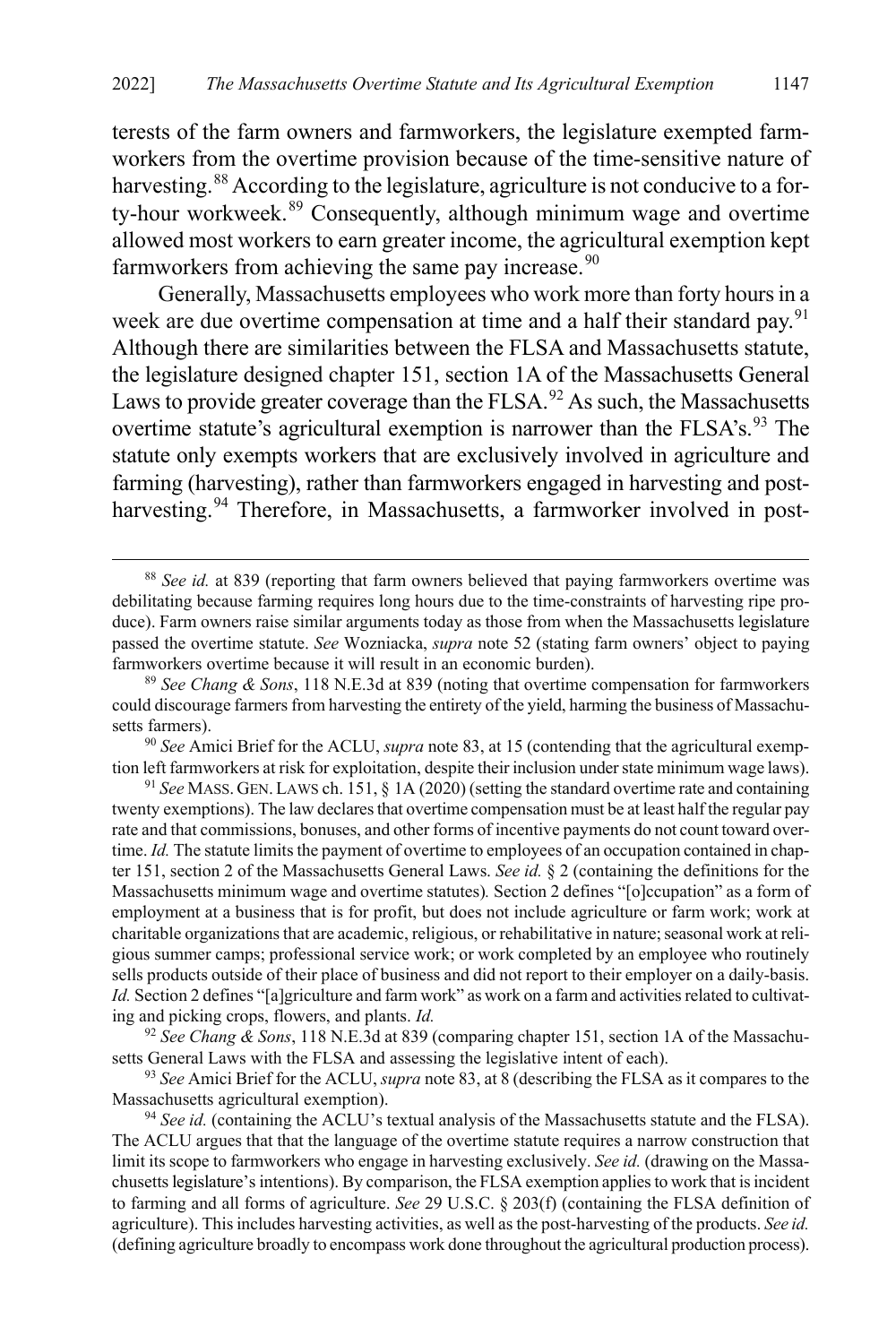<span id="page-16-0"></span>harvesting, such as packaging, is not exempt from overtime compensation.<sup>[95](#page-16-2)</sup> Under both statutes, farmworkers engaged in harvesting, such as picking crops, are exempt from receiving overtime pay.[96](#page-16-3)

#### *b. New York's Overtime Statute and the Changing Landscape for Agricultural Workers*

<span id="page-16-1"></span>At present, forty-four states include an agricultural exemption in their overtime statute, and six states have removed such an exemption.<sup>[97](#page-16-4)</sup> In 2019, New York enacted the Farm Laborer Fair Labor Practices Act (FLFLPA), becoming one of the six states that no longer includes an agricultural exemption in their overtime statutes.<sup>[98](#page-16-5)</sup>

<span id="page-16-3"></span><sup>96</sup> *See* 29 U.S.C. § 213(b)(13) (containing the FLSA's overtime compensation agricultural exemption); ch. 151, § 1A(19) (applying narrowly to only those farmworkers engaged in traditional harvesting activities). In *Chang & Sons*, the court noted that the Massachusetts overtime statute is similar to the FLSA in its basic provisions, but that the legislature intended the exemption to be narrower than those of the FLSA. *See* 118 N.E.3d at 839 (rejecting the notion that the FLSA's definition of agriculture applies to the Massachusetts agricultural exemption).

<span id="page-16-4"></span><sup>97</sup> *See Overtime Map*, FARMWORKER JUST., https://www.farmworkerjustice.org/overtime-map/ [https://perma.cc/77LB-9HMF] (providing a map of the agricultural labor laws in each state, and specifically noting those that have abolished the agricultural exemption or afford farmworkers overtime compensation in some capacity). The states that have removed the exemption include New York, California, Minnesota, Washington, Hawaii, and Maryland. *See, e.g.*, CAL. LAB. CODE § 860 (West 2021) (affording farmworkers overtime compensation when they work more than nine and a half hours in a day or fifty-five hours in a week); HAW. REV. STAT. § 387-3 (2021) (qualifying farmworkers for overtime pay when they work more than forty-eight hours in a workweek); MD. CODE ANN., LAB. & EMPL.  $\S$  3-420(c) (West 2021) (entitling farmworkers to overtime compensation when they work more than sixty hours in a workweek); MINN. STAT. § 177.23 subd. 7(2) (2020) (incorporating farmworkers under overtime compensation for work completed in excess of a forty-eight-hour workweek); N.Y.LAB.LAW § 163-a (McKinney 2021) (enabling farmworkers to receive overtime pay for workweeks longer than sixty hours). Importantly, the Fairness for Farmworkers Coalition has recently introduced a bill in the Massachusetts legislature to eliminate subminimum wage and afford farmworkers overtime compensation. *See* H. 1979, 192d Gen. Ct., Reg. Sess. (Mass. 2021) (containing the Fairness for Farmworkers Act provisions for seasonal workers); S. 1205, 192d Gen. Ct., Reg. Sess. (Mass. 2021) (containing the Fairness for Farmworkers Act provisions for expanded labor protections).

<span id="page-16-5"></span><sup>98</sup> *See* N.Y LAB. LAW § 701(3)(c) (McKinney 2021) (defining "[f]arm laborers" as a broad category of anyone working on a farm, except individuals who are close relatives of the farm owner, work

The Massachusetts statute, in contrast, covers only works on a farm, such as the picking of crops and cultivating of commodities. *See* MASS. GEN. LAWS ch. 151, § 2 (defining agriculture according to chapter 151, section 1A(19) of the Massachusetts General Laws). A commodity is a product, type of produce, or raw material used for commerce. *Commodity*, BLACK'S LAW DICTIONARY (11th ed. 2019). 95 *See* ch. 151, § 1A(19) (describing the agricultural exemption as applying to farmworkers who

<span id="page-16-2"></span>work on a farm); *Chang & Sons*, 118 N.E.3d at 840 (holding that the agricultural exemption narrowly applies to farmworkers engaged in harvesting). Conversely, under the FLSA, a farmworker who is engages exclusively in post-harvesting work, such as preparing produce for market, is still exempt from overtime compensation. *See* 29 U.S.C. § 203(f) (defining in broad terms farmworkers exempted from the overtime statute, including those engaged in traditional farming work and those involved in post-harvesting, or secondary agriculture).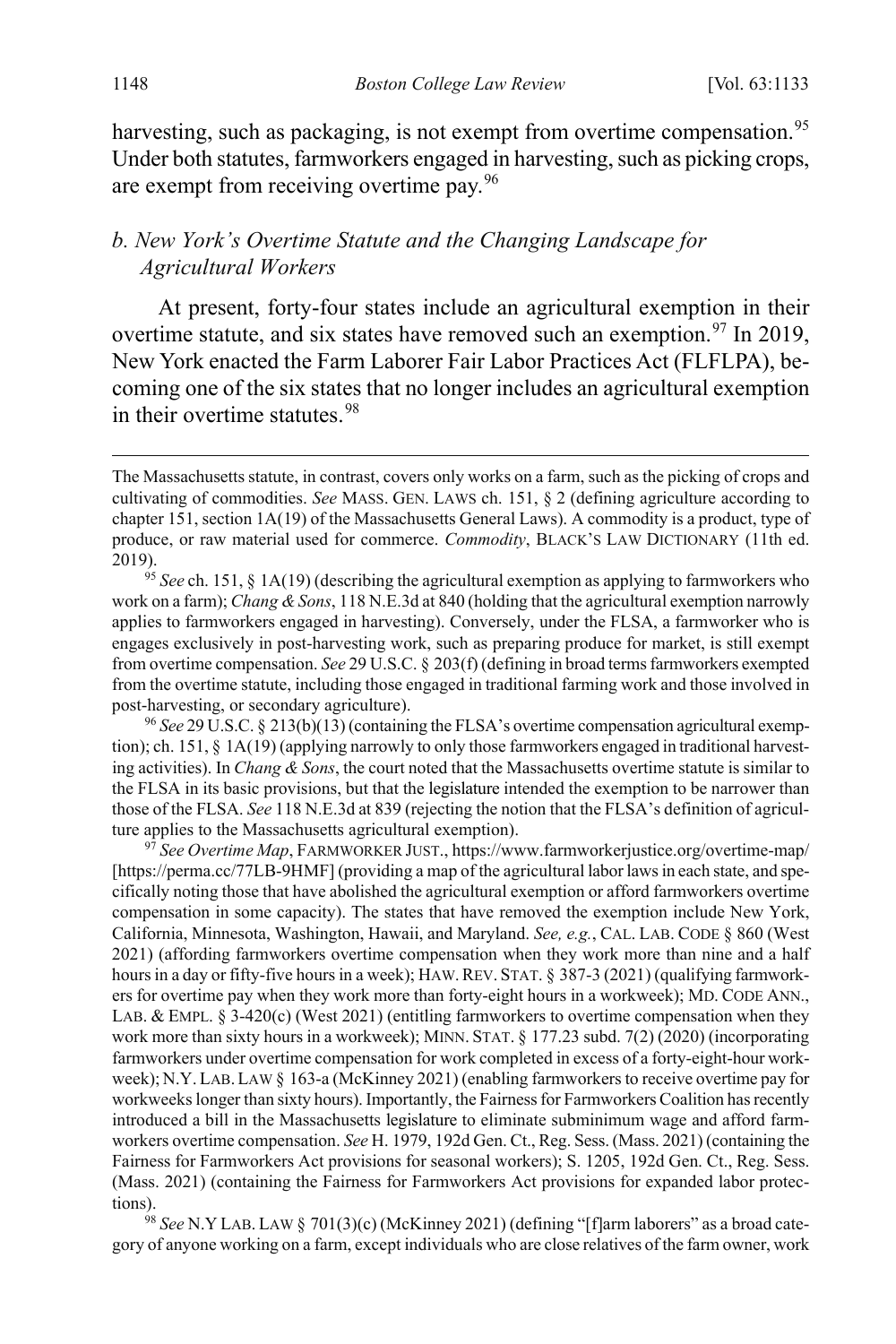The FLFLPA outlines requirements for overtime compensation for work completed beyond the legal workweek hours.<sup>[99](#page-17-0)</sup> Moreover, it sets overtime compensation for farmworkers at one and a half times the normal pay rate for work completed in excess of sixty hours in a calendar week.<sup>[100](#page-17-1)</sup> Although the workweek is higher than the forty-hour workweek defined by the FLSA, the FLFLPA is an example a more protective state law because it affords overtime compensation for the otherwise excluded farmworkers.<sup>[101](#page-17-2)</sup>

When the New York legislature designed the FLFLPA, it considered the essential nature of the agricultural industry to the state.<sup>[102](#page-17-3)</sup> The legislature recognized that together the FLSA and the National Labor Relations Act (NLRA) exclude farmworkers from both overtime and collective bargaining protec-tions.<sup>[103](#page-17-4)</sup> In response, the legislature expanded the scope of the state law to ex-tend these protections to farmworkers.<sup>[104](#page-17-5)</sup> In addition, the FLFLPA provides for a

<sup>99</sup> *See* LAB. § 163-a (establishing the workweek at sixty hours for farmworkers).

 $\overline{a}$ 

<span id="page-17-1"></span><span id="page-17-0"></span><sup>100</sup> *Id.* Notably, the FLFLPA also establishes the Farm Laborers Wage Board which will review the overtime threshold and make recommendations regarding the overtime trigger to the Commissioner of Labor. *See* LAB. § 674-a (describing the Board as comprised of a member of the farm bureau, a member of the general public, and a member of the New York State AFL-CIO union federation).

<span id="page-17-2"></span><sup>101</sup> *See* 29 U.S.C. § 218 (permitting states to enact more protective laws than those contained in the FLSA). This means that a farmworker in New York, regardless of the type of farming they conduct, qualifies for overtime compensation if they work over sixty hours in a week at a rate of one and a half-time their pay rate. *See N.Y. Vegetable Growers Ass'n*, 474 F. Supp. 3d at 576 (noting that all farmworkers qualify for overtime pay except for those who are employed by immediate family members). All the provisions of the FLFLPA work together, so an employer must provide farmworkers with at least one day of rest per workweek. *See id.* (citing LAB. §§ 161, 163-a) (explaining that if an employee elects to work on their day of rest, and subsequently works more than sixty hours in the week, the employer owes them overtime).

<span id="page-17-3"></span><sup>102</sup> *See* 2019–2020 N.Y. Laws. Ch. 105, § 2 (finding that farming generates over \$5 billion per year for farms and the state). The legislature described the FLFLPA as adapting the existing labor laws to fit the modern agricultural industry. *See id.* (focusing on the stability of farming practices and agricultural labor relations).

<span id="page-17-4"></span><sup>103</sup> See 29 U.S.C. § 152(3) (excluding "agricultural laborer[s]" from the definition of "employee" under the NLRA); *id.* § 213(b)(13) (excluding agricultural workers from the maximum hour and overtime compensation of the FLSA); 2019–2020 N.Y. Sess. Laws. Ch. 105 (discussing the interaction between overtime compensation and collective bargaining for bolstering farmworkers rights). The legislature observed that farmworkers regularly work over forty hours in a week and that farming has dangerous work conditions. *See id.* (referencing pesticides, heavy equipment, and extreme weather). Without the ability to collectively bargain, the law deprives farmworkers of an avenue to advocate for improved labor protections, such as overtime or improved safety conditions. *See id.* (deducing that farmworkers are in the minority of workers for whom Congress denies these labor protections).

<span id="page-17-5"></span><sup>104</sup> *See* LAB. § 701(3)(c) (defining "[f]arm laborers" as anyone working in an agricultural environment). The FLFLPA definition of farmworkers is broad, including anyone allowed employment in

at the farm due to familial duty, or do not receive wages or other compensation); N.Y. Vegetable Growers Ass'n v. Cuomo, 474 F. Supp. 3d 572, 576 (W.D.N.Y. 2020) (recognizing that the Farm Laborer Fair Labor Practices Act (FLFLPA) entitled farmworkers to a broad selection of labor protections previously denied to them). The FLFLPA provides farmworkers with the right to overtime compensation, a non-working day, unemployment insurance, disability insurance and paid family leave, and the right to organize. *See* 2019–2020 N.Y. Laws. Ch. 105, § 2 (2019) (providing labor protections beyond those ascribed by the FLSA).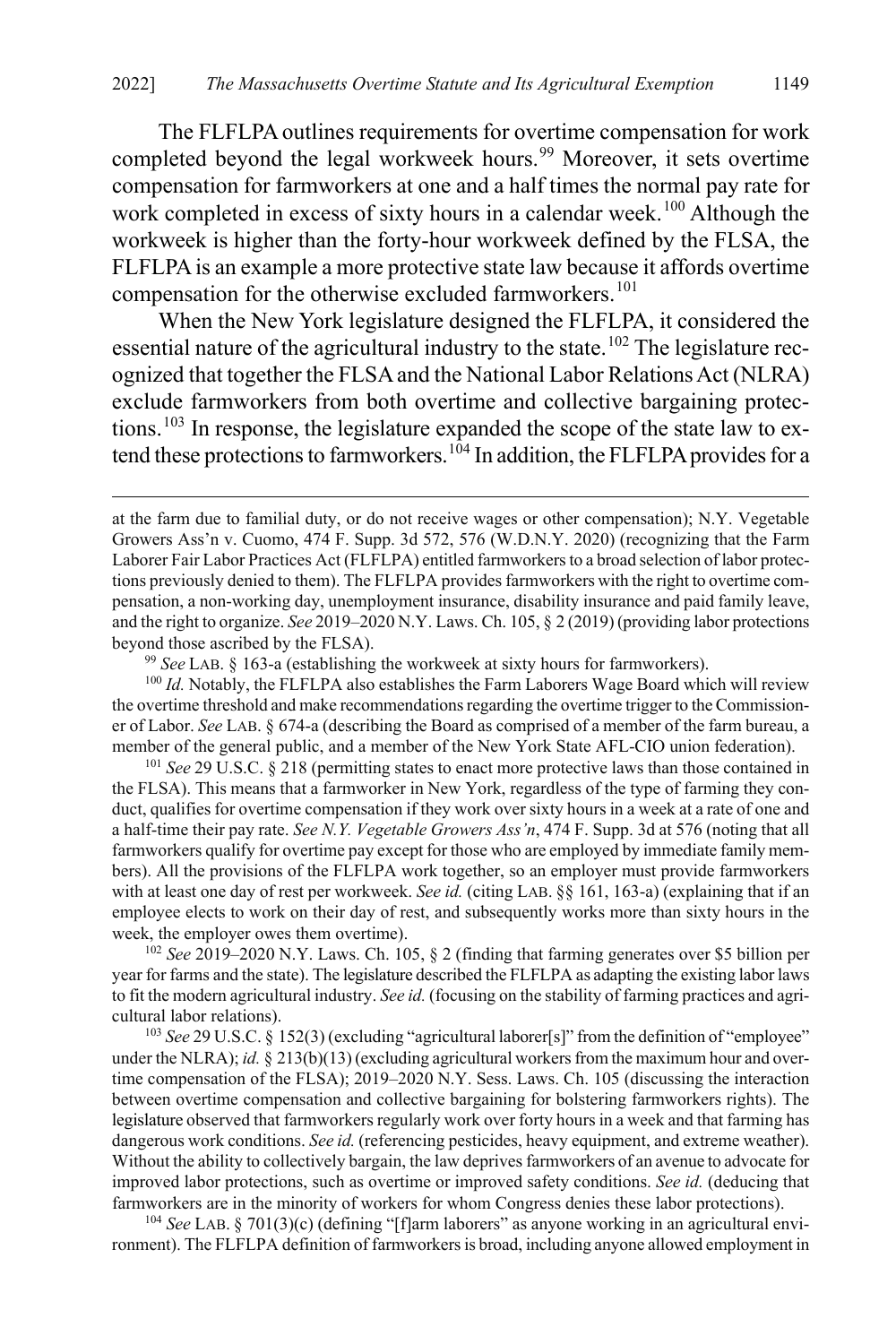day of rest, which requires that agricultural employers provide farmworkers with at least one non-working day per calendar week.<sup>[105](#page-18-2)</sup> In enacting the FLFLPA, the legislature was largely motivated by a desire to rectify historical labor discrimi-nation against farmworkers and to level the playing field going forward.<sup>[106](#page-18-3)</sup>

#### <span id="page-18-1"></span><span id="page-18-0"></span>*B.* Chang & Sons *Background: Defining the Agricultural Exemption in Massachusetts*

In March 2019, in *Arias-Villano v. Chang & Sons Enterprises, Inc.*, the Massachusetts Supreme Judicial Court limited the state's agricultural exemption to farmworkers engaged exclusively in harvesting*.* [107](#page-18-4) In this case, the plaintiffs were ten agricultural workers who were previously employed by the defendant, Chang & Sons Enterprises, Inc.<sup>[108](#page-18-5)</sup> The defendant was a crop production company that hydroponically harvested and sold bean sprouts in Mas-sachusetts.<sup>[109](#page-18-6)</sup> In a separate space not utilized for hydroponic growth, the plain-tiffs prepared and packaged the bean sprouts for sale.<sup>[110](#page-18-7)</sup> The plaintiffs exclusively performed packaging and preparation tasks and did not enter the har-

an agricultural environment, except those who are the close relatives of the farm owner, who work at the farm due to familial duty, or who do not receive wages or other compensation. N.Y. Vegetable Growers Ass'n v. Cuomo, 474 F. Supp. 3d 572, 576 (W.D.N.Y. 2020) (noting that the expansion of the "[e]mployees[]" definition to include farmworkers is recent, as of 2019).

<span id="page-18-2"></span><sup>105</sup> *See* LAB. § 161(1) (describing farm labor as including all work employees complete on the farm and in association with harvesting). Under the statute, a day of rest means the employer's provision of an off day for an employee during a seven-day workweek. *See id.* (including that despite this provision, farmworkers can agree to work the seventh day).

<span id="page-18-3"></span><sup>106</sup> *See Governor Cuomo Signs Farm Workers Bill*, N.Y. GOVERNOR'S OFF. (July 17, 2019), https://www.governor.ny.gov/news/governor-cuomo-signs-farm-workers-bill [https://perma.cc/9ZP3- VKBN] (stating the FLFLPA affords farmworkers the labor protections that the law previously denied them for nearly eight decades).

<span id="page-18-4"></span><sup>107</sup> *See* 118 N.E.3d 835, 840 (Mass. 2019) (applying a narrower definition for agriculture and farming compared to the FLSA, thereby qualifying farmworkers who participate in post-harvesting jobs for overtime compensation).

<span id="page-18-5"></span><sup>108</sup> Arias-Villano v. Chang & Sons Enters., Inc., 2018 WL 6313656, \*1 (Mass. Super. Ct. June 5, 2018) (providing that the plaintiffs worked at Chang & Sons at various times over the course of three years, generally working year-round), *rev'd*, *Chang & Sons*, 118 N.E.3d 835. During their employment, the plaintiffs worked over forty hours per week. *See id.* (observing that the plaintiffs worked up to seventy hours in a week).

<span id="page-18-6"></span><sup>109</sup> *See Chang & Sons*, 118 N.E.3d at 836 (noting that Chang & Sons operates twelve months out of the year, and that growing equipment filled most of the facility). Hydroponic growing is a way to grow plants in water, rather than in soil. *See* Sarah J. Morath, *Hydroponics: The End of Organic?*, 33 NAT. RES. & ENV'T 1, 2 (2018) (stating that hydroponics broadly refers to growing plants without soil).

<span id="page-18-7"></span><sup>110</sup> *See* Amici Brief for the ACLU, *supra* note [83,](#page-13-2) at 5 (noting that the preparation tasks included cleaning, weighing, categorizing, packaging, refrigeration, and placement on the shipping pallets). According to the ACLU brief, the defendants excluded employees from approximately 17% of the Chang & Sons facility, which the company used for hydroponic growing; workers used the remaining 83% for the preparation, packaging, and shipping of the bean sprouts. *See id.* The plaintiffs' primary jobs included preparing the sprouts for delivery. *See Chang & Sons*, 2018 WL 6313656, at \*1 (noting that none of the plaintiffs worked in the "growing rooms").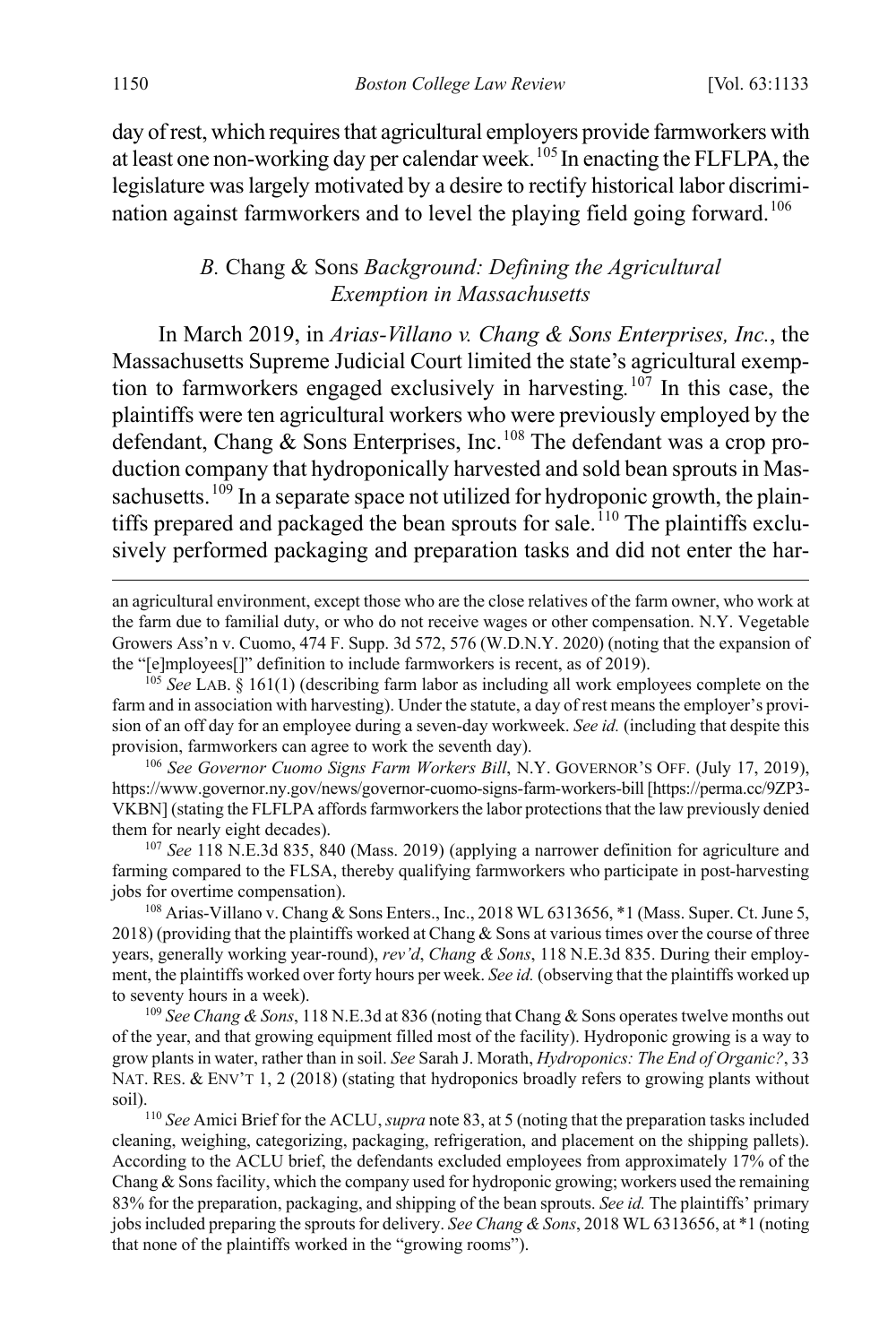vesting rooms.[111](#page-19-0) The plaintiffs consistently worked in excess of the standard forty-hour workweek but did not receive overtime compensation.<sup>[112](#page-19-1)</sup> The issue in this case was whether Massachusetts's agricultural exemption's definition of "agricultural and farm work[]" encompassed the plaintiffs' work, and there-fore, disqualified them for this payment.<sup>[113](#page-19-2)</sup>

In the Superior Court of Massachusetts, the defendants argued that the court should rely on the definition supplied by chapter 128, section 1A of the Massachusetts General Laws to determine whether the plaintiffs were farmworkers, and thus exempt from the state's overtime compensation requirement.[114](#page-19-3) Section 1A contains a broad definition for agriculture, inclusive of all branches of farming, much like the FLSA.<sup>[115](#page-19-4)</sup> The Superior Court determined that this definition did not comport with the legislature's intention for the overtime statute because the legislature expressly rejected it during the drafting of the overtime statute for being over broad.<sup>[116](#page-19-5)</sup> Instead, the Superior Court ap-

<span id="page-19-2"></span><sup>113</sup> *See Chang & Sons*, 118 N.E.3d at 840 (reviewing the Superior Court's construction of the agricultural exemption by assessing the legislative history of the statute and the exemption).

<span id="page-19-3"></span><sup>114</sup> *See Chang & Sons*, 2018 WL 6313656, at \*3 (providing that the motivation for this stance was that chapter 128, section 1A of the Massachusetts General Laws contains a broad definition of "farming" and "agriculture," making it more favorable to the defendants). This law defines "farming" and "agriculture," interchangeably, as inclusive of all branches of cultivation and harvesting, as well as rearing animals for fur or food, commercial horse breeding, lumbering and forestry performed by a farmer, and any action taken in accordance or subsidiary to farming practices. MASS. GEN. LAWS ch. 128, § 1A (2020).

<span id="page-19-4"></span><sup>115</sup> *See* ch. 128, § 1A (mirroring the FLSA's definition of agriculture); *Chang & Sons*, 2018 WL 6313656, at \*3 (noting that the defendants argued that the court should rely on chapter 128, section 1A's definition of agriculture because of its similarities to the FLSA, thereby enabling them to look at FLSA caselaw). The FLSA defines agriculture as including every type of farming, animal rearing and other animals for produce or commodities, and all those tasks that are incident to farming or work done on a farm. *See* 29 U.S.C. § 203(f) (providing that incidental work includes packaging, preparing, and delivering the products to sellers).

<span id="page-19-5"></span><sup>116</sup> *See Chang & Sons*, 2018 WL 6313656, at \*4 (drawing on the fact that the legislature enacted the overtime statute, chapter 151, section 1A of the Massachusetts General Laws, after both the enactment of the FLSA and chapter 128, section 1A). The court presumed that because the legislature chose a narrow definition of agriculture in the overtime statute, it did not intend to use the broader

<span id="page-19-0"></span> <sup>111</sup> *See* Amici Brief for the ACLU, *supra* not[e 83,](#page-13-2) at 5–6 (explaining that Chang & Sons did not permit employees to work in the rooms designated for sprout cultivation to prevent contamination, and that the bean sprouts were monitored by computer). The defendants exclusively staffed the growing rooms by a small group of employees to prevent seed contamination. *See id.* at 6 (noting that computer systems monitored the fertilization and actual growing of the sprouts). The sale of sprouts accounted for over 90% of Chang & Sons annual profits; this motivated the heavily controlled growing conditions and work environment. *See Chang & Sons*, 2018 WL 6313656, at \*1 (including that due to this heavily regulated workspace, the plaintiffs never worked directly in the growing or cultivation of the bean sprouts).

<span id="page-19-1"></span><sup>112</sup> *See* Amici Brief for the ACLU, *supra* not[e 83,](#page-13-2) at 6 (providing that the employees worked six days a week, sometimes up to seventy hours a week, twelve months a year). Chang & Sons was open six days a week, year-round, with employees processing the bean sprouts each day for fifteen hours, resulting in frequent overtime work. *Id.* This is consistent with the highly time sensitive nature of the agricultural industry. *See* Letter from Michael Flanagan to Interested Parties, *supra* not[e 12,](#page-3-6) at 2 (discussing the demanding nature of the agricultural industry).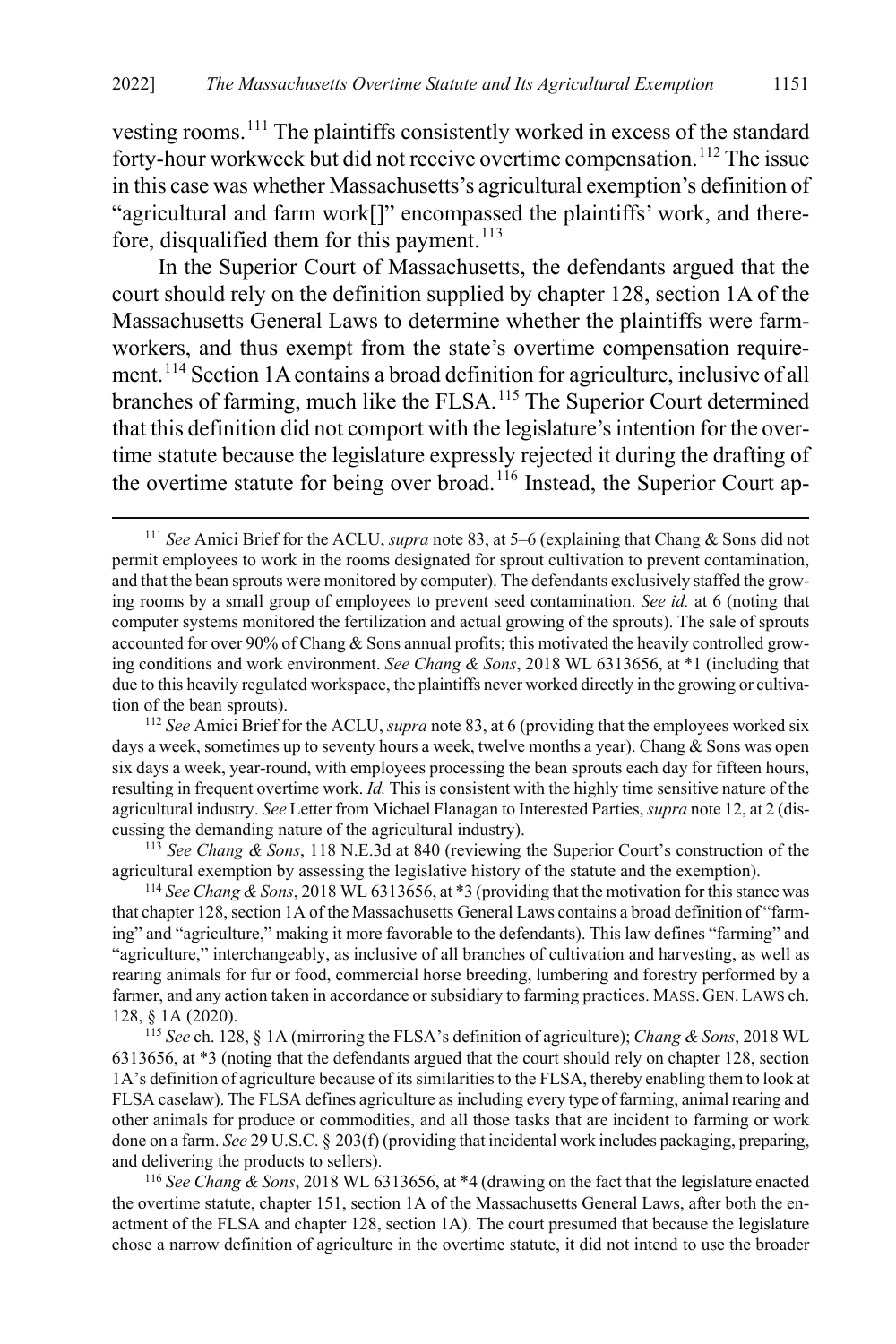plied the definition contained in chapter 151, section 1A of the Massachusetts General Laws, which narrowly defines agriculture as work done by someone working in farming and on a farm.<sup>[117](#page-20-0)</sup> The court resolved that the plaintiffs' occupation constituted farming because they were employed on a farm and en-gaged in activities associated with farming.<sup>[118](#page-20-1)</sup> Therefore, the Superior Court held that the agricultural exemption applied.<sup>[119](#page-20-2)</sup> Accordingly, the plaintiffs were exempt from receiving overtime pay.<sup>[120](#page-20-3)</sup>

The plaintiffs directly appealed to the Massachusetts Supreme Judicial Court.<sup>[121](#page-20-4)</sup> There, the court reversed the Superior Court's judgment, and concluded that the agricultural exemption narrowly defines farmworkers as those involved only in harvesting work.<sup>[122](#page-20-5)</sup> The court then held that the plaintiffs en-

definition included in the FLSA or chapter 128, section 1A. *See id.* (citing Casseus v. E. Bus. Co., 89 N.E.3d 1184, 1194 (Mass. 2018)) (providing that because there is no evident legislative intent to utilize the federal definition, the court cannot apply this construction of the term). Similarly, the court posited that because the agricultural exemption uses language that differs materially from the FLSA, it is appropriate to reject the legal standards supported by the FLSA. *See id.* (citing Globe Newspaper Co. v. Bos. Ret. Bd., 446 N.E.2d 1051, 1055 (Mass. 1983)) (determining that material differences in a state statute from its federal analog support the court's rejection of explicit and implicit standards contained in the federal analog).

<span id="page-20-0"></span><sup>117</sup> *See* MASS. GEN. LAWS ch. 151, § 1A(19) (2020) (excluding agricultural workers, who are employees working as farmworkers and on a farm); *Chang & Sons*, 2018 WL 6313656, at \*4 (maintaining that Chapter 151 is more appropriate because the legislature enacted it after Chapter 128 and the FLSA, meaning it was a conscious decision to narrowly define the exemption). The court also declined to use the FLSA definition of agriculture because the plain language of the two exemptions is distinctly different. *See Chang & Sons*, 2018 WL 6313656, at \*4 (adding that the FLSA definition is more expansive).

<span id="page-20-1"></span><sup>118</sup> *See Chang & Sons*, 2018 WL 6313656, at \*5 (providing the chapter 151, section 1A(19) definition of agriculture as work done by someone employed in agriculture working on harvest-producing land). Using this definition, the court refused to distinguish between harvesting and post-harvesting activities when determining what constitutes agricultural work under the exemption. *See id.* (concluding that distinguishing between harvesting and post-harvesting work is counter to common sense).

<span id="page-20-2"></span><sup>119</sup> *See id.* (noting that the Superior Court maintained that the definitions of farming and agriculture are broad and should evolve as the industry of farming evolves).

<span id="page-20-3"></span><sup>&</sup>lt;sup>120</sup> *See id.* (maintaining that to apply the agricultural exemption to harvesting, but not to postharvesting is an arbitrary distinction because they both occurred at the same farm). The court arrived at this conclusion based on the belief that farming is inclusive of activities beyond mere growing and harvesting—the court extended farming, within the scope of the statute, to include cleaning, sorting, distribution, and more. *See id.* (adding that the plaintiffs completed this "farming" work on the defendants' premises, which under the statute, is a farm).

<span id="page-20-4"></span><sup>121</sup> *See* Arias-Villano v. Chang & Sons Enters., Inc., 118 N.E.3d 835, 840 (Mass. 2019) (reversing the Superior Court's judgement).

<span id="page-20-5"></span><sup>&</sup>lt;sup>122</sup> *See id.* (reasoning that the legislature intended for the agricultural exemption to operate narrowly because the overtime statute is a remedial law designed to provide broader protections compared to the FLSA). Harvesting work is analogous to primary agriculture under the FLSA. *See* 29 U.S.C. § 203(f) (containing the entire FLSA definition of agriculture, including primary agriculture, which is all iterations of farming); Farmers Reservoir & Irrigation Co. v. McComb, 337 U.S. 755, 762 (1949) (describing primary agriculture as including harvesting of crops, caring for livestock, and other forms of farming).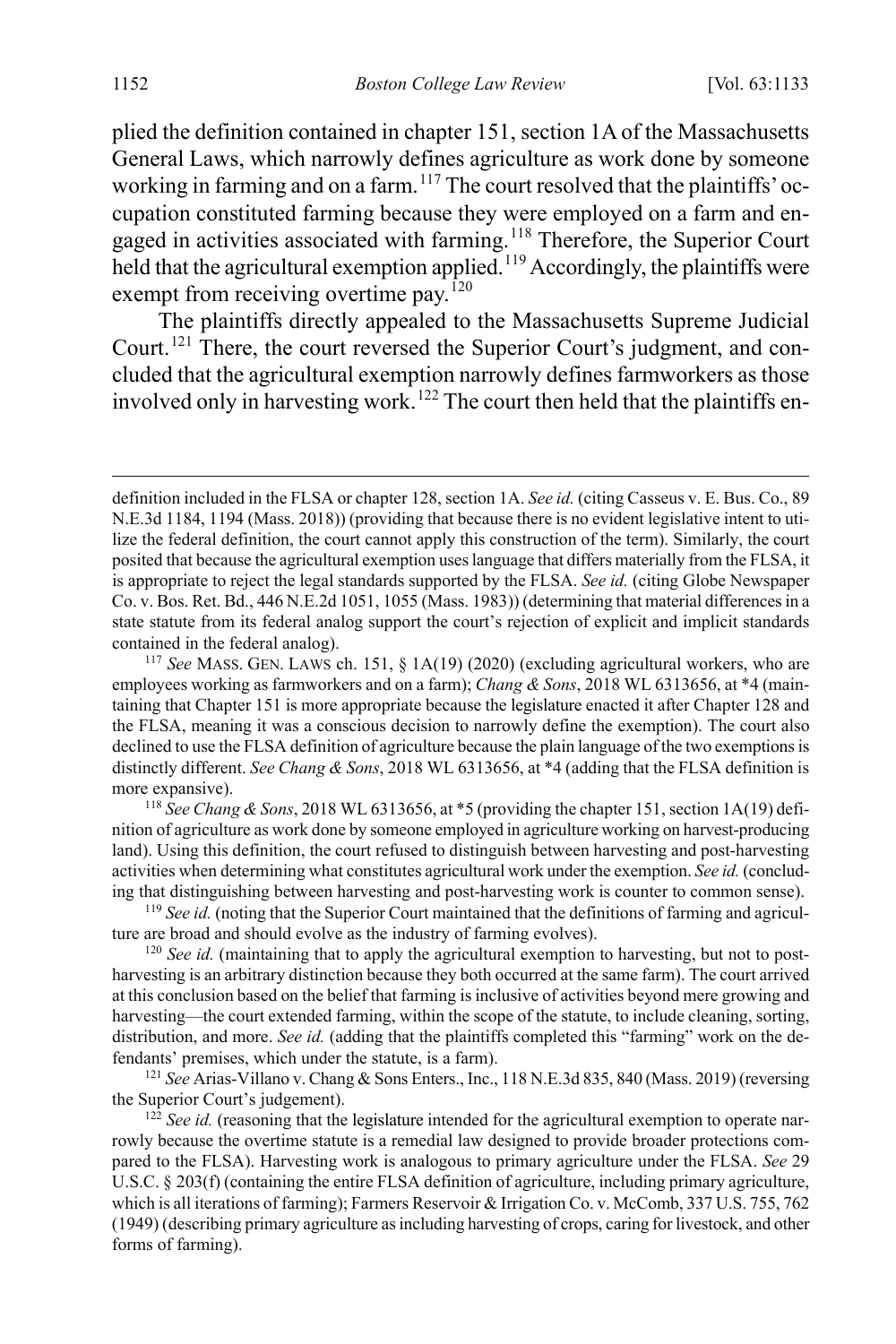gaged in post-harvesting work, which did not fall under the agricultural ex-emption.<sup>[123](#page-21-1)</sup>

According to the court, the legislative intent of the statute included balanc-ing the welfare of farmworkers with the financial costs to farm owners.<sup>[124](#page-21-2)</sup> When enacting the overtime provision, the Massachusetts government urged the legis-lature to afford broader protections than those provided by the FLSA.<sup>[125](#page-21-3)</sup> Consequently, the legislature created an agricultural exemption that was narrower than that of the FLSA.[126](#page-21-4) Under the overtime statute, the employer is exempt from paying overtime to an employee who works in farming (harvesting), but must pay overtime to an employee who works in post-harvesting work.[127](#page-21-5) Notably, the court's holding in *Chang & Sons* leaves open the question of whether a farmworker who works fifty percent of the time in harvesting and the other fifty per-cent in post-harvesting qualifies for overtime payment.<sup>[128](#page-21-6)</sup>

## <span id="page-21-0"></span>*C. Massachusetts Department of Labor Standards's Guidance on* Chang & Sons

In March 2020, the Commonwealth of Massachusetts Executive Office of Labor and Workforce Development issued an advisory following the *Chang &* 

<span id="page-21-3"></span>125 *See* Swift v. AutoZone, Inc., 806 N.E.2d 95, 100 (Mass. 2004) (stating that prior to the statute's enactment, the Governor of Massachusetts expressly urged the legislature to design an overtime law that would encompass employees that the FLSA did not protect).

<span id="page-21-4"></span><sup>126</sup> *See Chang & Sons*, 118 N.E.3d at 839 (providing that the state legislature designed the overtime statute to provide greater protections for Massachusetts employees compared to the FLSA).

<span id="page-21-5"></span><sup>127</sup> *See* Amici Brief for the ACLU, *supra* note [83,](#page-13-2) at 8 (detailing the Superior Court's broader interpretation, the federal FLSA's agricultural exemption counterpart, and the plaintiff's argument for a narrow exemption construction).

<span id="page-21-6"></span><sup>128</sup> *See* Letter from Michael Flanagan to Interested Parties, *supra* not[e 12,](#page-3-6) at 3 (noting that *Chang & Sons* expressly leaves open this question, and instead, the case only addresses which work constitutes agriculture within the exemption and which work does not). During the hearing, one of the justices posed this exact question. *See id.* (observing that the court did not answer this question because none of the plaintiffs fell into this category). Due to the lack of clarity for this question in *Chang & Sons*, the Massachusetts Department of Labor Standards looked to the "'primary duty' test"—a corollary found in federal regulations for the overtime compensation of "Executive, Administrative, Professional, Computer and Outside Sales employees." *See id.* (citing 29 C.F.R. § 541.700 (2021)) (suggesting the court assessed the principal composition of the employee's job across both harvesting and post-harvesting to determine the employee's "primary duty").

<span id="page-21-1"></span> <sup>123</sup> *See Chang & Sons*, 118 N.E.3d at 840 (relying on the plain language of the exemption to determine that the exemption encompassed only farmworkers engaged in harvesting work).

<span id="page-21-2"></span><sup>&</sup>lt;sup>124</sup> See id. at 839 (citing S. REP. No. 1303, 165th Gen. Court, Reg. Sess. (Mass. 1967)) (assessing the poverty levels of migrant farmworkers as they compared to the burden of overtime costs to farm owners). According to the court, the agricultural exemption represents a compromise between these interests that allows for farmworkers to receive minimum wage but excludes farmworkers from overtime pay. *See id.* (suggesting this compromise was based, in part, on the time-sensitive nature of agriculture and farm owners' reliance on workweeks beyond forty hours). The Massachusetts minimum wage law codifies the policy concerns for farmworkers, noting that it is a priority for the state legislature to ensure a living wage for agricultural employees. *See* MASS. GEN. LAWS ch. 151, § 2A (2020) (setting the minimum wage per hour for agriculture and farming at eight dollars).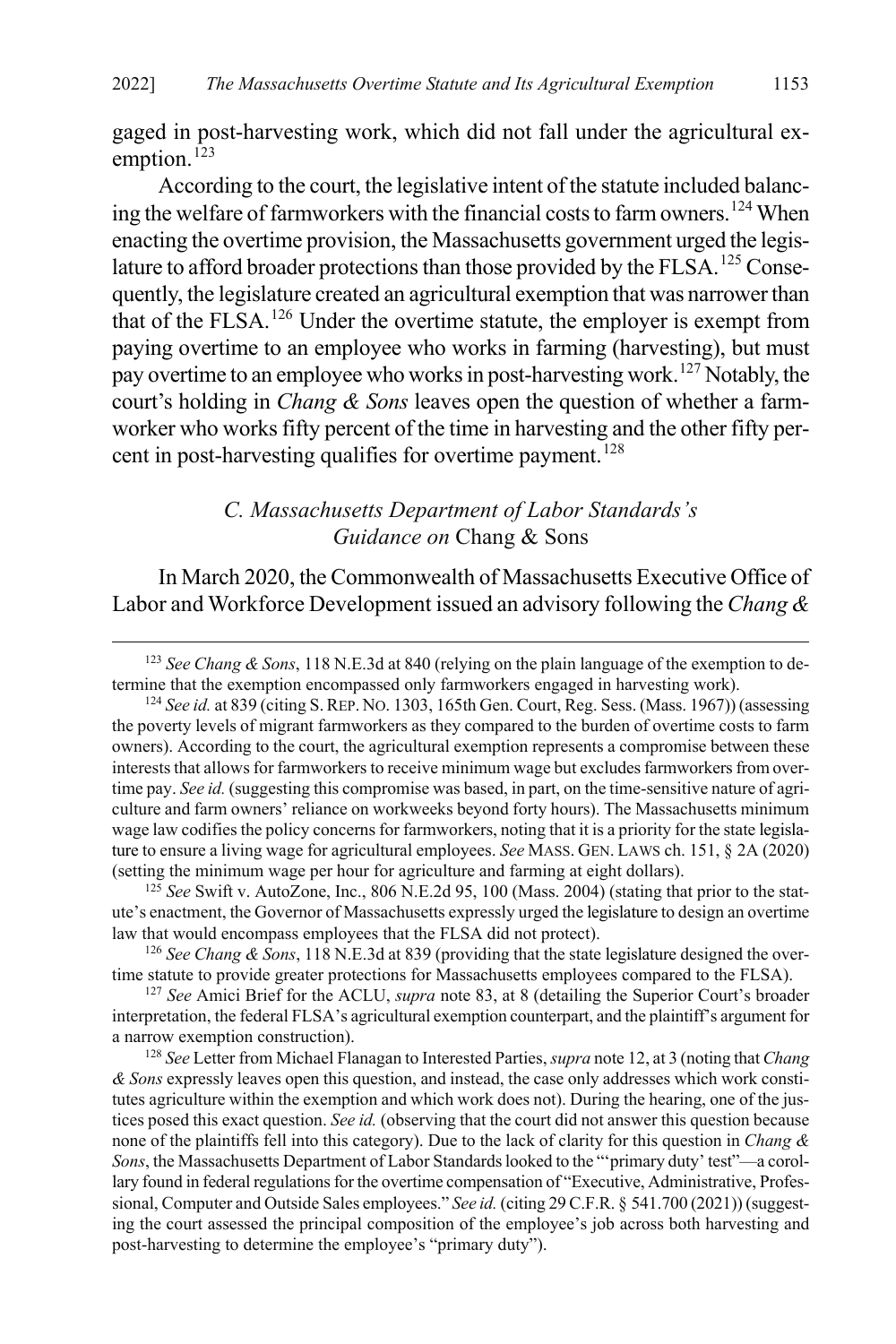<span id="page-22-0"></span>*Sons* decision.<sup>[129](#page-22-2)</sup> The advisory addresses whether farmworkers who perform both harvesting and post-harvesting work qualify for overtime pay.<sup>[130](#page-22-3)</sup> It is important to note that agency advisory opinions are non-binding sources for guidance.[131](#page-22-4) Nonetheless, Massachusetts courts typically give deference to agency opinions, so long as the opinions are not contradictory to the statute's plain language or intent.[132](#page-22-5) In its advisory, the department developed a "'primary duty' test," which asks what an employee's "primary duty" is in their role.<sup>[133](#page-22-6)</sup> If the "primary duty" falls within the exemption, then the employee would not receive overtime payment.<sup>[134](#page-22-7)</sup> If the "primary duty" falls outside the scope of the exemption, however, then the employee qualifies for overtime compensation.[135](#page-22-8) To help courts determine an employee's "primary duty," the

<span id="page-22-4"></span>Hosp. v. Rate Setting Comm'n, 359 N.E.2d 41, 44 (Mass. 1977)) (providing that agency opinions serve as a useful guide, but do not have legally binding force).

<span id="page-22-5"></span><sup>132</sup> *See* Swift v. AutoZone, Inc., 806 N.E.2d 95, 101 (Mass. 2004) (citing Mass. Hosp. Ass'n v. Dep't of Med. Sec., 588 N.E.2d 679, 683 (Mass. 1992)) (supplying the proposition that administrative agencies receive substantial judicial deference for their statutory interpretation because their job is to engage in administration). Although courts give agency advisory letters deference, they do not carry the weight of the law. *See Rate Setting Comm'n*, 359 N.E.2d at 44 (noting that agencies can produce opinion letters without providing the opportunity for the public to receive notice or comment on the advisory's substance because it is non-binding). Therefore courts can deviate from these opinions where appropriate. *See Swift*, 806 N.E.2d at 101 (providing that courts may disregard agency opinions when they deviate from the plain language and intent of the statute).

<span id="page-22-6"></span><sup>133</sup> *See* Letter from Michael Flanagan to Interested Parties, *supra* note [12,](#page-3-6) at 3 (noting that the primary duties test was based on the same test designed for the overtime exemption for "Executive, Administrative, Professional, Computer and Outside Sales Employees" (EAP employees)). The Massachusetts Attorney General's Office expressed concern over the use of the primary duties test when the nature of agricultural work is markedly distinct from the work of EAP employees. *See* Letter from Cynthia Mark, Chief, Fair Lab. Div., Mass. Att'y Gen.'s Off., to Michael Flanagan, Dir., Mass. Dep't of Lab. Standards 1, 2 (Mar. 27, 2020) (on file with Professor Harris Freeman) (describing that "the 'primary duty' test" is one of four factors the court uses to determine if an EAP employee qualifies for overtime and maintaining that case law does not support the use of this test to determine overtime eligibility).

<span id="page-22-7"></span>134 *See* Letter from Cynthia Mark to Michael Flanagan, *supra* not[e 133,](#page-22-1) at 2 (observing that neither the court nor the Department of Labor Standards had previously applied the primary duties test to non-EAP employees). 135 *See* Letter from Michael Flanagan to Interested Parties, *supra* not[e 12,](#page-3-6) at 3 (centering the fo-

<span id="page-22-8"></span>cus of the "'primary duty' test" on the tasks that exemplified the employee's work). In the context of *Chang & Sons*, for example, this means that the test characterizes employees who perform primarily

<span id="page-22-1"></span>

<span id="page-22-3"></span><span id="page-22-2"></span><sup>&</sup>lt;sup>129</sup> *See id.* at 1 (responding to questions not addressed in the *Chang & Sons* opinion). <sup>130</sup> *See id.* at 2–3 (noting that the nature of farm work as highly variable, with farmers and farm workers often working in both harvesting and post harvesting work). The department drew on the framework for federal overtime exemptions as guidance for how to structure the interpretation of the state exemption for farmworkers who perform both harvesting and post-harvesting work. *See id.* at 3 (citing 29 C.F.R § 541.700). Federal regulation Section 541.700 contains the "primary duty" test, which outlines that a "primary duty" is the central or most important job the employee completes. *See*  29 C.F.R. § 541.700 (providing factors to consider when determining an employee's "primary duty," including the time spent on a task, their independence from supervision, and the dynamic between the employee's salary and the specific compensation the employee receives for non-exempt tasks they complete).<br><sup>131</sup> See Sullivan v. Sleepy's LLC, 121 N.E.3d 1210, 1216 n.11 (Mass. 2019) (citing Mass. Gen.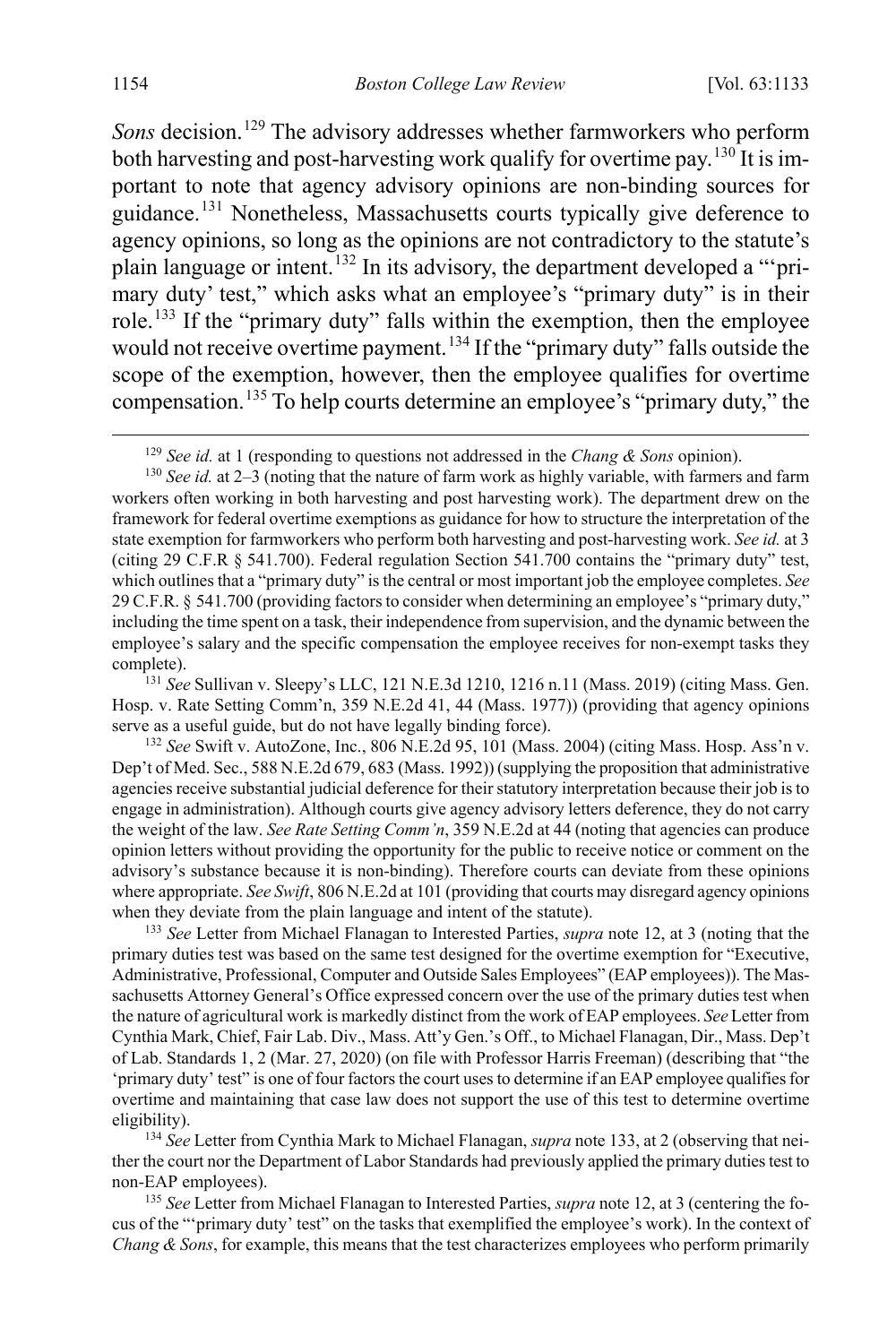Department of Labor Standards composed a comparison test.<sup>[136](#page-23-0)</sup> This comparison test balances the harvesting work completed by the employee against the post-harvesting work to determine where the employee performed the majority of their work.<sup>[137](#page-23-1)</sup> If the scales tip in favor of post-harvesting, then the primary duties test would categorize the employee as working in post-harvesting and qualifying for overtime compensation.<sup>[138](#page-23-2)</sup> The Department concluded with the caveat that time is not a conclusive indicator of whether an employee falls within the exemption.<sup>[139](#page-23-3)</sup> If an employee's principal role falls within the exemption, regardless of whether they spend over half of their work time completing those activities, then the employee is exempt from overtime compensa- $\overline{\text{tion}}$ <sup>[140](#page-23-4)</sup>

In response to the advisory, the Massachusetts Attorney General's office issued a letter expressing concern that the advisory could lead farm owners to disregard the narrow definition in *Chang & Sons* and continue to deprive workers engaged in post-harvesting their overtime pay.[141](#page-23-5) The Attorney General's office

 $\overline{a}$ 

<span id="page-23-1"></span><sup>137</sup> See id. (looking at where employees complete most of their work). The comparison test is helpful in situations where employees spend a majority of their time on a task, as well as where an employee primarily works on a specific task based on other relevant features. *See* 29 C.F.R. § 541.700(b) (asserting that time is not a dispositive factor under the test).

<span id="page-23-2"></span><sup>138</sup> *See* Letter from Michal Flanagan to Interested Parties, *supra* note [12,](#page-3-6) at 4 (noting that the scales tip in favor of one form of work when the employee spends more than fifty percent of their time completing that type of work).

<span id="page-23-3"></span><sup>139</sup> *See id.* (stating that time is not the only factor considered under the primary duties test); *see also* 29 C.F.R. § 541.700(c) (providing examples of factors that contribute to an employee's "primary duty").

<span id="page-23-4"></span><sup>140</sup> *See* 29 C.F.R. § 541.700(a) (detailing a non-exclusive, factor-balancing test, which uses time spent on the exempt task, importance of the exempt task, and wages paid toward the exempt task to determine an employee's "primary duty"); Letter from Michael Flanagan to Interested Parties, *supra*  note [12,](#page-3-6) at 4 (concluding that the "comparison test" is useful for determining an instance where an employee's qualification for overtime is a closer call, but where an employee has a clear "primary duty," the "primary duty test" controls).

<span id="page-23-5"></span><sup>141</sup> *See* Letter from Cynthia Mark to Michael Flanagan, *supra* not[e 133,](#page-22-1) at 2 (maintaining that agency opinions must align with the statute's plain meaning and legislative intent). The Massachusetts Supreme Judicial Court need not give deference to agency opinions that contravene plain statutory language and legislative intent. *See* Swift v. AutoZone, Inc., 806 N.E.2d 95, 101 (Mass. 2004).

harvesting activities as falling under the agricultural exemption. *See id.*(supplying that if an employee works in harvesting for four months out of the year, and post-harvesting for three months out of the year, then their "primary duty" is harvesting). The converse is similarly true except that employees working primarily in post-harvesting will fall outside the exception. *See id.* (defining agricultural work within the context of the exemption as applying only to those who work in growing and harvesting). 136 *See id.* at 4 (providing the comparison test as a tool for courts to utilize when assessing the

<span id="page-23-0"></span>percentage of work an employee completes in harvesting versus post-harvesting work). According to the Department, the comparison test allows for one to balance an employee's involvement in exempt agricultural activities against their involvement in non-exempt activities to determine whether the agricultural exemption applies to the employee. *See id.* (citing 29 C.F.R. § 541.700(b) (2021)).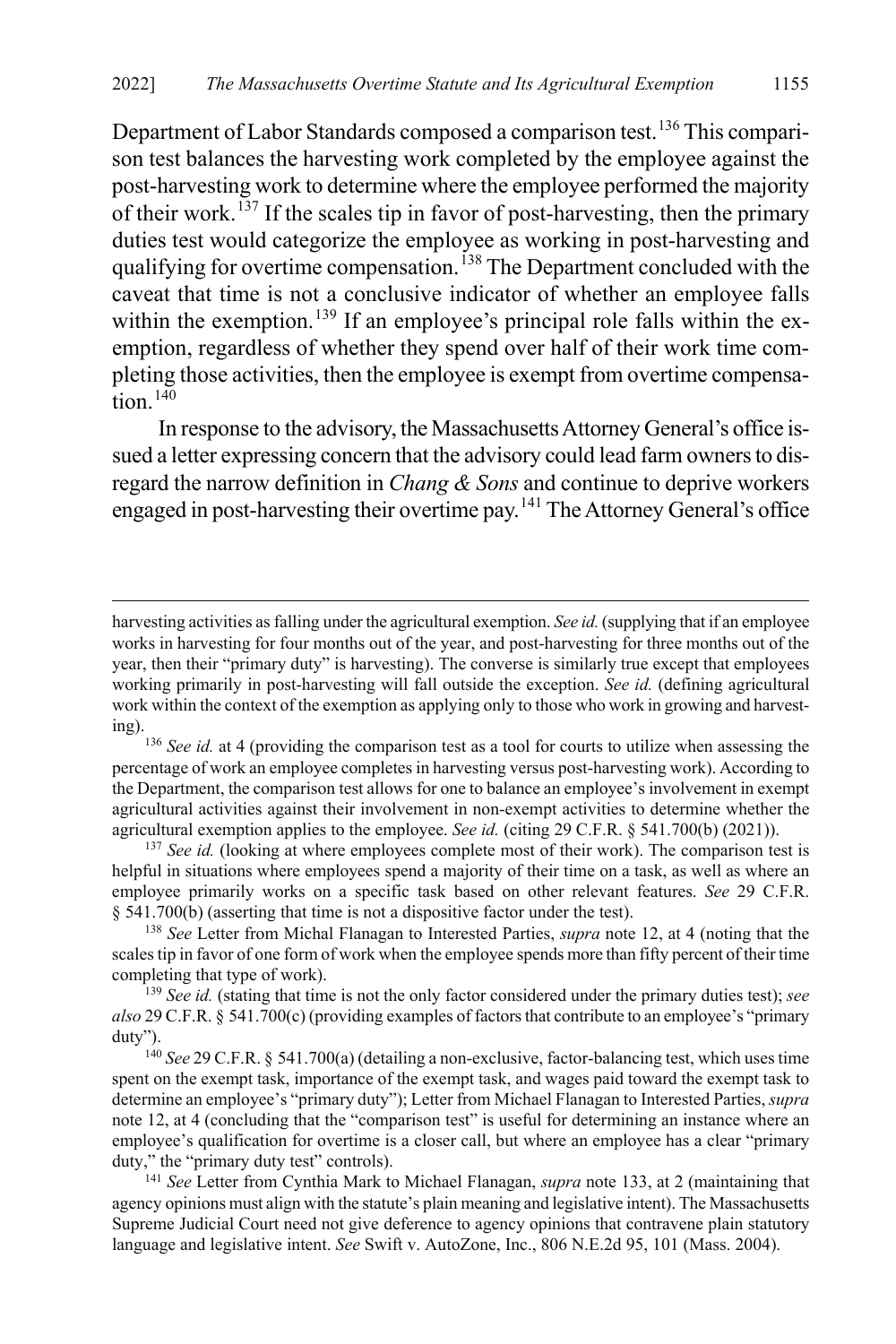requested that the Department provide a different example of non-exempt work more in-line with *Chang & Sons*, but the Department has yet to issue one.<sup>[142](#page-24-3)</sup>

#### <span id="page-24-1"></span><span id="page-24-0"></span>II. THE EXISTING LEGAL FRAMEWORK IN MASSACHUSETTS AND AN ASSESSMENT OF THE AGRICULTURAL EXEMPTION

The Massachusetts Supreme Judicial Court's narrow construction of the agricultural exemption in *Arias-Villano v. Chang & Sons Enterprises, Inc.* ex-emplified the protective nature of the overtime statute.<sup>[143](#page-24-4)</sup> The Massachusetts Department of Labor Standards, however, deviated from this principle when issuing its advisory.<sup>[144](#page-24-5)</sup> Consequently, the Department's opinion excludes a larger number of farmworkers from labor protections.<sup>[145](#page-24-6)</sup> Section A of this Part discusses the agricultural exemption from the perspective of its supporters.<sup>[146](#page-24-7)</sup> Section B addresses the arguments against the agricultural exemption from those who support its abolition.<sup>[147](#page-24-8)</sup> Section C discusses the motivations for and removal of the agricultural exemption in New York.<sup>[148](#page-24-9)</sup>

#### <span id="page-24-2"></span>*A. The Perspective of Supporters of the Agricultural Exemption*

Lawmakers and activists hotly debate whether to abolish the agricultural exemption.<sup>[149](#page-24-10)</sup> Some see the agricultural exemption as a way to support farm

<span id="page-24-5"></span><sup>144</sup> *Compare* Letter from Michael Flanagan to Interested Parties, *supra* not[e 12,](#page-3-6) at 4 (suggesting that the expansive "primary duty test" for agricultural workers that do both harvesting and processing work), *with Chang & Sons*, 118 N.E.3d at 840 (defining the agricultural exemption narrowly to align more closely with the legislative intent of having the Massachusetts overtime and minimum wage statute operate as a remedial law).

<span id="page-24-7"></span><span id="page-24-6"></span><sup>145</sup> *See* Letter from Cynthia Mark to Michael Flanagan, *supra* not[e 133,](#page-22-1) at 2 (recognizing that the Department of Labor Standards's opinion effectively permits farm owners to disregard the *Chang & Sons* decision).

<span id="page-24-10"></span><span id="page-24-9"></span><span id="page-24-8"></span><sup>149</sup> *See* Wozniacka, *supra* not[e 52](#page-9-9) (outlining the tensions between the exclusion of farmworkers from overtime compensation and the argument that overtime compensation is not compatible with the agricultural industry). Debates over overtime compensation for farmworkers originated with the United Farm Workers movement in California. *See id.* (noting that the United Farm Workers fought for overtime pay for farmworkers in the 1970s and won). Today, the United Farm Workers still advocate for improved labor conditions and protections for farmworkers and were instrumental in the 2016 California legislation that affords farmworkers overtime for hours worked in excess of eight hours.

<span id="page-24-3"></span> <sup>142</sup> *See* Letter from Cynthia Mark to Michael Flanagan, *supra* not[e 133,](#page-22-1) at 2 (stating that a more on-point example would help farm owners and farmworkers to have clear expectations).

<span id="page-24-4"></span><sup>143</sup> *See* Arias-Villano v. Chang & Sons Enters., Inc., 118 N.E.3d 835, 838 (Mass. 2019) (citing Woods v. Exec. Off. of Cmtys. & Dev., 583 N.E.2d 845, 848 (Mass. 1992)) (maintaining that courts should strictly interpret exemptions because it is a specific exception to the general provision). Conversely, the courts interpret the overtime statute broadly to align with the legislature's intent for broad applicability. *See id.* (citing Casseus v. E. Bus. Co., 89 N.E.3d 1184, 1194 (Mass. 2018) (discussing the overtime statute in relation to the exemption for employees of licensed employers under the common carrier statute).

<sup>146</sup> *See infra* notes [149–](#page-24-2)[164](#page-27-0) and accompanying text.

<sup>&</sup>lt;sup>147</sup> See infra notes 165-[195](#page-32-0) and accompanying text.

<sup>148</sup> *See infra* notes [196–](#page-32-1)[212](#page-35-1) and accompanying text.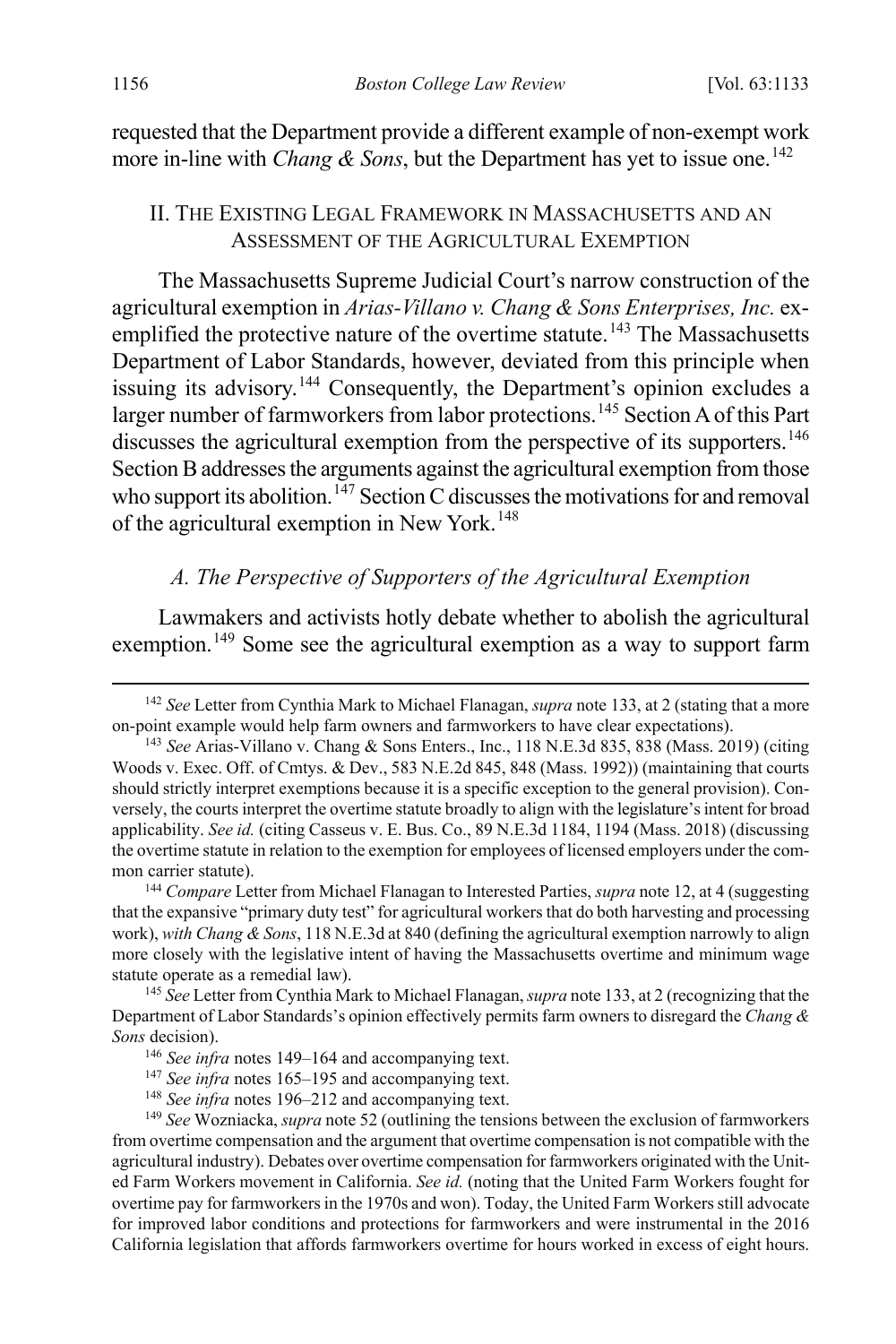<span id="page-25-7"></span>owners' ability to sustain their business and think that abolition of the agricultural exemption threatens farm owners' economic stability.[150](#page-25-0) Others see the exemption as an unjust exclusion of a vulnerable employee-base from labor protections.[151](#page-25-1) Proponents of the agricultural exemption put forth several arguments, predominantly rooted in the economic considerations of farm owners.<sup>[152](#page-25-2)</sup>

First, supporters of the agricultural exemption note that the drafters of the FLSA and the Massachusetts statute contemplated farming's evolving nature.<sup>[153](#page-25-3)</sup> The fact that agricultural work manifests in new ways does not mean that the legis-lature should truncate the exemption.<sup>[154](#page-25-4)</sup> Supporters contend that if the agricultural exemption applies less broadly, farmers will experience an increase in costs.<sup>[155](#page-25-5)</sup>

<span id="page-25-8"></span>Second, the majority of states retain the agricultural exemption in their overtime statutes.[156](#page-25-6) Supporters of the agricultural exemption view the perva-

 $\overline{a}$ 

<span id="page-25-1"></span><sup>151</sup> *See* Wozniacka, *supra* not[e 52](#page-9-9) (noting the fact that agriculture consistently ranks as one of the most dangerous industries and the fact that farmworkers generally work over forty hours in a week are two reasons supporting the abolition of the agricultural exemption).

<span id="page-25-2"></span><sup>152</sup> See id. (observing that some argue that the increases in minimum wage and decreased labor pool have made it so that farm owners cannot afford overtime compensation for employees). According to a representative of the Washington Farm Bureau, the seasonal and nature-dependent character of the agricultural industry and increasing costs of operating a farm make overtime compensation incompatible with the industry. *See id.* (calling overtime pay for farmworkers an "economic burden" on farm owners that will result in more costs and fewer hours worked).

<span id="page-25-3"></span><sup>153</sup> *See* Brief for the American Mushroom Institute as Amicus Curiae Supporting Defendants-Appellees at 11, 15, Arias-Villano v. Chang & Sons Enters., Inc., 118 N.E.3d 835 (Mass. 2019) (No. SJC-12548), 2018 WL 4963086 (asserting that at the state and federal level, courts have recognized ways in which agriculture has evolved into new forms that did not exist at the time the legislatures passed either statute).

<span id="page-25-4"></span><sup>154</sup> See id. at 9 (asserting that the evolving practices and legal treatments characterize the history of agriculture).

<span id="page-25-5"></span><sup>155</sup> *See* Susan Arbetter, *Farmers to Cuomo: Don't Lower Overtime Threshold for Farm Workers*, SPECTRUM NEWS (Dec. 1, 2020), https://spectrumlocalnews.com/nys/central-ny/ny-state-of-politics/ 2020/12/01/farmers-to-cuomo—don-t-lower-overtime-threshold-for-farm-workers [https://perma.cc/ N82X-7BH9] (stating that farmers have expressed concerns about the sustainability of their business with the increase in costs resulting from overtime pay of farmworkers, maintaining that the increased costs will force them to reduce employee hours).

<span id="page-25-6"></span><sup>156</sup> *See Overtime Map*, *supra* not[e 97](#page-16-1) (providing a map that highlights the six states that afford farmworkers overtime compensation). In Massachusetts, the legislature instituted the agricultural ex-

*See Our Vision*, UNITED FARM WORKERS, https://ufw.org/about-us/our-vision/ [https://perma.cc/ 7H92-L5X8] (addressing immigration and labor condition reform).

<span id="page-25-0"></span><sup>150</sup> *See* H. Claire Brown, *Farm Workers Still Don't Get Paid for Overtime in Most Places: "This Is the Very Definition of Structural Racism*," THE COUNTER (Jan. 14, 2021), https://thecounter.org/ farm-workers-lack-overtime-pay-systemic-racism/ [https://perma.cc/AZ5H-HBWP] (questioning the feasibility of farm owners paying overtime for farmworkers). The Farm Bureau and other supporters of the agricultural exemption focus their argument on the affordability of overtime for farm owners. See id. (positing that the policy question that this debate should center on is the cost increase relative to a farm owner's total revenue). The Farm Bureau has significant influence over senators from states that rely heavily on agriculture, making changes to legislation in those states challenging. *See id.* (explaining that members advocate for the interests of farm owners and the agricultural industry); *About*, FARM BUREAU, *supra* not[e 64](#page-11-7) (describing the American Farm Bureau Federation as a lobbyist organization that represents the interests of farm owners).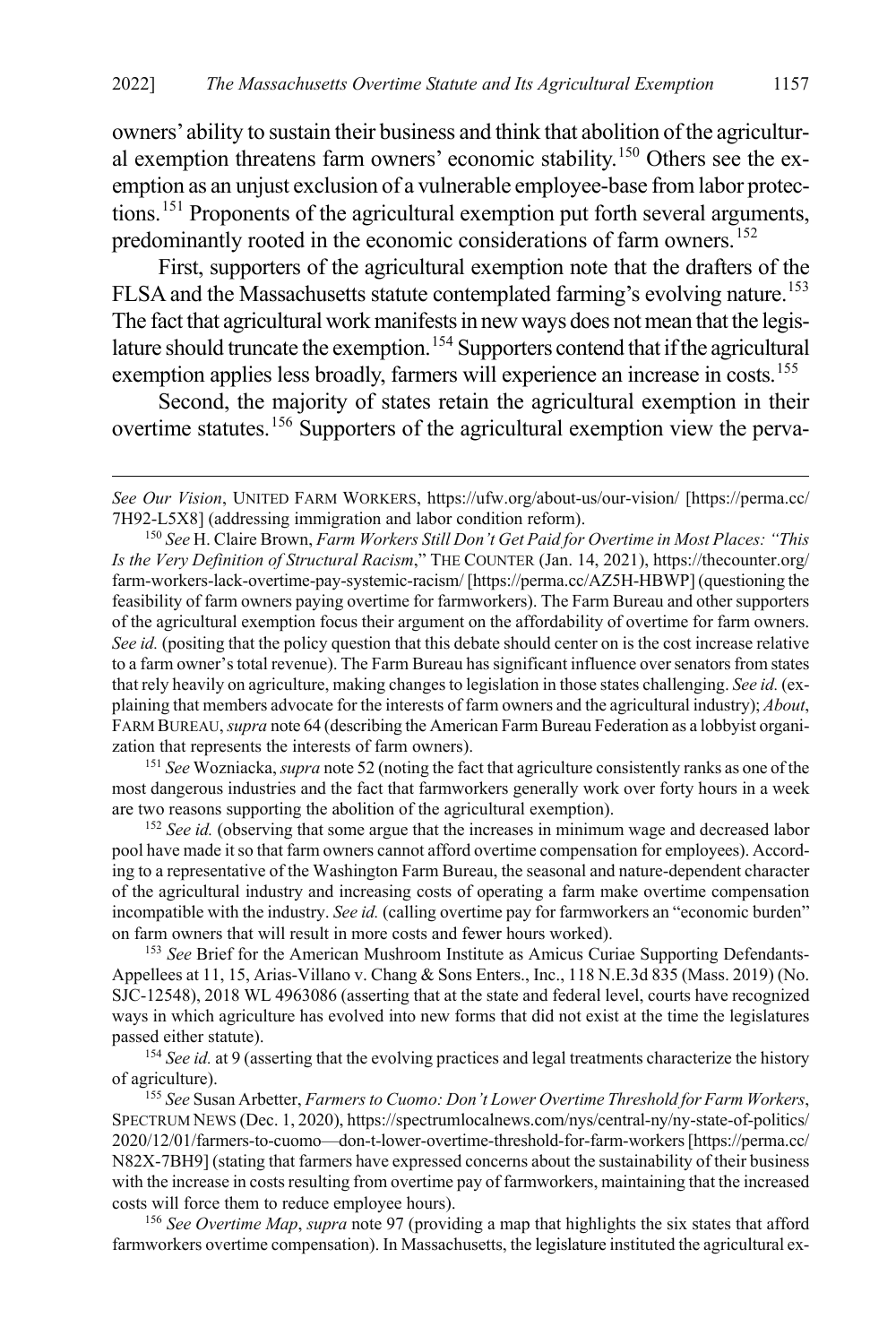siveness of the exemption as indicative of the fact that agricultural work is not conducive to overtime compensation.<sup>[157](#page-26-1)</sup> In particular, supporters of the exemption emphasize the seasonal nature of the work, the role of nature, and the time-sensitive aspect of harvesting perishable produce.<sup>[158](#page-26-2)</sup> To supporters, these features make agriculture unsuited for overtime pay because they result in an increased reliance on overtime.<sup>[159](#page-26-3)</sup> Thus, should the legislature remove the agricultural exemption, farm owners would see an increase in the costs of labor expenses.<sup>[160](#page-26-4)</sup> In Massachusetts, Dr. Jeannette Wicks-Lim estimated that annually, farm owners spend approximately \$188.7 million on wages without paying overtime to farmworkers.<sup>[161](#page-26-5)</sup> When Dr. Wicks-Lim added overtime compensation to the equation, the total cost to farm owners increased to nearly \$198 mil-lion.<sup>[162](#page-26-6)</sup> This increase in cost could leave farm owners at a competitive disadvantage compared with farm owners who live in states that retain their agricul-

<span id="page-26-3"></span><sup>159</sup> *See* Letter from Michael Flanagan to Interested Parties, *supra* note [12,](#page-3-6) at 3 (maintaining that the timing demands of harvesting result in unpredictable work schedules). Because farmworkers must complete the harvesting and packaging when the produce is ripe, the industry is not conducive to a typical forty-hour workweek. *See id.* (observing that it is a paramount objective of farming to ensure the products reach market before they decay).

<span id="page-26-4"></span>160 *See* WICKS-LIM, *supra* not[e 86,](#page-14-4) at 3 (determining that the increase in expenses for farm owners is around 5% at a rate of one and a half times the pay-rate).

<span id="page-26-5"></span><sup>161</sup> *See id.* at 11 (separating the expenses out by season, Dr. Wicks-Lim estimates that a farmer's summer wage bill is nearly \$60 million, and the winter wage bill is approximately \$27 million). Dr. Wicks-Lim notes that proportionate to the higher summer bill, the percentage of hours worked overtime is also higher—at about 20%. *Id.* Conversely, in the winter, the percent of overtime worked is around 10%. *Id.* One estimate places the average full-time agricultural worker in the United States as completing approximately 49.4 hours of work per week. *See* Canny, *supra* not[e 161,](#page-26-0) at 384 (deriving this estimate from 2005 data). Despite the above average overtime hours, it is questionable whether farmers, particularly those in Massachusetts, can afford to compensate farmworkers for these additional hours. *See* Brown, *supra* not[e 150](#page-25-7) (noting that although legislators contest whether farm owners can pay workers overtime compensation, economists believe the industry could absorb the costs).

<span id="page-26-6"></span><sup>162</sup> *See* WICKS-LIM, *supra* not[e 86,](#page-14-4) at 13 (determining the total was an increase of \$9.3 million in the yearly wage bill). According to Dr. Wicks-Lim, the estimate cost increase for total expenses is relative and varies by farmer and by season. *See id.* (noting that regardless of overestimates for the bills, the relative cost increase would remain at 4.9%).

<span id="page-26-0"></span>emption in 1967 as a narrower construction of the federal exemption and has existed in its original form since its enactment. *See Chang & Sons*, 118 N.E.3d at 839.

<span id="page-26-1"></span><sup>157</sup> *See* Letter from Michael Flanagan to Interested Parties, *supra* not[e 12,](#page-3-6) at 3 (detailing the risks taken by farm owners when entering harvesting seasons). Considering the risks farm owners face, the question becomes whether it is fair to exclude farmworkers from access to overtime and (sometimes) minimum wage, when this population of workers largely lacks bargaining power to advocate for themselves. *See* Harris, *supra* not[e 55,](#page-9-0) at 163–64 (concluding that the tension between wage and fairness persists within the FLSA since its inception).

<span id="page-26-2"></span><sup>158</sup> *See Schwarzenegger Vetoes Agricultural Worker Overtime Bill*, WOLTERS KLUWER, http://www. employmentlawdaily.com/index.php/news/schwarzenegger-vetoes-agricultural-worker-overtime-bill/ [https://perma.cc/72K6-DG4Q] (quoting Governor Arnold Schwarzenegger who suggested that regardless of the positive effects overtime compensation may have on the lives of farmworkers, it would result in increased burdens for farm owners, higher rates of unemployment, and decreased wages to compensate for the additional expense).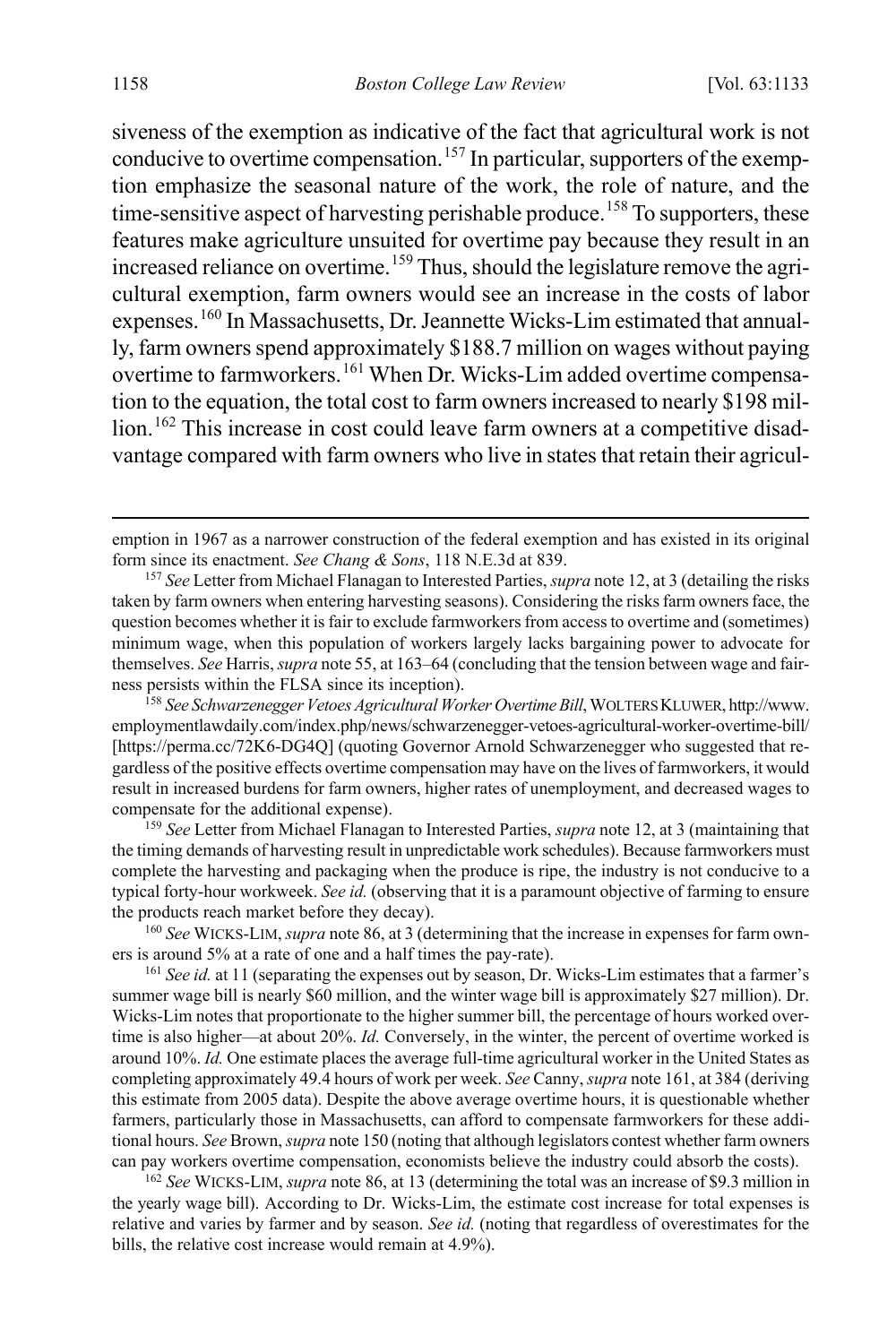tural exemption.<sup>[163](#page-27-3)</sup> Consequently, an overtime compensation requirement may result in farm owners decreasing employees and production to save costs.<sup>[164](#page-27-4)</sup>

#### <span id="page-27-1"></span><span id="page-27-0"></span>*B. The Perspective of Opponents to the Agricultural Exemption*

Opponents to the agricultural exemption scrutinize the exemption based on two categories of costs caused by the exemption: harm to farmworkers and the overarching effect on the agricultural industry.[165](#page-27-5) Section 1 addresses the social and economic costs of the agricultural exemption on farmworkers.<sup>[166](#page-27-6)</sup> Section 2 considers the limited cost of overtime compensation on farm owners and the natural advancement of farmworkers' labor rights.<sup>[167](#page-27-7)</sup>

#### 1. Social and Financial Cost of the Agricultural Exemption on Farmworkers

<span id="page-27-11"></span><span id="page-27-2"></span>Opponents of the agricultural exemption argue that the low wages and lack of overtime for farmworkers contributes to their high rate of poverty.<sup>[168](#page-27-8)</sup> In Massachusetts, the average farmworker earns between \$10 and \$13.75 an hour, working around thirty-three to thirty-six hours per week, although this number varies depending on the harvesting demands.<sup>[169](#page-27-9)</sup> Notably, the national minimum wage is \$7.25 per hour for employees covered under FLSA, but this is lower than the median hourly wage for all employees (\$19.33 per hour).<sup>[170](#page-27-10)</sup> Assuming

<span id="page-27-3"></span> <sup>163</sup> *See* Chris Torres, *New York May Join 4 States Requiring Farmworker Overtime Pay*, AM. AGRICULTURALIST (May 15, 2019), https://www.farmprogress.com/farm-policy/new-york-may-join-4-states-requiring-farmworker-overtime-pay [https://perma.cc/MM8B-H3KX] (maintaining that affording farmworkers overtime compensation is potentially competitively detrimental to New York farm owners because not all states mandate overtime pay for farmworkers).

<span id="page-27-4"></span><sup>&</sup>lt;sup>164</sup> *See id.* (stating that farm owners may decrease labor and production because they are unable to pass the additional costs to customers or unable to rely on federal seasonal worker programs).

<span id="page-27-6"></span><span id="page-27-5"></span><sup>165</sup> *See infra* note[s 168](#page-27-2)[–195](#page-32-0) and accompanying text (discussing how the agricultural exemption perpetuates high poverty rates and a subminimum wage for farmworkers in Massachusetts).

<sup>166</sup> *See infra* notes [168–](#page-27-2)[186](#page-30-0) and accompanying text.

<sup>167</sup> *See infra* notes [187–](#page-30-1)[195](#page-32-0) and accompanying text.

<span id="page-27-8"></span><span id="page-27-7"></span><sup>168</sup> *See* Brown, *supra* not[e 150](#page-25-7) (referencing that in Massachusetts, farmworkers experience rates of poverty at twice the state average). Brown argues that overtime compensation has the potential to significantly increase the wage of farmworkers, without substantially costing farm owners. *See id.*  (relying on Dr. Wick-Lim's estimates that overtime compensation would cost farm owners approximately 2% of total revenue).

<span id="page-27-9"></span><sup>169</sup> *See* WICKS-LIM, *supra* note [86,](#page-14-4) at 3 (maintaining that the current pay rate is insufficient for farmworkers to maintain an adequate standard of living); Saurav Sarkar, *Undocumented Workers Hit Hard by COVID-19 Crisis*, LAB.NOTES (Apr. 6, 2020), https://labornotes.org/2020/04/undocumentedworkers-hit-hard-covid-19-crisis [https://perma.cc/JD27-VL87] (noting that Massachusetts farmworkers typically make between \$10 and \$13 per hour). Dr. Wicks-Lim's prepared her research in response to *Chang & Sons* and the Massachusetts Department of Labor Standards's advisory on overtime compensation for agricultural workers. *See* WICKS-LIM, *supra* not[e 86,](#page-14-4) at 3 (seeking to address confusion

<span id="page-27-10"></span><sup>&</sup>lt;sup>170</sup> See 29 U.S.C. § 206(a)(1) (establishing the federal minimum wage for employees working in commerce, goods production, or some commercial endeavor); Elise Gould, *State of Working America Wages 2019*, ECON. POL'Y INST. (Feb. 20, 2020), https://www.epi.org/publication/swa-wages-2019/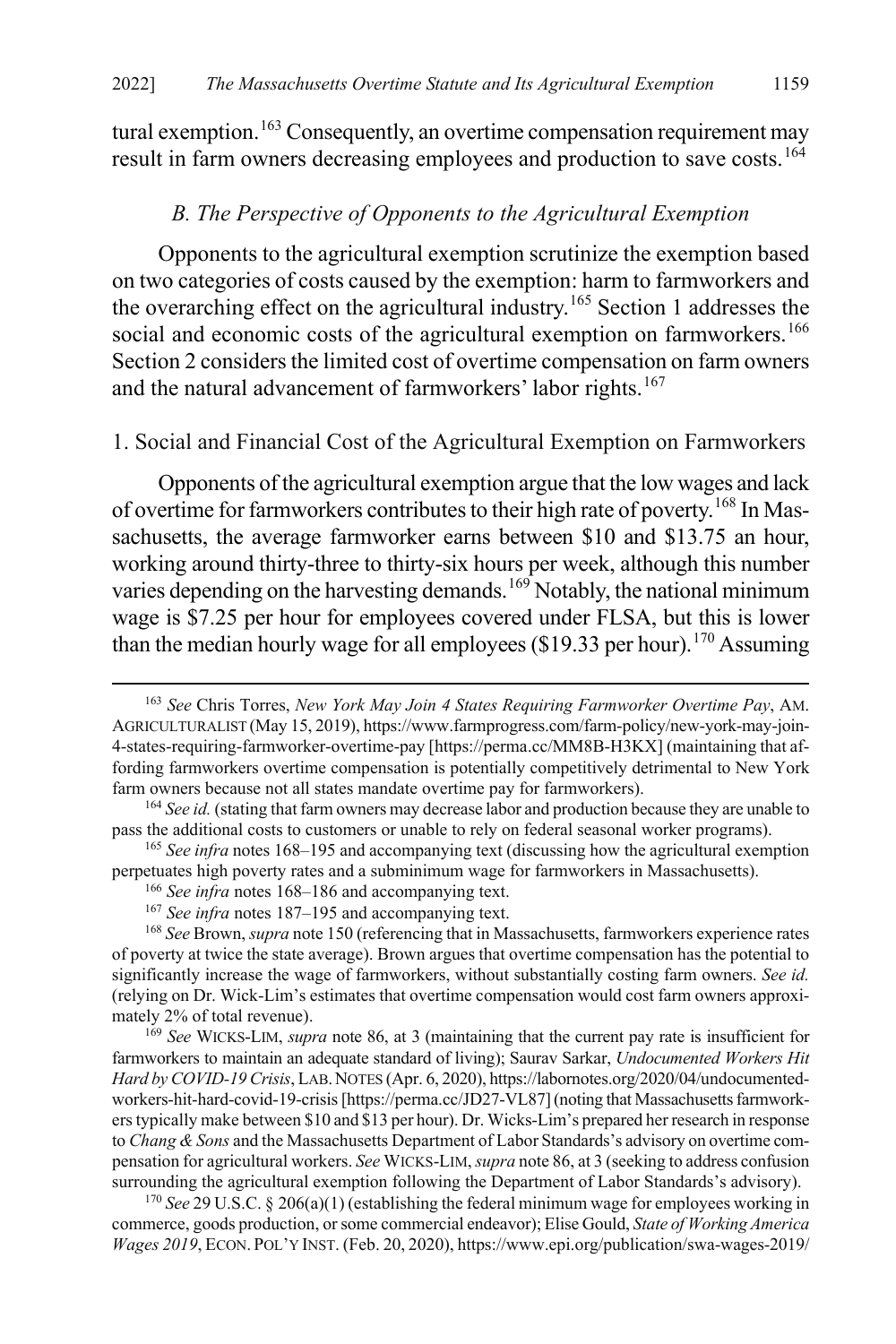that farmworkers are paid \$13.75 per hour, they would earn roughly \$25,000 per year.[171](#page-28-0) For reference, the official poverty line for one adult falls at \$13,171 per year and the near poverty line is  $\frac{$26,900}{$26,900}$  per year.<sup>[172](#page-28-1)</sup> In Massachusetts, an adequate living standard is around \$39,803 per year, meaning that the average farmworker in Massachusetts does not earn sufficient income to sustain this standard.<sup>[173](#page-28-2)</sup> To this point, the poverty rate among farmworkers in Massachusetts is more than double the rate across other industries in the state, with 55.6% of farmworkers living in poverty compared to  $25.2\%$  of all workers.<sup>[174](#page-28-3)</sup>

<span id="page-28-0"></span><sup>171</sup> *See* WICKS-LIM, *supra* note [86,](#page-14-4) at 10 (recognizing that many farmworkers do not actually work year-round and earn closer to \$12,000 per year). The living standard decreases if the employee works part of the year or has other family members to support. *See id.* at 9 (including that as caretaking obligations increase, farmworkers increasingly fall below the near-poverty level). If farmworkers qualified for overtime compensation, they could increase their weekly income substantially. *See id.* (using the example that a farmworker who worked twenty overtime hours, earning \$13.75 per hour, could increase their overall pay by 16.7%). The seasonal nature of the agriculture industry is one of the central drivers of poverty levels among farmworkers in Massachusetts. *See id.* at 6, 9 (determining that approximately 17.6% of farmworkers and their families are at or below the official poverty level and that 38% of farmworkers and their families have incomes that fall 200% below the official poverty line). In 2020, Wicks-Lim was using an official poverty line for one adult that the U.S. Census placed at \$13,500 per year. *Id.* at 6. For 2021, the U.S. Department of Health and Human Services places the poverty line for one adult at \$12,880 per year. *See HHS Poverty Guidelines for 2021*, U.S. DEP'T HEALTH & HUM. SERVS. (Jan. 13, 2021), https://aspe.hhs.gov/poverty-guidelines [https:// perma.cc/82CQ-YJNN].

<span id="page-28-1"></span><sup>172</sup> *Poverty Thresholds*, U.S.CENSUS BUREAU, https://www.census.gov/data/tables/time-series/ demo/income-poverty/historical-poverty-thresholds.html [https://perma.cc/8K9D-5ZU5] (Aug. 9, 2021) (providing the official poverty line for 2020); WICKS-LIM, *supra* not[e 86,](#page-14-4) at 7, 9 (providing that the annual earning of an agricultural worker in Massachusetts falls roughly 7% below the national "near poverty" line).

<span id="page-28-2"></span><sup>173</sup> See Family Budget Calculator, ECON. POL'Y INST., https://www.epi.org/resources/budget/ [https://perma.cc/V4BA-LUK3] (using the budget estimates for a single adult in Worcester County, Massachusetts); WICKS-LIM, *supra* not[e 86,](#page-14-4) at 6. Worcester County has the largest concentration of farmland in Massachusetts. *See* WICKS-LIM, *supra* not[e 86,](#page-14-4) at 6 (providing that the Economic Policy Institute's living wage estimate of \$26,000 per year is nearly double the official poverty line of \$13,500 per year). The United Nations includes sufficient sustenance, shelter, and economic stability within its description of an adequate living standard. *See International Standards on the Right to Housing*, OFF. OF THE HIGH COMM'R, HUM. RTS., UNITED NATIONS, https://www.ohchr.org/en/ issues/housing/pages/internationalstandards.aspx [https://perma.cc/H8NQ-9JNS] (referencing the Universal Declaration of Human Rights).

<span id="page-28-3"></span><sup>174</sup> *See* WICKS-LIM, *supra* note [86,](#page-14-4) at 6 (providing that 17.6% of farmworkers live below the poverty line and 38% live in "near poverty," compared to the 8.3% of all workers living below the poverty line and 16.9% of all workers living "near poverty"). "Near poverty" is a threshold description for individuals whose income falls within 100%–125% of the poverty line. *See* CHARLES HOKAYEM & MISTY L. HEGGENESS, U.S.CENSUS BUREAU, LIVING IN NEAR POVERTY IN THE UNIT-ED STATES: 1966–2012, at 1 (2014), https://www.census.gov/prod/2014pubs/p60-248.pdf [https:// perma.cc/8P7G-RS2X] (comparing annual income to the near poverty threshold to determine whether one's income falls within the near poverty).

<sup>[</sup>https://perma.cc/9VDE-FUMC] (calculating the median hourly wage of a full-time employee as \$19.33). Earning \$19.33 per hour is approximately a salary of \$40,000 per year. *See id.* (recognizing that there is a large wage gap among workers and that the \$40,000 per year figure may not represent the average worker).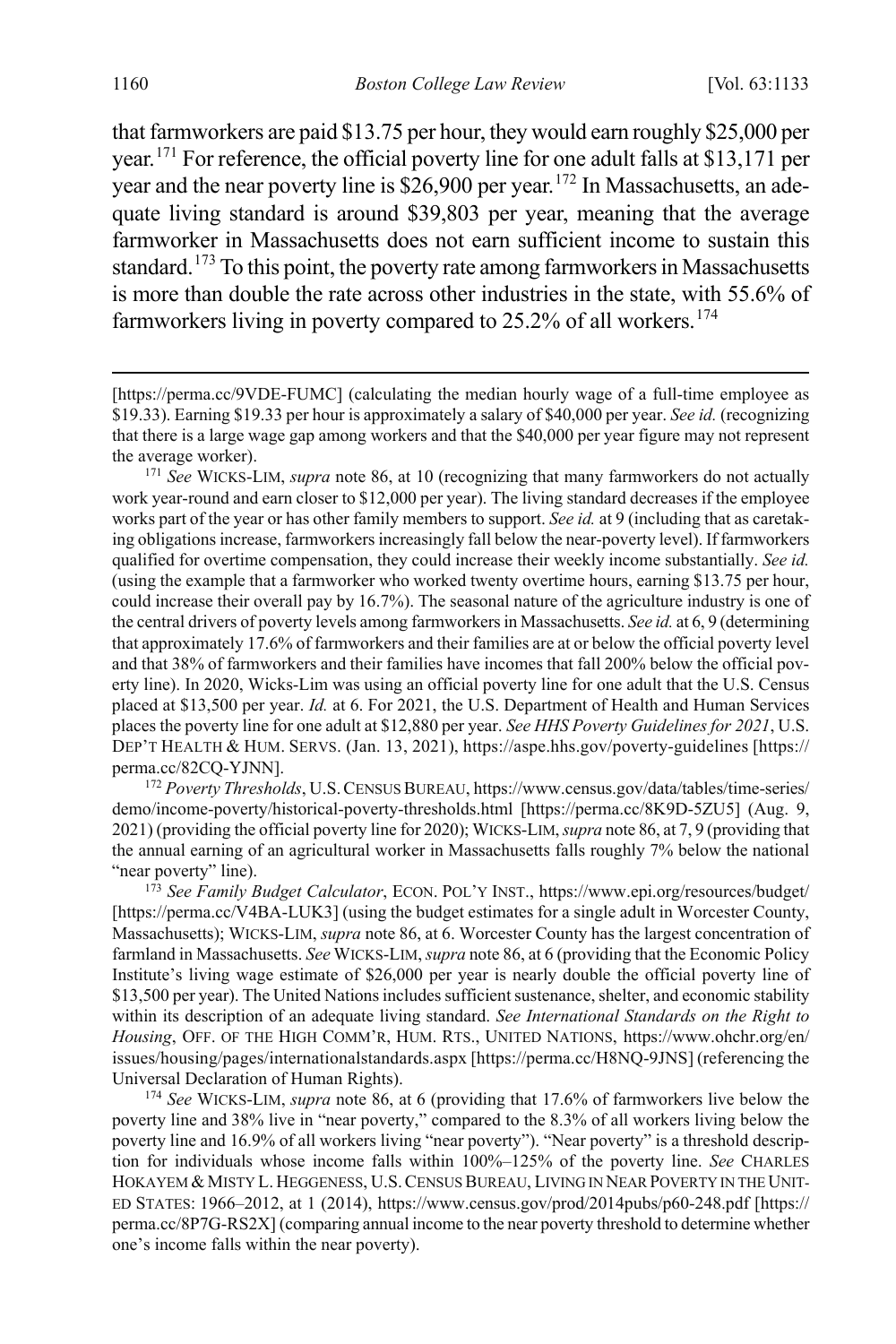Many farmworkers do not work full-time, and instead are only employed during harvesting seasons, cutting their annual income in half to be \$12,000 per year.<sup>[175](#page-29-0)</sup> Furthermore, the Massachusetts minimum wage statute affords farm-workers a lower minimum wage, of \$8 per hour.<sup>[176](#page-29-1)</sup> This means that not only are farmworkers not receiving compensation for hours worked beyond the forty-hour workweek, but the compensation they do receive may be below the standard state minimum wage.<sup>[177](#page-29-2)</sup> Without addressing the farmworkers' subminimum wage, the Department of Labor Standards's advisory expanded the agricultural exemption to include dual-job farmworkers.<sup>[178](#page-29-3)</sup> Farmworkers' lower minimum wage combined with the Department of Labor Standards's broad exclusion of farmworkers from overtime pay results in a lower total income and higher rates of poverty among farmworkers.<sup>[179](#page-29-4)</sup>

It is through the aforementioned lack of protection that the original discrim-inatory intent of the FLSA's agricultural exemption persists.<sup>[180](#page-29-5)</sup> Today, the agricultural exemption in Massachusetts predominantly affects Latine, non-white, and farmworkers born abroad. [181](#page-29-6) Because the Massachusetts overtime statute and its exemptions mirror the FLSA, with the statute's passage, the Legislature imported the structural racism of the federal statute into the state's labor stand-

<span id="page-29-0"></span> <sup>175</sup> *See* WICKS-LIM, *supra* not[e 86,](#page-14-4) at 9 (noting that most farmworkers work for about one hundred and fifty days out of the year, and most also have additional responsibilities, such as caretaking).

<span id="page-29-1"></span><sup>176</sup> *See* MASS. GEN.LAWS ch. 151, § 2A (2020) (determining that the minimum wage for agriculture and farming is \$8 per hour).

<span id="page-29-2"></span><sup>177</sup> *Compare id.* (setting an \$8 per hour minimum wage for farmworkers), *with id.* § 1 (setting the state minimum wage at \$13.50 per hour for the 2021 calendar year). Although the hourly minimum wage for farmworkers is \$8 per hour, many employers pay workers between \$10 and \$13.65 per hour. *See* Sarkar, *supra* not[e 169](#page-27-11) (asserting that subminimum wage is only one hardship among many faced by farmworkers on a daily basis). Notably, the Massachusetts minimum wage for farmworkers is still higher than the federal minimum wage. *See* 29 U.S.C. § 206 (establishing the federal minimum wage at \$7.25 per hour).

<span id="page-29-3"></span><sup>&</sup>lt;sup>178</sup> See Letter from Harris Freeman, Professor, W. New Eng. Univ. Sch. of L., to Gen. Couns., Dep't of Lab. Standards (Mar. 9, 2020) (on file with Professor Harris Freeman) (contending that the Department of Labor Standards advisory letter should address the sub-minimum wage of farmworkers and afford dual-job employees overtime compensation). 179 *See* WICKS-LIM, *supra* not[e 86,](#page-14-4) at 6 (observing that farmworkers experience twice the rate of

<span id="page-29-4"></span>poverty compared to all other industries in Massachusetts); Sarkar, *supra* not[e 169](#page-27-11) (suggesting that farmworkers, particularly undocumented workers, are vulnerable because they are earning a low wage and may be excluded for relief aid for citizens).

<span id="page-29-5"></span><sup>180</sup> *See* Perea,*supra* not[e 17,](#page-4-8) at 114 (stating that racism was an underlying factor to several of the New Deal legislations because this solidified the support of Southern lawmakers). Notably, although the labor force affected by the agricultural exemption has changed, the original exploitative intent persists, and a larger portion of agricultural workers live in poverty. *See id.* at 127 (recognizing that as of 2011, 30% of farmworkers lived below the poverty line, with a median yearly income of approximately \$7,500 per year).

<span id="page-29-6"></span><sup>181</sup> *See* WICKS-LIM, *supra* note [86,](#page-14-4) at 5 (determining that 34% of farmworkers are non-white (including Hispanic), 24% are Hispanic, and 30% are foreign-born). As a whole in Massachusetts only 26% of workers are non-white (including Hispanic), 10% are Hispanic, and 21% are foreign-born. *Id.*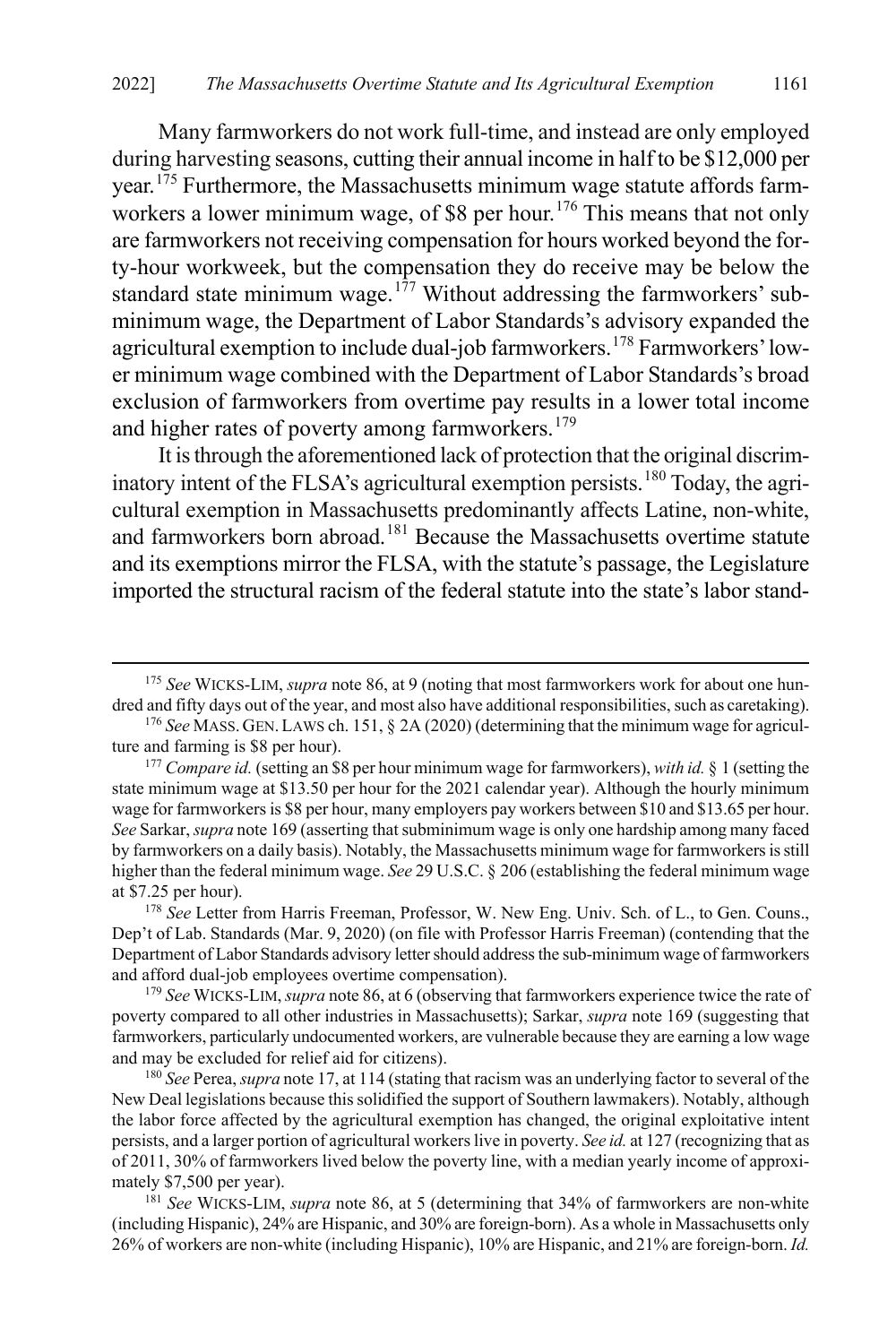ards.[182](#page-30-2) In Massachusetts, this discriminatory effect manifests through Black and Latine people earning an income that is approximately forty percent below the state minimum wage.<sup>[183](#page-30-3)</sup> In addition to the subminimum wage and overtime exemption, a Pioneer Valley Planning Commission study determined that Latine farmworkers have a greater likelihood of living in low-income and segregated neighborhoods.[184](#page-30-4) According to the Fairness for Farmworkers Coalition, the agricultural exemption, along with the challenges associated with immigration and with living in poverty, lead to health and safety concerns for Massachusetts farmworkers.<sup>[185](#page-30-5)</sup> Scholars have pointed to the disparate effect of this exception on migrant workers and communities of color as one reason to support abolishing the agricultural exemption.<sup>[186](#page-30-6)</sup>

<span id="page-30-0"></span>2. Limited Costs of Abolishing the Agricultural Exemption to Farmers and the Farming Industry

<span id="page-30-1"></span>Opponents of the agricultural exemption contend that eliminating the ex-emption would not significantly burden farm owners.<sup>[187](#page-30-7)</sup> They maintain that in-

<span id="page-30-2"></span> 182 *See* Arias-Villano v. Chang & Sons Enters., Inc., 118 N.E.3d 835, 839 (Mass. 2019) (observing that the Massachusetts legislature intentionally modeled the state overtime statute from the FLSA, with a few deviations). Activists and scholars have described the agricultural exemption as an example of structural racism due to its persistent impact on workers of color and immigrants since its inception in the FLSA in the 1930s. *See* Brown, *supra* not[e 150](#page-25-7) (deducing that the exploitative element of the agricultural industry is foundational to how farm owners structure their businesses). Structural racism focuses on the inter-institutional systems and interactions, looking particularly to ideologies and processes that result in and perpetuate discrimination. *See* John A. Powell, *Structural Racism: Building Upon the Insights of John Calmore*, 86 N.C. L.REV. 791, 796 (2008) (identifying structural racism as a model for recognizing the "cumulative" effects of racism).

<span id="page-30-3"></span><sup>183</sup> *See* FAIRNESS FOR FARMWORKERS COAL., *supra* not[e 26,](#page-5-9) at 9 (first citing WICKS-LIM, *supra*  not[e 86,](#page-14-4) at 5; then citing CONNECTICUT RIVER VALLEY FARMWORKER HEALTH PROGRAM DEMO-GRAPHIC REPORT,CONN.RIVER VALLEY FARMWORKER HEALTH PROGRAM (Mar. 1, 2021) (on file with Amy Shepard, Senior Dir., Connecticut River Valley Farmworker Health Program)) (observing that the state's exemption of farmworkers from overtime and minimum wage has resulted in decreased access to quality housing, inequalities in health, and increased rates of poverty).

<span id="page-30-4"></span><sup>184</sup> *See id.* at 28 (stating that in Springfield, Massachusetts, farmworkers largely live in the three neighborhoods with the highest rates of poverty and the third highest level of segregation among Hispanic-White populations in the United States).

<span id="page-30-5"></span><sup>185</sup> *See id.* (first citing Thomas A. Arcury & Sara A. Quandt, *Conclusions: An Updated Agenda for Farmworker Social Justice in the Eastern United States* 263, 269–77, *in* LATINX FARMWORKERS IN THE EASTERN UNITED STATES (Thomas A. Arcury & Sara A. Quandt, eds., 2d ed. 2020) (2009); then citing Margot Kushel, Reena Gupta, Lauren Gee & Jennifer S. Haas, *Housing Instability and Food Insecurity as Barriers to Health Care Among Low-Income Americans*, 21 J. GEN. INTERNAL MED. 71 (2006)) (remarking that farmworkers who are undocumented face additional challenges of obtaining driver's licenses, housing, and food assistance from the state).

<span id="page-30-6"></span><sup>186</sup> *See* Wozniacka, *supra* not[e 52](#page-9-9) (discussing the racist history of the exemption and state responses to abolish it); WICKS-LIM, *supra* not[e 86,](#page-14-4) at 5 (calculating that the average farmworker in Massachusetts is non-White and/or foreign-born). 187 *See* WICKS-LIM, *supra* not[e 86,](#page-14-4) at 3 (calculating a minimal increase in farm annual production

<span id="page-30-7"></span>costs with the inclusion of overtime payment). There is contention among those in the agricultural industry regarding whether it is financially feasible for farm owners to compensate farmworkers for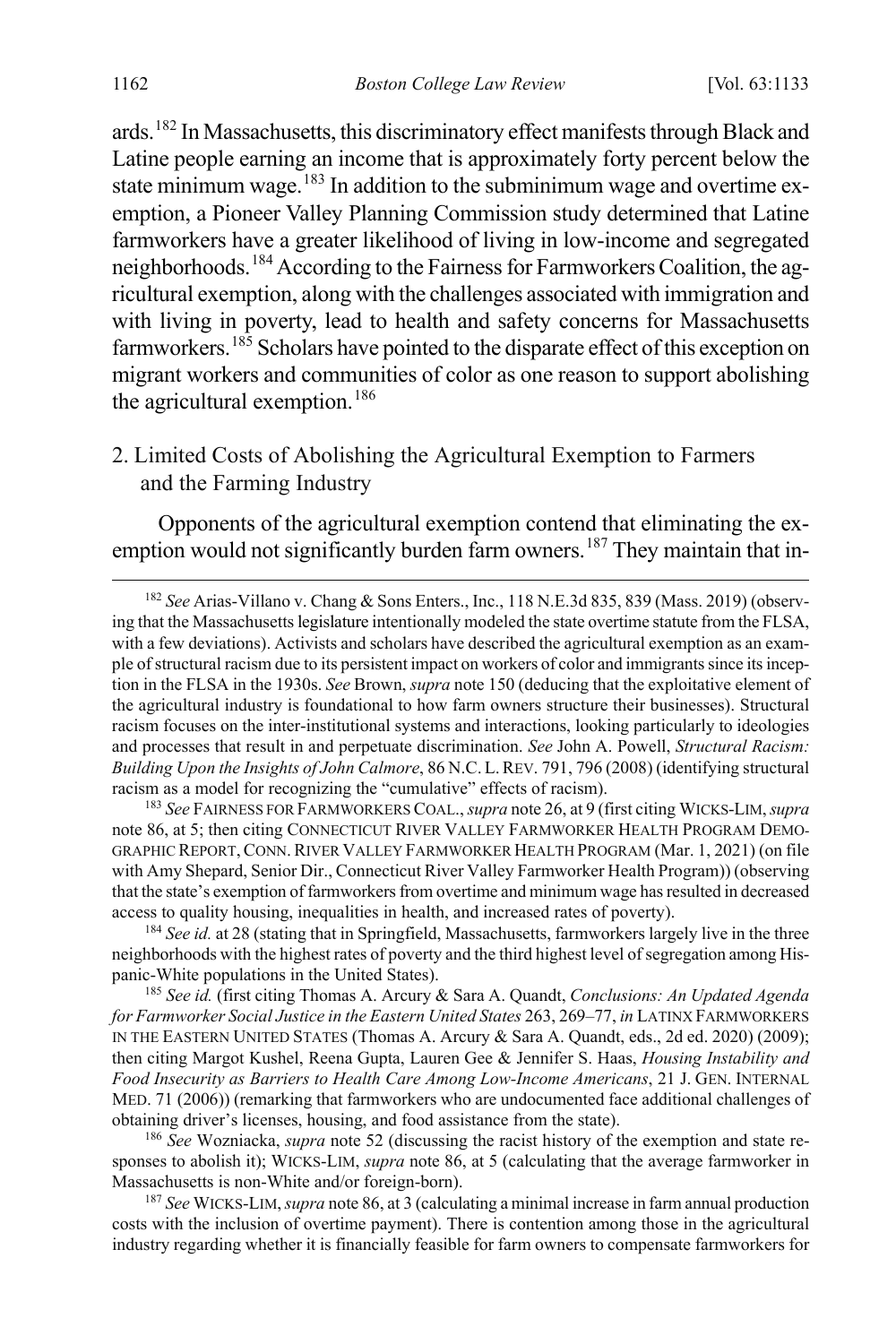creasing accessibility to overtime pay to all Massachusetts farmworkers would only increase a farm's average annual production costs by 1–2% of the farm's total revenue.<sup>[188](#page-31-0)</sup> At the same time, granting farmworkers overtime pay could increase the average farmworker's weekly income by  $16.7\%$ .<sup>[189](#page-31-1)</sup> Additionally, overtime compensation would likely have a positive effect on employee reten-tion because increases in payrate also increase employee satisfaction.<sup>[190](#page-31-2)</sup> With a lower turnover in employees, farm-owners can avoid incurring greater expenses associated with labor turn-over while only increasing the labor costs by 1.3% of total revenue.<sup>[191](#page-31-3)</sup> This is a slight increase in cost for farm owners, but has the potential to meaningfully impact the wage of farmworkers during the weeks they work overtime. $192$ 

Furthermore, supporters of the exemption's abolition highlight that states are increasingly eliminating their agricultural exemption.<sup>[193](#page-31-5)</sup> They argue that

 $\overline{a}$ 

<span id="page-31-0"></span>188 *See* WICKS-LIM, *supra* not[e 86,](#page-14-4) at 22–23 (stating that the expenses incurred from the expansion of overtime compensation are comparable to other low-wage jobs that have recently undergone amendments to afford workers overtime).

<span id="page-31-1"></span><sup>189</sup> *See id.* at 3 (basing this percentage on a farmworker who works thirty-three to thirty-six hours per week and earns \$13.75 per hour). For comparison, if a farmworker works sixty hours in a week, earning \$13.75 per hour, without overtime, they will earn \$825 in a week. *See id.* at 10 (resulting in annual earnings of \$25,000). According to Margaret Sawyer from the Pioneer Valley Workers Center, the average Massachusetts farmworker works up to sixty hours per week during the harvesting season. Telephone Interview with Margaret Sawyer, *supra* not[e 1.](#page-1-1) 190 *See* WICKS-LIM, *supra* not[e 86,](#page-14-4) at 20 (relying on the statistic that increases in minimum wage

<span id="page-31-2"></span>had a positive effect on employee retention). The increased employee retention balances the increased costs associated with overtime compensation. *See id.* at 17 (concluding that increase in costs from overtime compensation is approximately 1.6% depending on farm size).

<span id="page-31-3"></span><sup>191</sup> *See id.* at 20 (noting that increases in wage for employees in low-wage industries tend to result in decreased worker turnover, which saves employers money in the long-run because they spend less on recruiting and training). The cost of employee turnover depends on the industry rate of turnover and the costs associated with employee replacement. *See* Robert Pollin & Jeannette Wicks-Lim, *A \$15 U.S. Minimum Wage: How the Fast-Food Industry Could Adjust Without Shedding Jobs*, 50 J.ECON. ISSUES 716, 729 (2016) (touching on research that addresses the influence a higher wage floor has on reducing worker turnover in low-wage industries).

<span id="page-31-4"></span><sup>192</sup> *See* Brown, *supra* not[e 150](#page-25-7) (estimating that farmworkers could see nearly a 17% increase in their wage for a week where they work overtime). Due to farmworkers' precarious financial position and proximity to the poverty line, this increase could make a significant difference for employees. *See id.* (suggesting that the rate of poverty among farmworkers supports the provision of overtime compensation to balance their low wages).

<span id="page-31-5"></span><sup>193</sup> *See, e.g.*, CAL. LAB. CODE § 860 (West 2021) (codifying California's Phase-In Overtime for Agricultural Workers Act of 2016); HAW.REV. STAT. § 387-3 (2020) (mandating overtime for farmworkers for hours worked beyond forty-eight hours); MD. CODE ANN., LAB. & EMPL. § 3-420(c) (West 2021) (including that farmworkers should receive overtime compensation for hours completed

overtime, but there are various ways farmers can shift the costs of overtime to distributers and consumers. *See* Brown, *supra* not[e 150](#page-25-7) (arguing that consumers could take on small cost increases without noticing). One way that farmworkers have engaged with distributers is through the Coalition of Immokalee Workers' Campaign for Fair Food, in which corporate distributers and restaurants agree to only support farms that ensure fair wages and safe workplace conditions. *See Campaign for Fair Food*, COAL. OF IMMOKALEE WORKERS, https://ciw-online.org/campaign-for-fair-food/ [https://perma.cc/ 5FGN-VU28] (using corporate partnerships to improve labor conditions for farmworkers).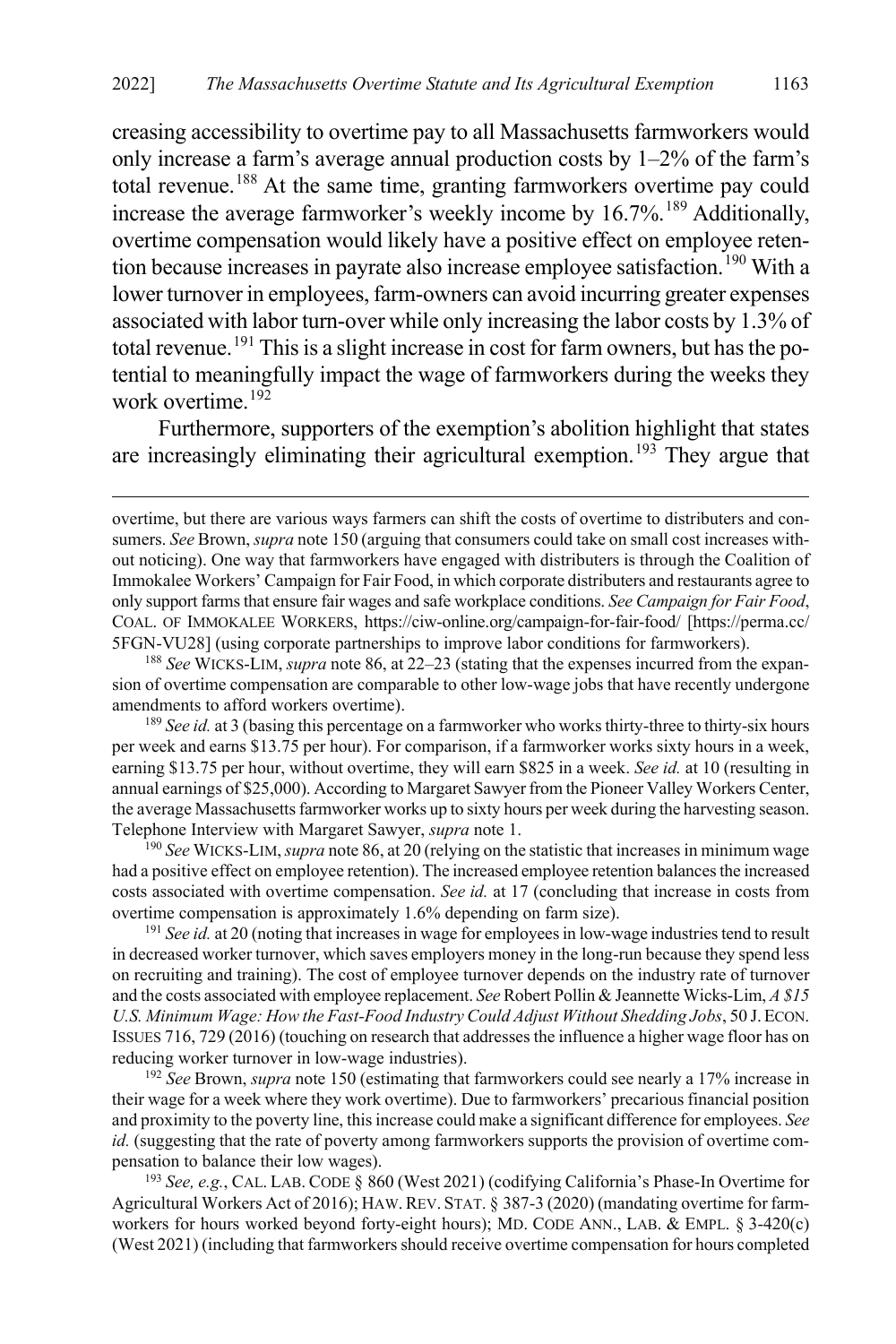these efforts to abolish the exemption indicate that many states recognize that despite the distinctive features of the industry, agriculture is not incompatible with traditional labor protections.<sup>[194](#page-32-2)</sup> Accordingly, the Massachusetts Legislature should likewise treat farmworkers similarly to workers in other industries, and provide farmworkers with overtime protections.<sup>[195](#page-32-3)</sup>

#### <span id="page-32-0"></span>*C. Instances of State-level Reform and the Inclusion of Farmworkers in Overtime Provisions: New York Farm Laborers Fair Labor Practices Act*

<span id="page-32-1"></span>The disparate impact of the agricultural exemption on communities of color persists today.<sup>[196](#page-32-4)</sup> In response to growing awareness of the exploitative agricultural labor market, state legislatures around the country have begun ex-panding farmworkers' labor rights.<sup>[197](#page-32-5)</sup> In New York, farmworkers received the right to overtime compensation in January 2020, following nearly two decades of advocacy.[198](#page-32-6) The New York Legislature intended the FLFLPA to afford farm-workers broad labor rights, including overtime compensation.<sup>[199](#page-32-7)</sup> The statute includes farmworkers within a labor protections scheme from which they were

beyond sixty hours in a workweek); MINN. STAT. § 177.23 subd. 7(2) (2020) (entitling farmworkers to overtime compensation if they fit within the definition of employee); N.Y. LAB. LAW § 163-a (McKinney 2020) (affording farmworkers overtime rights under the rights of employees' law); Martinez-Cuevas v. DeRuyter Bros. Dairy, 475 P.3d 164, 174 (Wash. 2020) (holding that it is illegal to exempt farmworkers from overtime under the state constitution).

<span id="page-32-2"></span><sup>194</sup> *See* Wozniacka, *supra* not[e 52](#page-9-9) (noting that in the past two years New York and Washington have abolished their agricultural exemptions).

<span id="page-32-3"></span><sup>195</sup> *See* Cano, *supra* not[e 32,](#page-6-0) at 219 (providing that although farmworkers work longer hours due to the perishable nature of the goods, it is unfair for legislators and employers to expect employees to work these hours without receiving the same type of overtime that employees in other industries receive). 196 *See* Perea, *supra* not[e 17,](#page-4-8) at 127 (discussing the effect of the agricultural exemption today).

<span id="page-32-4"></span>Today, although the demographics have changed, a large percentage of farmworkers live below the poverty line due to the same systematic efforts meant to keep African American workers impoverished in the 1930s. *See id.* (addressing the intent of Southern lawmakers to ingrain systems that disenfranchise employees of color).

<span id="page-32-5"></span><sup>197</sup> *See* WICKS-LIM, *supra* note [86,](#page-14-4) at 2 (citing statutory changes in three states as reference points); FAIRNESS FOR FARMWORKERS COAL., *supra* not[e 26,](#page-5-9) at 32–33 (discussing seven different state reform measures, including New York, as examples for Massachusetts to follow in eliminating the agricultural exemption).

<span id="page-32-6"></span><sup>198</sup> *See* Wozniacka, *supra* note [52](#page-9-9) (referencing the reform efforts in New York starting in the early 2000s). In the past, various iterations of the FLFLPA have passed the New York Assembly but failed in the State Senate. *See id.* (noting that Governor Andrew Cuomo's support of farmworkers' ability to organize suggested that the FLFLPA would pass the Senate).

<span id="page-32-7"></span><sup>199</sup> *See* 2019–2020 N.Y. Laws. Ch. 105, § 2 (2019) (finding that farmworkers are among the few categories of employees that are excluded by both the FLSA and the National Labor Relations Act); Wozniacka, *supra* not[e 52](#page-9-9) (noting that the FLFLPA provides farmworkers with collective bargaining rights, a day of rest, disability benefits, unemployment benefits, paid family leave protections, and overtime compensation).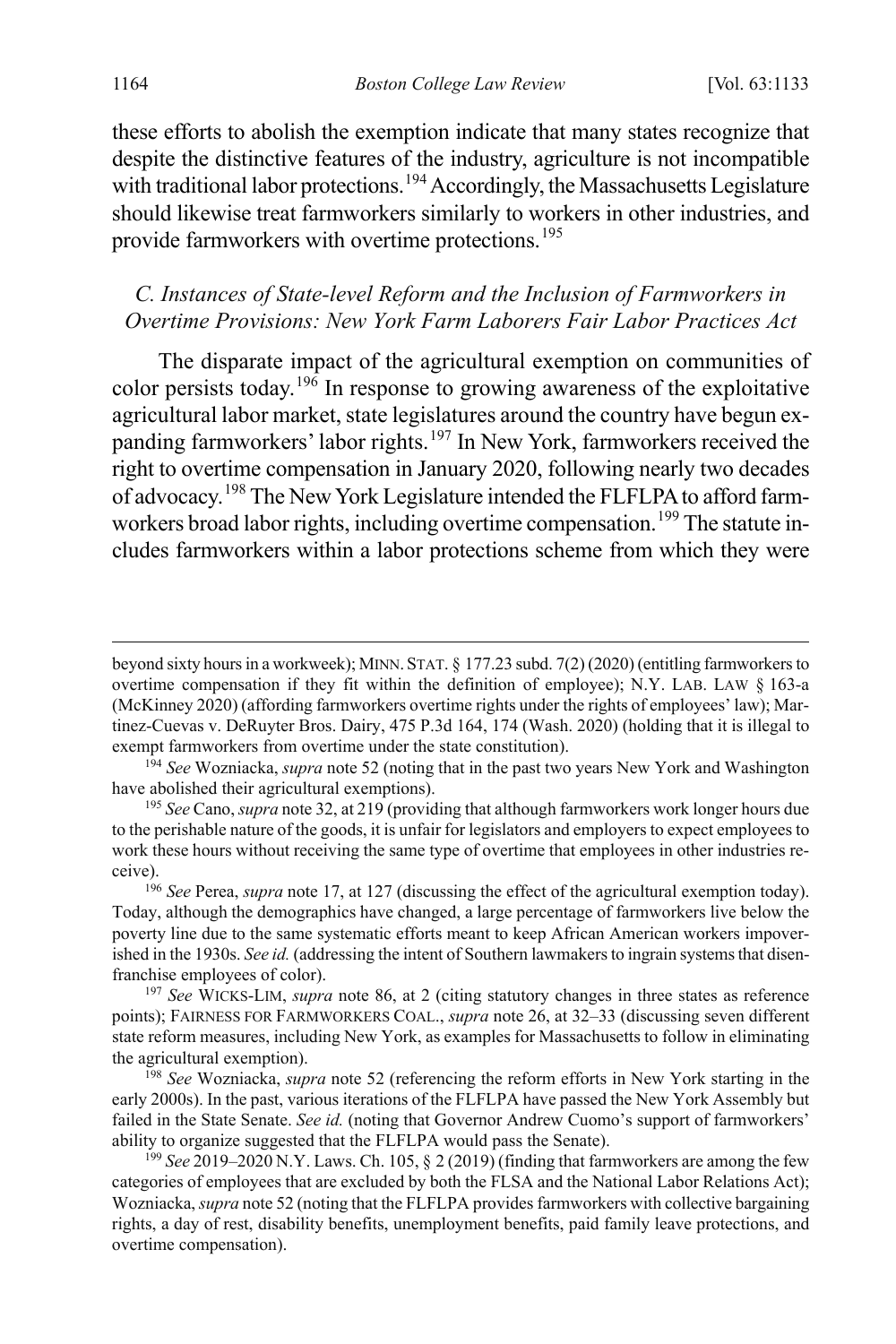<span id="page-33-6"></span><span id="page-33-0"></span>previously excluded.[200](#page-33-1) Although this law is an example of how a state can abolish the agricultural exemption, the FLFLPA was not passed without opposi-tion.<sup>[201](#page-33-2)</sup> On the one hand, opponents have called this legislation a "death sen-tence" because of the increased costs.<sup>[202](#page-33-3)</sup> On the other hand, this legislation also ushered in a significant expansion of farmworkers' rights, particularly compared to other similar state legislation.<sup>[203](#page-33-4)</sup> It was the underlying motivation of the FLFLPA—the Legislature's desire to address the structural racism inherent in the agricultural exemption—that ultimately served as a persuasive reason to pass this legislation.[204](#page-33-5)

<span id="page-33-2"></span><sup>201</sup> *See* Mark Weiner, *NY Assembly Grants Farmworkers Right to Unionize, Overtime Pay*, SYRACUSE.COM (June 19, 2019), https://www.syracuse.com/politics/2019/06/ny-assembly-grantsfarmworkers-right-to-unionize-overtime-pay.html [https://perma.cc/UKL2-MVPM] (discussing the agricultural industry's resistance to the bill and push to increase the workweek to sixty hours). Democratic members of the State Senate supported this bill, whereas Republican lawmakers were in opposition. *See id.* (noting concerns that the FLFLPA hurt farmers more than it would help farmworkers). Farm owners echoed these concerns about the potential increases in expenses. *See* Arbetter, *supra* not[e 155](#page-25-8) (containing an interview with a board representative for the Northeast Dairy Producers Association, explaining the opposition many farmer owners have to the FLFLPA).

<span id="page-33-3"></span><sup>202</sup> *See* Weiner, *supra* not[e 201](#page-33-0) (arguing that farm owners are already struggling due to increased costs and that overtime compensation would exacerbate their financial burden). The other two provisions of the bill to which farm owners objected were the day of rest and the right to organize. *See*  Wozniacka, *supra* not[e 52](#page-9-9) (noting that the FLFLPA contains a no-strike clause, which was a concession to farm owners). According to Lisa Zucker, a legislative attorney for the New York Civil Liberties Union, passing the FLFLPA was a challenge due to the power of the Farm Bureau and the agricultural industry. *See* Brown, *supra* not[e 150](#page-25-7) (noting the influence that the agricultural industry has over legislators who are concerned about re-election). The Farm Bureau is a non-profit composed of farm and ranch owners and their families. *See About*, FARM BUREAU, *supra* not[e 64](#page-11-7) (maintaining that the Farm Bureau's mission is to support the well-being of farm owners, their farms, and their communities).

<span id="page-33-4"></span><sup>203</sup> See DAVID DYSSEGAARD KALLICK, MARGARET GRAY & OLIVIA HEFFERNAN, FARM WORK-ERS' OVERTIME PAY IS AFFORDABLE AND LONG OVERDUE 3 (2019), https://fiscalpolicy.org/wpcontent/uploads/2019/05/Support-the-Farm-Worker-Fair-Labor-Practices-Act.pdf [https://perma.cc/ EHF3-DMNP] (noting that the benefits of the FLFLPA will reach beyond raise in income for farmworkers and benefit the local communities in which farmworkers live). Although the agricultural landscape is different, the FLFLPA parallels California's Agricultural Labor Relations Act by including provisions to protect farmworkers' ability to unionize and coordinate walkouts. *See* Benjamin Burdick, Hernandez v. State: *The Fundamental Right to Organize Under New York's Constitution*, 41 BERKE-LEY J. EMP. & LAB. L. 409, 424 (2020) (noting that strike prohibitions on exclusively benefit farm owners, not farmworkers). Other states that have passed overtime reforms have also looked to California for inspiration, but New York's use of collective bargaining is unique and draws on the legacy of the United Farm Workers. *See* Wozniacka, *supra* not[e 52](#page-9-9) (maintaining that the United Farm Workers was one of the first entities to pursue collective bargaining rights for farmworkers).

<span id="page-33-5"></span><sup>204</sup> *See* Brown, *supra* not[e 150](#page-25-7) (discussing the ways in which the racist history of the agricultural exemption persists in the legislation today). In passing reform laws, lawmakers' expectations were that farm owners could no longer exploit their workers because the laws required farm owners to pay overtime and minimum wage. *See* Wozniacka, *supra* not[e 52](#page-9-9) (addressing the harmful effects of farm-

<span id="page-33-7"></span><span id="page-33-1"></span> <sup>200</sup> *See Governor Cuomo Signs Farm Workers Bill*, *supra* note [106](#page-18-1) (quoting Senator Andrea Stewart-Cousins's as saying, "[t]he [FLFLPA] . . . will help build a stronger and fairer agricultural industry throughout New York State"). One of the motivations for the FLFLPA was Governor Cuomo's desire to rectify historical discrimination innate to the agricultural exemption. *See id.* (calling the FLFLPA "a milestone in the crusade for social justice").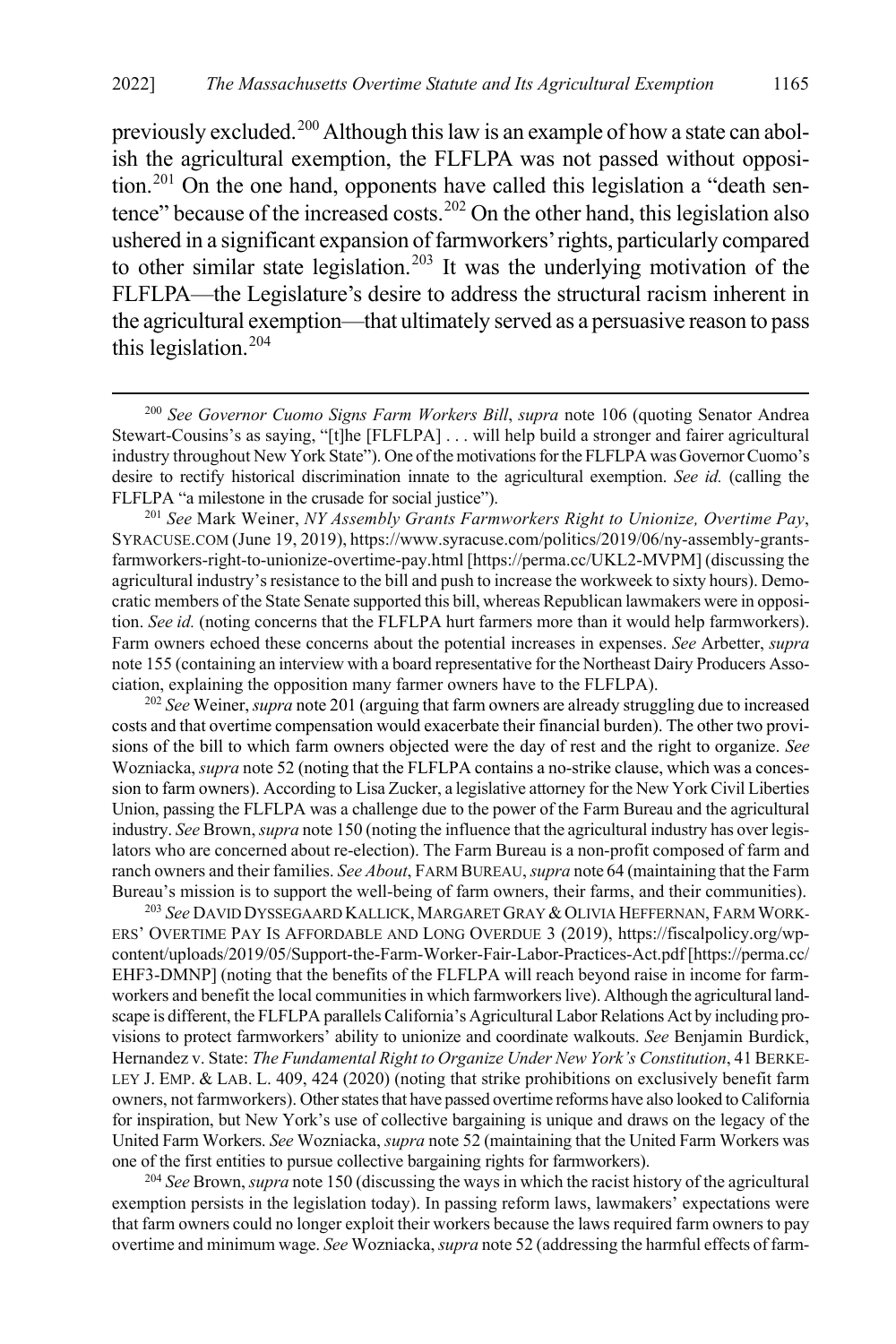The New York Legislature designed the FLFLPA to require farm owners to pay overtime for hours worked beyond sixty hours in a week.<sup>[205](#page-34-1)</sup> The FLFLPA also established the Farm Laborers Wage Board to evaluate the overtime threshold and make recommendations to the New York State Labor Commissioner about whether they should lower the threshold.<sup>[206](#page-34-2)</sup> In December 2020, the Farm Laborers Wage Board recommended that, in light of the coronavirus pandemic, the Commissioner retain the sixty-hour overtime threshold.<sup>[207](#page-34-3)</sup>

<span id="page-34-0"></span>In May 2019, the Fiscal Policy Institute estimated that when the FLFLPA eventually lowers the overtime threshold to forty hours, farmworkers would see an increase in wages between thirty-four dollars and ninety-five dollars per week.<sup>[208](#page-34-4)</sup> Additionally, the Fiscal Policy Institute estimates that, at most, farm owners will see a nine percent cost to net income.<sup>[209](#page-34-5)</sup> At the same time, farm owners would experience benefits from greater employee retention and in-

<span id="page-34-1"></span><sup>205</sup> *See* Jimmy Vielkind, *New York Farmers Await State Decision on Overtime*, WALL STREET J. (Dec. 28, 2020), https://www.wsj.com/articles/new-york-farmers-await-state-decision-on-overtime-11609160400 [https://perma.cc/V8V8-2S8Y] (stating that the sixty-hour threshold represented a compromise between farm owners' cost concerns and farmworker and labor union interests).

<span id="page-34-2"></span><sup>206</sup> *See id.* (noting that the Farm Laborers Wage Board considers a range of issues, such as cost to farm owners, cost to customers, and effect on farmworkers, when making recommendations about the overtime threshold). The FLFLPA tasked the Farm Laborers Wage Board with recommending an overtime threshold between forty hours and sixty hours per week. *See* Sally Colby, *Changing Work Laws in New York*, COUNTRY FOLK (July 27, 2021), https://countryfolks.com/changing-work-laws-innew-york/ [https://perma.cc/323V-L65G] (explaining that the Farm Laborers Wage Board is comprised of a community representative, a union representative, and a Farm Bureau representative).

<span id="page-34-3"></span><sup>207</sup> *See* Colby, *supra* not[e 206](#page-34-0) (noting that the Farm Laborers Wage Board held multiple hearings to determine the recommendation, considering appropriate influencing conditions); Arianna Fishman, *New York Farm Laborer Wage Board Refuses to Set 40-Hours Overtime*, ACLU OF N.Y (Dec. 31, 2020), https://www.nyclu.org/en/press-releases/new-york-farm-laborer-wage-board-refuses-set-40 hour-overtime [https://perma.cc/8K8P-D8NC] (contending that the Farm Laborers Wage Board's recommendation to retain the sixty-hour overtime threshold represents a choice to use the pandemic to undervalue farmworkers). The Farm Laborers Wage Board will reconvene in December 2021 to reevaluate the overtime threshold recommendation for the coming years. *See* Colby, *supra* not[e 206](#page-34-0) (suggesting that the Farm Laborers Wage Board could decrease the threshold as low as forty hours).

<span id="page-34-4"></span><sup>208</sup> *See* KALLICK, GRAY & HEFFERNAN, *supra* note [203,](#page-33-6) at 1 (determining the wage increase range based on estimated overtime hours completed by farmworkers across farming branches). For example, Kallick, Gray, and Heffernan estimate that farmworkers working on fruit and vegetable farms work between 49 and 47.7 hours in a week, causing them to earn \$34 in overtime. *See id.* at 3 (suggesting that, farmworkers will benefit from greater recognition and appreciation by employers because of their inclusion under state labor laws).

<span id="page-34-5"></span><sup>209</sup> *See id.* at 7 (stating that this percentage is comprised of costs associated with paying wages above minimum wage along with paying overtime).

workers exclusion from federal and state work protections). Although state legislation addressing these exclusions is instrumental to providing farmworkers more robust labor protections, legislative action is still relatively uncommon. *See id.* (providing that only a few states have comprehensive reform laws). Instead, a common source of advocacy and rights for farmworkers comes through nonprofits. *E.g.*, *Fair Food Program*,COAL. OF IMMOKALEE WORKERS, https://ciw-online.org/fair-foodprogram/ [https://perma.cc/2MJT-VDAJ] (identifying the Coalition of Immokalee Workers as a nonprofit organization through which farmworkers can advocate for safer working conditions).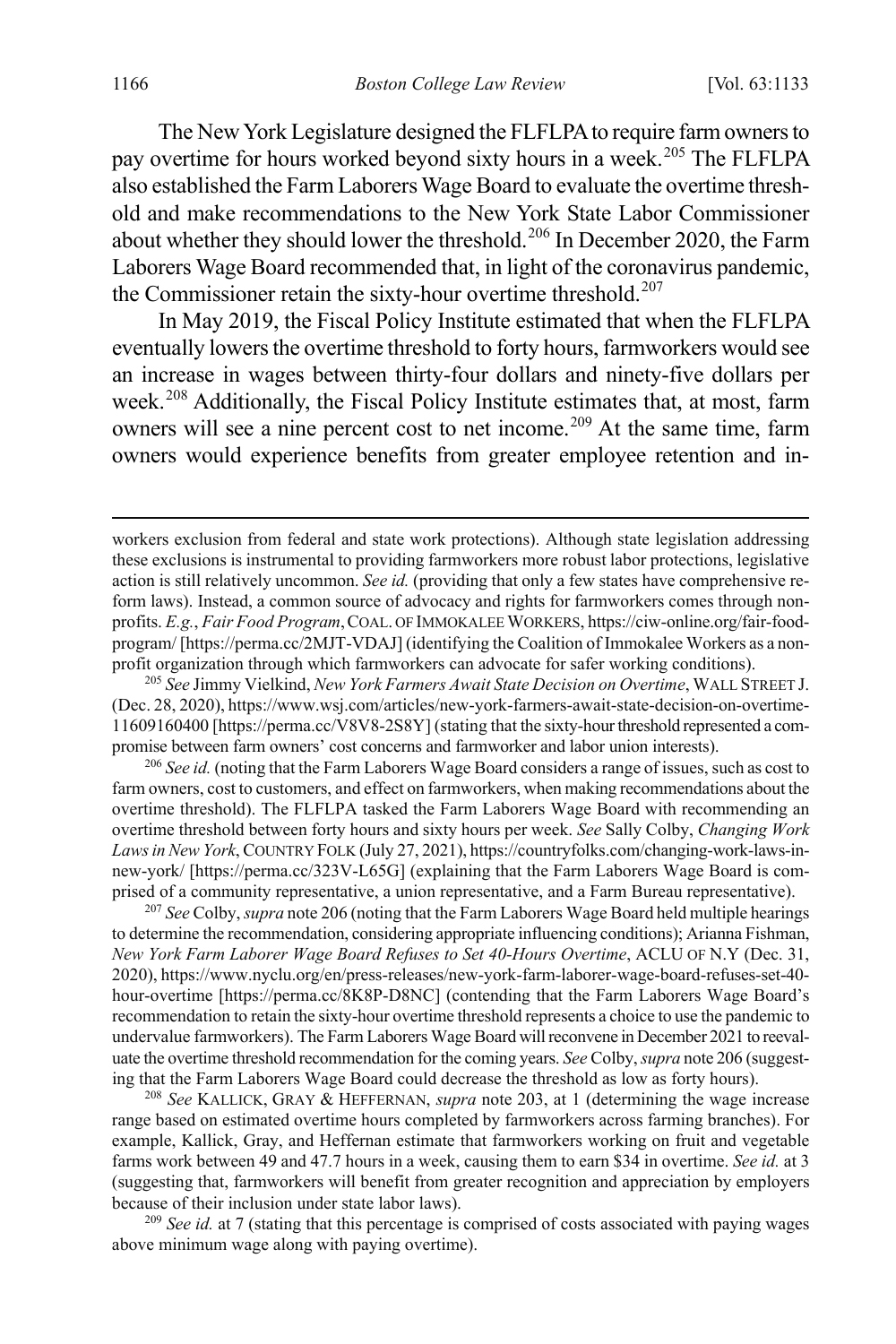<span id="page-35-2"></span>creased productivity.[210](#page-35-3) With respect to passing costs onto consumers, the Fiscal Policy Institute approximated that overtime compensation would cause prices to increase by around two percent.<sup>[211](#page-35-4)</sup> Although the long term benefits of the FLFLPA are not yet available, similar laws passed in other states have demonstrated that overtime payments compensate farmworkers fairly for their hours worked, while not significantly affecting farm owners and consumers.<sup>[212](#page-35-5)</sup>

### <span id="page-35-1"></span><span id="page-35-0"></span>III. A LEGISLATIVE SOLUTION IS NEEDED TO RECTIFY THE MASSACHUSETTS DEPARTMENT OF LABOR STANDARDS'S ADVISORY

This Note argues that Massachusetts should abolish the agricultural exemption to resolve the decreased worker protections resulting from the Massachu-setts Department of Labor Standards's advisory.<sup>[213](#page-35-6)</sup> Although agency advisories are non-binding, they serve as a guide post for the public and the courts.<sup>[214](#page-35-7)</sup> This is notable because the Massachusetts Supreme Judicial Court in *Arias-Villano v. Chang & Sons Enters., Inc.*, did not address the same question as the Department of Labor Standards.[215](#page-35-8) The court in *Chang & Sons* interpreted the agricultural

<span id="page-35-4"></span><sup>211</sup> *See* KALLICK, GRAY & HEFFERNAN, *supra* note [203,](#page-33-6) at 7 (noting that this is an aggressive estimate in response to cost concerns expressed by parties opposing the FLFLPA). Represented in dollars, this 2% increase would be an increase of a few cents per pound); *see* Kallick & Costa, *supra*  note [210](#page-35-2) (using the increase in cost of farmer's market apples from \$1.50 to \$1.53 per pound as an example). 212 *Cf.* Kallick & Costa, *supra* not[e 210](#page-35-2) (pointing to the successful enactment of farmworker over-

<span id="page-35-5"></span>time pay in California, the largest agricultural producer in the country); Wozniacka, *supra* note [52](#page-9-9) (framing California's overtime law as a model for other states to follow).

<sup>213</sup> *See infra* notes [213–](#page-35-0)[258](#page-43-0) and accompanying text.

<span id="page-35-7"></span><span id="page-35-6"></span><sup>214</sup> *See* Sullivan v. Sleepy's LLC, 121 N.E.3d 1210, 1216 n.11 (citing Mass. Gen. Hosp. v. Rate Setting Comm'n, 359 N.E.2d 41 (Mass. 1977)) (providing that agency opinion are non-binding, but courts typically give them deference). Although Massachusetts courts typically defer to agencies' reasonable interpretation, the court does not need to give deference to opinions that are at odds with the plain language and objective of the statute. *See* Swift v. AutoZone, Inc., 806 N.E.2d 95, 101 (Mass. 2004) (discussing the overtime statute in the context of crediting payment rather than paying time and a half for overtime hours).

<span id="page-35-8"></span><sup>215</sup> 118 N.E.3d 835, 840 (Mass. 2019) (holding that farmworkers who work in post-harvesting qualify for overtime pay, but farmworkers who work in harvesting do not); Letter from Michael Flanagan to Interested Parties, *supra* note [12,](#page-3-6) at 3 (noting that the court in *Chang & Sons* expressly declined to address whether farmworkers who do both harvesting and post-harvesting work qualify for overtime compensation). Because the court did not address whether farmworkers who engage in both harvesting and post-harvesting qualify for overtime, the Department of Labor Standards sought to clarify the issue in its advisory. *See* Letter from Michael Flanagan to Interested Parties, *supra* not[e 12,](#page-3-6) at 1 (seeking to provide clarity to farm owners).

<span id="page-35-3"></span> <sup>210</sup> *See id.* at 6 (suggesting that employee retention and increased productivity will likely lower the cost of overtime to farm owners' overall bottom line). Because overtime compensation helps farm owners attract and retain employees, it helps reduce costs of training and recruiting, which in turn offsets bottom line costs from overtime pay. *See* David Dyssegaard Kallick & Daniel Costa, *Farmworkers in New York Deserve Overtime Pay*, ECON. POL'Y INST.: WORKING ECON. BLOG (June 7, 2019), https://www.epi.org/blog/farmworkers-in-new-york-deserve-overtime-pay/ [https://perma.cc/ 7Z5V-LAGU] (refuting claims by the New York Farm Bureau that the FLFLPA will debilitate farm owners).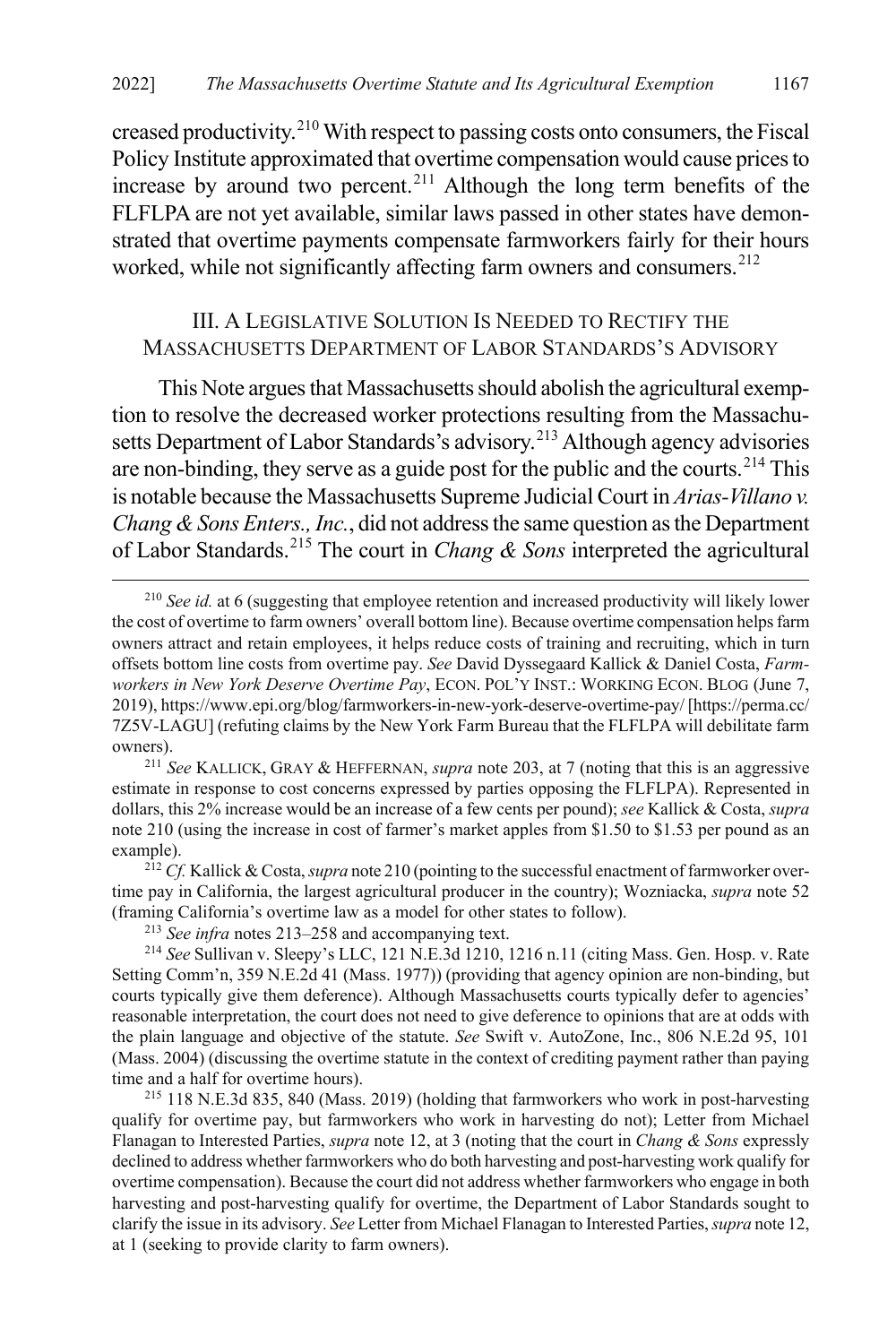exemption in a binary of harvesting versus post-harvesting works.<sup>[216](#page-36-1)</sup> Conversely, the Department of Labor Standards addressed how workers doing both harvesting and post-harvesting work qualify for overtime compensation.<sup> $217$ </sup> For this reason, the department was able to expand the scope of the agricultural exemption.[218](#page-36-3) Consequently, a legislative solution abolishing the exemption, such as the Fairness for Farmworkers Act, is an important means to resolve the conflict between *Chang & Sons* and the Department of Labor Standards's opinion.<sup>[219](#page-36-4)</sup> Section A of this Part argues that the remedial nature of the Massachusetts over-time statute supports the abolition of the agricultural exemption.<sup>[220](#page-36-5)</sup> Section B contends that abolishing the exemption rectifies the statutes' discriminatory effects.[221](#page-36-6) Section C maintains that farm owners and the market can handle the cost increase from mandating overtime pay for farmworkers.<sup>[222](#page-36-7)</sup>

#### <span id="page-36-0"></span>*A. The Remedial Overtime Statute and Farmworker Advocacy*

The Massachusetts Legislature intended the overtime statute to provide broader protections to workers than those offered by the FLSA.<sup>[223](#page-36-8)</sup> This remedial nature is in contrast to the recent Department of Labor Standards's advisory opinion which broadened the scope of the agricultural exemption from *Chang &* 

<span id="page-36-1"></span> <sup>216</sup> *See Chang & Sons*, 118 N.E.3d at 840 (concluding that the definition of "agriculture and farming" in the context of the overtime statute does not include post-harvesting work). The overtime statute narrowly defines agriculture (in the exemption) as agriculture that occurs on a farm, so the court relied on legislative history and intent in making this determination. *See* MASS. GEN. LAWS ch. 151, § 1A(19) (2020) (containing the agricultural exemption); *Chang & Sons*, 118 N.E.3d at 838 (determining that the legislative history supports a narrow interpretation of agriculture under the exemp-

<span id="page-36-2"></span>tion).217 *See* Letter from Michael Flanagan to Interested Parties, *supra* not[e 12,](#page-3-6) at 3 (analogizing to the federal overtime regulation for "Executive, Administrative, Professional, Computer and Outside Sales employees" to devise a formula for paying overtime to farmworkers doing dual-job work).

<span id="page-36-3"></span><sup>218</sup> *See* Letter from Cynthia Mark to Michael Flanagan, *supra* not[e 133,](#page-22-1) at 2 (providing that Massachusetts courts will defer to the Department's opinion when interpreting the agricultural exemption in future cases).

<span id="page-36-4"></span><sup>219</sup> *See* FAIRNESS FOR FARMWORKERS COAL., *supra* note [26,](#page-5-9) at 30–31 (discussing the broadsweeping benefits of affording farmworkers overtime pay); Cano, *supra* not[e 32,](#page-6-0) at 211 (proposing the legislative abolition of the agricultural exemption in Washington State, which like Massachusetts, has a history of progressive policy reforms). The Washington Supreme Court recently held that the agricultural exemption is unconstitutional in *Martinez-Cuevas v. DeRuyter Bros. Dairy*., 475 P.3d 164, 174 (Wash. 2020) (concluding that the agricultural exemption violates the Special Privileges and Immunities Prohibition of the Washington Constitution, meaning that it excludes agricultural workers from an essential labor protection); *see* WASH. CONST. art. 1, § 12 (providing that the state cannot enact laws that exclude or provide special privileges to any worker or business). 220 *See infra* notes [223–](#page-36-0)[233](#page-38-0) and accompanying text.

<sup>221</sup> *See infra* notes [234–](#page-38-1)[242](#page-40-0) and accompanying text.

<sup>222</sup> *See infra* notes [243–](#page-40-1)[258](#page-43-0) and accompanying text.

<span id="page-36-8"></span><span id="page-36-7"></span><span id="page-36-6"></span><span id="page-36-5"></span><sup>223</sup> *See Chang & Sons*,118 N.E.3d at 838 (citing Casseus v. E. Bus. Co., 89 N.E.3d 1184, 1194 (Mass. 2018)) (supplying the notion that the Massachusetts overtime statute is remedial, and that the court should read the statute broadly to comply with the legislative intent).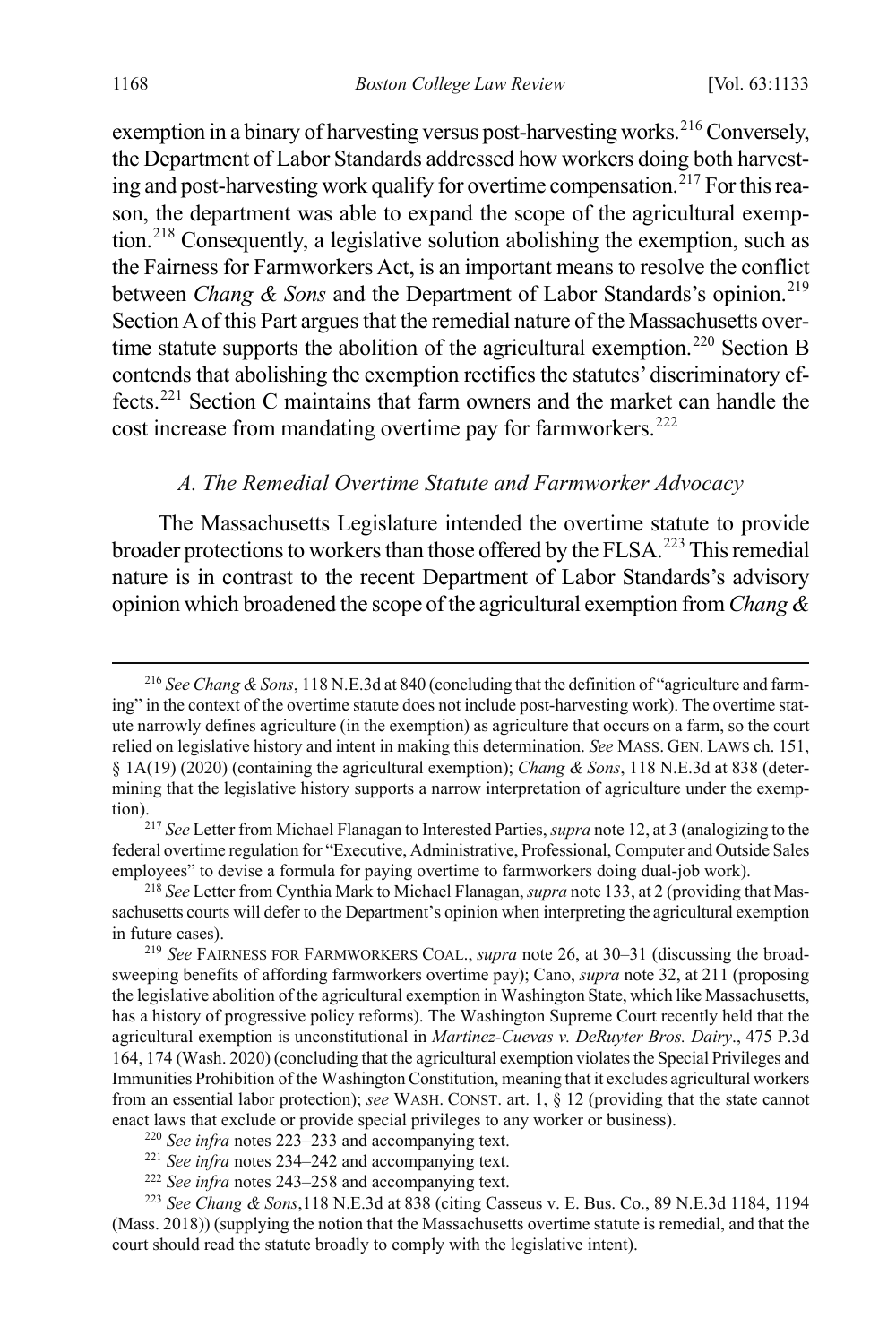*Sons*'s narrow construction.<sup>[224](#page-37-0)</sup> Although the advisory letter is non-binding, Massachusetts courts typically give considerable deference to agency opinion letters.[225](#page-37-1) Because the advisory opinion runs counter to the *Chang & Sons* guidance and to the legislative history of the Massachusetts overtime statute, a legislative solution will not only clarify expectations, but also expands farmworkers' access to overtime protections.<sup>[226](#page-37-2)</sup>

Because farmworkers are often in a vulnerable position and do not have protection against employer retaliation for organizing or personal advocacy, abolishing the agricultural exemption and expanding access to overtime compensation helps level the playing field.<sup>[227](#page-37-3)</sup> Recently, the Fairness for Farmworkers Coalition introduced a bill in the Massachusetts legislature to abolish the agricultural exemption.[228](#page-37-4) The Coalition designed the bill to provide farmworkers with fair

<span id="page-37-2"></span><sup>226</sup> *See* Interview with Margaret Sawyer, *supra* not[e 1](#page-1-1) (noting that this is the first bill concerning farmworkers that the Massachusetts legislature has considered in a long time).

<span id="page-37-3"></span><sup>227</sup> *See* Cano, *supra* not[e 32,](#page-6-0) at 211 (arguing in favor of state legislative action removing the agricultural exemption, setting the stage for a future federal measure). A state legislative solution has the potential to affect farmworkers more expeditiously and at lower stakes than federal legislation. *See id.*  at 216 (suggesting state laws are lower stakes because they are not applicable nationwide). Farmworkers do not receive protection against employer retaliation for unionizing because the National Labor Relations Act excludes farmworkers from its protections. *See* Kent Wong, *A New Labor Movement for a New Working Class: Unions, Worker Centers, and Immigrants*, 36 BERKELEY J.EMP.&LAB.L. 205, 211 (2015) (providing that the workers center movement started due to a desire among low-wage workers to advocate for their rights and to expand their personal knowledge about the rights available to them).

<span id="page-37-4"></span><sup>228</sup> *See* FAIRNESS FOR FARMWORKERS COAL.,*supra* not[e 26,](#page-5-9) at 2 (providing that the Fairness for Farmworkers Coalition is comprised of Pioneer Valley Workers Center, ACLU of Massachusetts, and Connecticut River Valley Farmworkers Health Program, among other groups); Interview with Margaret Sawyer, *supra* not[e 1 \(](#page-1-1)discussing the Pioneer Valley Workers Center's connection to the *Chang & Sons* case and the various modes of advocacy that individuals and institutions across Massachusetts engage in on behalf of farmworkers). The proponents drafted the bill to resemble the FLFLPA, and it contains a similar day of rest provision that accounts for the arduous working conditions of farmworkers. *See id.* (noting that the current draft sets overtime at hours worked beyond fifty-five hours rather than sixty hours in a workweek). Like the FLFLPA, a desire to rectify historic exclusions from labor protections that prevent fair compensation to vital workers in the farming industry underlies the Fairness for Farmworkers Act. See KALLICK, GRAY & HEFFERNAN, *supra* not[e 203,](#page-33-6) at 8 (contending that

<span id="page-37-0"></span> <sup>224</sup> *See* Letter from Michael Flanagan to Interested Parties, *supra* not[e 12,](#page-3-6) at 4 (providing that the "primary duty test" could result in an employee who works in post-harvesting being exempt from overtime because their "primary duty" is harvesting). The Massachusetts Attorney General's Office responded to the Department of Labor Standards's advisory letter, noting that under the "'primary duty' test," farm owners could ignore the *Chang & Sons* guidance and enact policies that run counter to the existing standards. *See* Letter from Cynthia Mark to Michael Flanagan, *supra* not[e 133,](#page-22-1) at 2 (requesting additional clarification on the agricultural exemption considering the harmful effect the advisory could have on the *Chang & Sons* decision). 225 Letter from Cynthia Mark to Michael Flanagan, *supra* not[e 133,](#page-22-1) at 2 (stating that although

<span id="page-37-1"></span>courts give deference to agency opinions because they do not carry the weight of law, courts do not need to follow the agency guidance if it is contrary to the legislative intent and common meaning of the statutory text). The Attorney General's office expressed concern that because of the nature of the advisory, courts may not give the opinion deference in the future. *See id.* (citing Sullivan v. Sleepy's LLC, 121 N.E.3d 1210, 1216 n.11 (Mass. 2019)).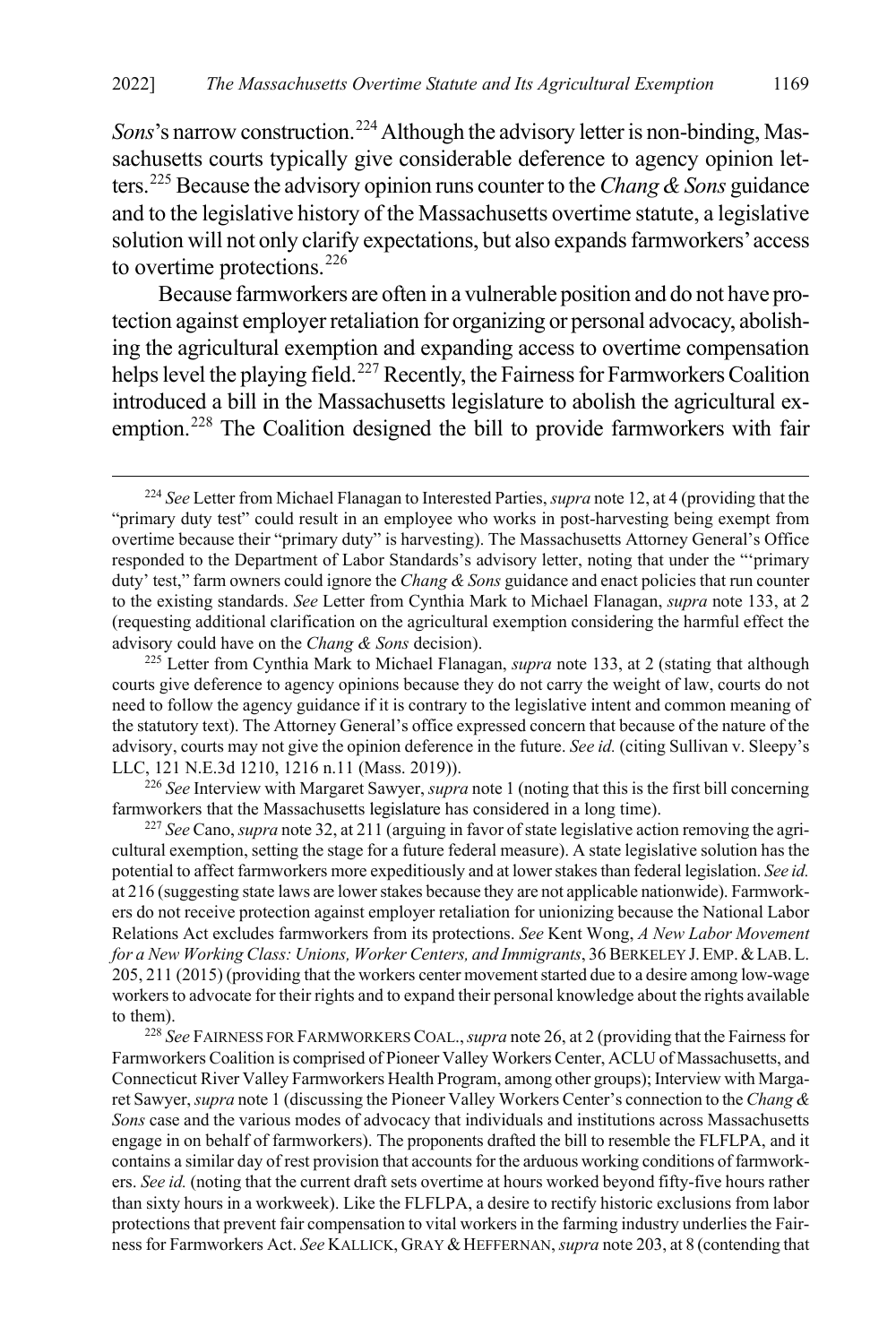compensation and treatment without significantly burdening farm owners.<sup>[229](#page-38-2)</sup> The Fairness for Farmworkers Act, like the FLFLPA, provides for a day of rest and overtime compensation.<sup>[230](#page-38-3)</sup> By expressly requiring overtime compensation, Massachusetts could resolve the contradictory interpretation between *Chang & Sons* and the Department of Labor Standards's advisory.<sup>[231](#page-38-4)</sup> In so doing, the legislature could prevent a situation where farm owners rely on the Department of Labor Standards's advisory letter to deny farmworkers overtime compensation.<sup>[232](#page-38-5)</sup> Consequently, clear legislation abolishing the agricultural exemption would establish explicit overtime standards by which farm owners must abide.<sup>[233](#page-38-6)</sup>

### <span id="page-38-1"></span><span id="page-38-0"></span>*B. Abolishing the Agricultural Exemption Rectifies Historical Discrimination*

Following in suit with New York and like states, abolishing the agricultural exemption will enable Massachusetts to rectify the effects of a historically discriminatory policy.[234](#page-38-7) Agricultural workers today face similar hardships as they did when the Congress passed the FLSA—limited income, unpredictable work,

<span id="page-38-2"></span><sup>229</sup> *See* FAIRNESS FOR FARMWORKERS COAL.,*supra* not[e 26,](#page-5-9) at 29 (stating that the bill will likely only result in a 1.3 % increase in prices to account for the newly incurred labor costs).

<span id="page-38-4"></span><sup>231</sup> *See* Letter from Cynthia Mark to Michael Flanagan, *supra* not[e 133,](#page-22-1) at 2 (observing that the discrepancy between the Department's opinion and the *Chang & Sons* decision may result in farm owners disregarding the *Chang & Sons* holding).

<span id="page-38-5"></span><sup>232</sup> *See id.* at 2 (stating that if a farm owner were to rely on the advisory letter, a farmworker could potentially sue them for wrongful denial of overtime pay).

<sup>233</sup> *See id.* (contending that farm owners need guidance following the Department's advisory).

<span id="page-38-7"></span><span id="page-38-6"></span><sup>234</sup> *See* Brown, *supra* note [150](#page-25-7) (arguing that the New Deal era labor laws were designed to appeased Southern lawmakers' desire to exclude people of color from labor protections); *Governor Cuomo Signs Farm Workers Bill*, *supra* note [106](#page-18-1) (including Governor Cuomo's remarks that the FLFLPA is an important practical achievement). The FLFLPA affords overtime compensation, along with the protections for collective bargaining, a day of rest, and the enforcement of sanitary codes to agricultural institutions across New York. *See id.* (stating that the FLFLPA affected one hundred thousand individuals). In Massachusetts, approximately 25,920 individuals work in the agricultural industry, so legislation affording employees overtime compensation has the potential to impact a significant portion of the workforce. *See* Myron Inglis, *Agricultural Resources Facts and Statistics*, MASS.GOV, https://www.mass.gov/info-details/agricultural-resources-facts-and-statistics [https:// perma.cc/VKR3-53EA] (stating that the average Massachusetts farm reaps over \$65,000 in commodities and that the state has 7,241 farms).

farmworkers work consistently long hours and deserve compensation that represents those hours worked); FAIRNESS FOR FARMWORKERS COAL.,*supra* not[e 26,](#page-5-9) at 34 (acknowledging that the agricultural exemption predominantly affects immigrant and Latine workers, who are entitled to labor protects like any other worker).

<span id="page-38-3"></span><sup>&</sup>lt;sup>230</sup> *See id.* at 4 (delineating the provisions of the Fairness for Farmworkers Act); N.Y. LAB. LAW § 161(1) (McKinney 2021) (providing one day of rest in a seven-day workweek for farmworkers). The Fairness for Farmworkers Act provides for overtime compensation for farmworkers who choose to work on their day off, as well as overtime pay for seasonal workers for hours worked beyond fifty-five hours in a week and for year-round workers for hours worked beyond forty hours per week. *See*  FAIRNESS FOR FARMWORKERS COAL.,*supra* not[e 26,](#page-5-9) at 4 (noting that the Fairness for Farmworkers Act replaces the sub-minimum wage for farmworkers with the state standard minimum wage).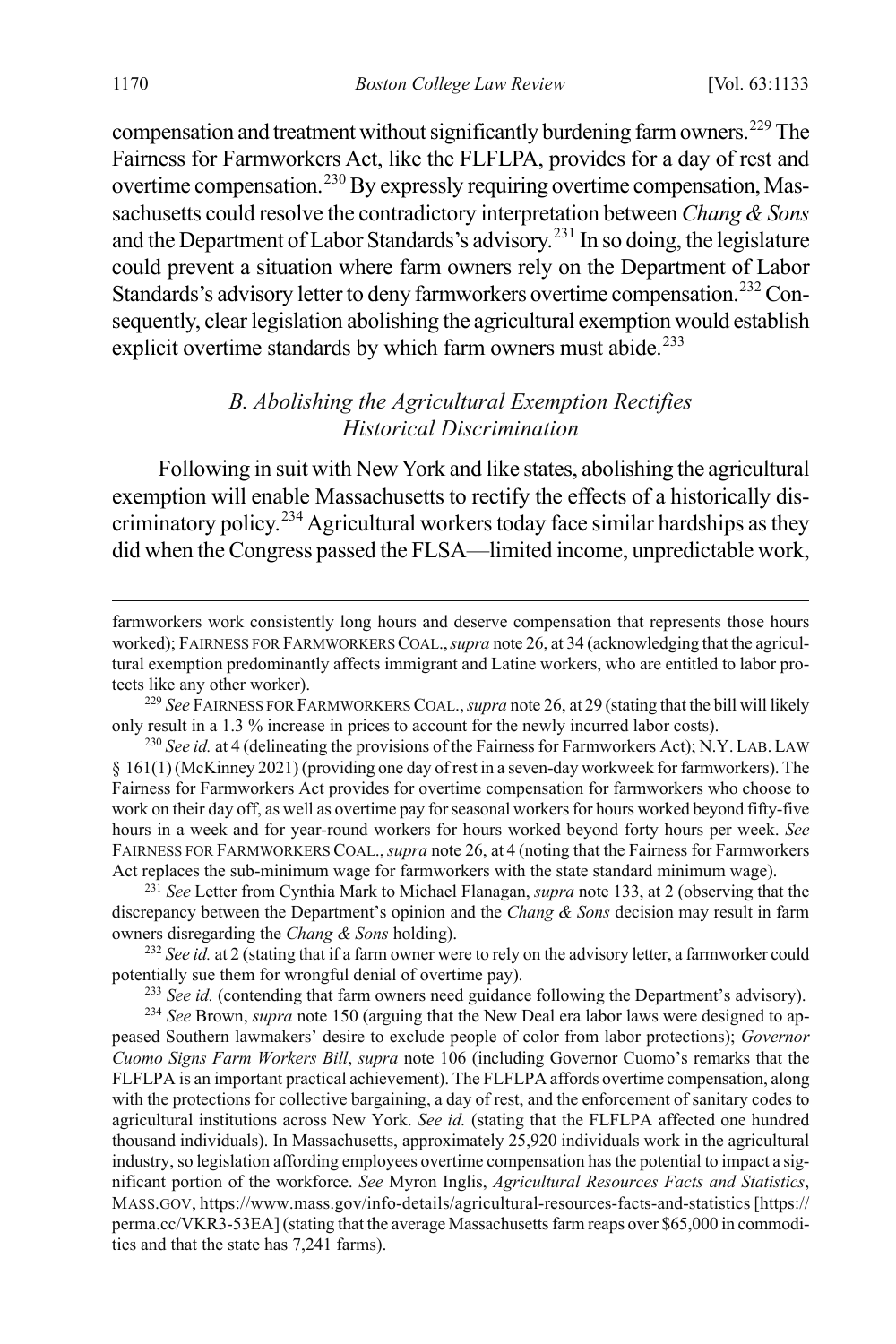high rates of poverty, and limited union access.<sup>[235](#page-39-0)</sup> In adopting legislation that encompasses farmworkers within the scope of overtime compensation, states such as New York are lowering the barrier to a sustainable wage and a healthy work environment.<sup>[236](#page-39-1)</sup> Like the FLFLPA, the Fairness for Farmworkers Act would not only afford overtime compensation to farmworkers, but would lead to broader benefits like reduced social and economic inequality.[237](#page-39-2) By amending the Massachusetts overtime law, the legislature can more fully embody the constitutional assurance of equal protection and strengthen the labor protections af-forded to vulnerable workers.<sup>[238](#page-39-3)</sup> Moreover, Massachusetts could join New York, and like states, in advancing social justice through labor laws.  $239$ 

Furthermore, one of the primary overarching benefits of passing state legislation that allots overtime compensation for agricultural workers is that the state

<span id="page-39-1"></span><sup>236</sup> *See* Brown, *supra* not[e 150](#page-25-7) (discussing measures taken by states that lower the threshold for farmworkers to access overtime, including discussions in New York to lower the required overtime standard from sixty hours to forty hours).

<span id="page-39-2"></span><sup>237</sup> *See* FAIRNESS FOR FARMWORKERS COAL.,*supra* not[e 26,](#page-5-9) at 31 (maintaining that the Fairness for Farmworkers Act will help reduce food shortages and insecurity faced by farmworkers, make affordable and safe housing more accessible, and boost the economies where farmworkers live and work); KALLICK, GRAY & HEFFERNAN, *supra* not[e 203,](#page-33-6) at 4–5 (detailing that the FLFLPA will show that farmworkers are an essential part of the state workforce, reduce exploitative labor practices, and allow farmworkers to reap the benefits of increased wages).

<span id="page-39-3"></span><sup>238</sup> *See* Perea, *supra* note [17,](#page-4-8) at 135–36 (arguing that legislators have a constitutional duty to repeal discriminatory laws, including the agricultural exemption of the FLSA). Although Perea discusses this notion at the federal level, the argument extends to Massachusetts, where the agricultural exceptionalism disproportionately harms farmworkers. *See* Sarkar, *supra* not[e 169](#page-27-11) (noting that Massachusetts has a lower minimum wage for farmworkers).

<span id="page-39-4"></span><sup>239</sup> *See* Telephone Interview with Margaret Sawyer, *supra* not[e 1](#page-1-1) (maintaining that the proposed Massachusetts farmworkers overtime compensation bill is based on the FLFLPA because the FLFLPA addresses social justice concerns). The FLFLPA and the Fairness for Farmworkers Act are both motivated by the recognition that the agricultural exemption is a lasting example of structural racism that states should remedy through legislative reforms. *See* KALLICK, GRAY & HEFFERNAN, *supra* note [203,](#page-33-6) at 8 (stating that the agricultural exemption is a Jim Crow-era relic, which the FLFLPA necessarily eliminated); FAIRNESS FOR FARMWORKERS COAL., *supra* not[e 26,](#page-5-9) at 34 (contending that the Fairness for Farmworkers Act will serve to rectify the structural racism perpetuated through the Massachusetts agricultural exemption).

<span id="page-39-0"></span> <sup>235</sup> *See* Wozniacka, *supra* not[e 52](#page-9-9) (stating that farmworkers have one of the lowest unionization rates at less than 1%). As the rate of "guest workers[]" increases through the H-2A program, the percentage of farmworkers supported by unions decreases. *See id.* (stating these workers come to the U.S. through a formal federal program). An H-2A "guestworker" is an individual employed in the U.S. on a temporary work visa by an employer who was unsuccessful in hiring U.S. workers. *See* Guild & Figueroa, *supra* not[e 6,](#page-2-0) at 158 n.1, 165 (describing the program as flawed due to the dependence that these workers have on their employers, the lack of citizenship opportunities, and the frequency of guestworkers living in employer-provided housing). The H-2A visa is part of a larger program through the Immigration and Nationality Act, which implemented a range of programs for foreign nationals to receive authorization to work and live in the United States. *See* Abigail Rosenfeld, Note, *Consider the Caregivers: Reimagining Labor and Immigration Law to Benefit Home Care Workers and Their Clients*, 62 B.C. L. REV. 315, 332 (2021) (noting that this program stratifies applicants based on their skills and capabilities).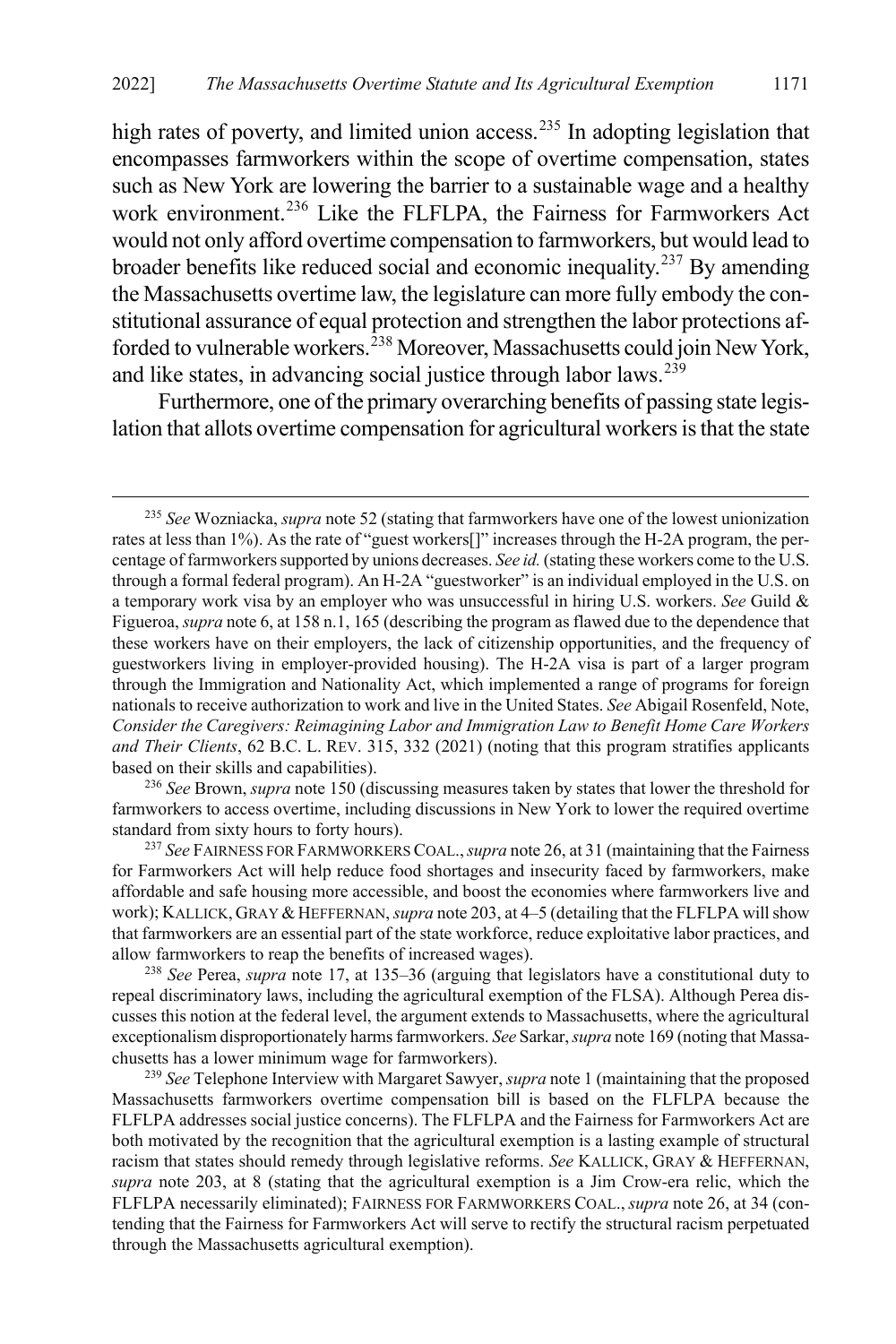law can set the stage for future federal legislation.<sup>[240](#page-40-2)</sup> Massachusetts has a history of progressive legislation and can be among the states broadening farmworker labor protections.<sup>[241](#page-40-3)</sup> Overtime compensation for farmworkers has the potential to fulfill the public policy of expanding protections for employees and their families, while also sustaining the economic feasibility of continued work in the agricultural industry.[242](#page-40-4)

#### <span id="page-40-1"></span><span id="page-40-0"></span>*C. The Costs of Abolishing the Agricultural Exemption Are Reasonable*

If Massachusetts enacts legislation abolishing the agricultural exemption, such a policy would require monitoring and adjustment to balance the interests of farmworkers and farm owners.<sup>[243](#page-40-5)</sup> Agriculture accounts for nearly twenty-six thousand jobs in Massachusetts, with over seven thousand farms within its boundaries—this is a significant number, and the legislature should consider the interests of farm owners.<sup>[244](#page-40-6)</sup> Nevertheless, concerns from farm owners, particularly regarding costs, need not be a barrier abolishing the agricultural exemp $t$ <sub>ion</sub> $245$ 

<span id="page-40-2"></span> <sup>240</sup> *See* Cano, *supra* not[e 32,](#page-6-0) at 211 (discussing the same motivation within the Washington legislation). The U.S. Supreme Court has addressed state legislative solutions. *See id.* at 216 (referencing judicial encouragement of state policy experimentation). Justice Louis D. Brandeis acknowledged that states could engage in new social and political programs without impacting the entire country. *See id.*  (describing state legislation as a way to experiment new social or economic policies). This is the case with Washington—by being one of the first states to abolish the agricultural exemption, it can afford greater labor protections to farmworkers and serve as a guide to other states for how these types of laws can operate. *See id.* (contending a state-level solution allows for pioneering and experimenta-

<span id="page-40-3"></span>tion).<br><sup>241</sup> *See id.* at 211 (discussing that Washington routinely enacts progressive legislation and presenting an argument in favor of Washington abolishing the agricultural exemption). Like Massachusetts, Washington was one of the first states in the country to legalize same-sex marriage laws. *See*  WASH. REV. CODE § 26.04.010 (2021) (affording marriage rights to two persons of any gender identity). Washington was also one of the first states to afford agricultural workers overtime compensation. *See* Martinez-Cuevas v. DeRuyter Bros. Dairy, 475 P.3d 164, 174 (Wash. 2020) (discussing overtime compensation for dairy employees, a sub-category of agricultural workers). Massachusetts was the first state to legalize same-sex marriage in 2003, and when the state enacted Chapter 151, it was a leader in labor rights for workers compared to the national standard. *See* Goodridge v. Dep't of Pub. Health, 798 N.E.2d 941, 969 (Mass. 2003) (legalizing same-sex marriage); Arias-Villano v. Chang & Sons Enters., Inc., 118 N.E.3d 835, 838 (Mass. 2019) (addressing the original legislative intent of Chapter 151 as affording greater protections than the FLSA).

<span id="page-40-4"></span><sup>242</sup> *See* WICKS-LIM, *supra* not[e 86,](#page-14-4) at 23 (addressing the positive effects of overtime compensation for agricultural workers, focusing particularly on the increased living standard that is associated with increased wages).

<span id="page-40-5"></span><sup>243</sup> *See* Wozniacka, *supra* not[e 52](#page-9-9) (noting that farm owners' concerns about the increased costs is the principal point of resistance to overtime compensation).

<span id="page-40-6"></span><sup>244</sup> *See* Inglis, *supra* note [234](#page-38-1) (noting that "[t]he agricultural industry directly provides employment to 25,920 individuals").

<span id="page-40-7"></span><sup>245</sup> *See* WICKS-LIM, *supra* not[e 86,](#page-14-4) at 3 (distilling the average increase in yearly costs for farms). Estimates provide that encompassing farmworkers within the protections of overtime compensation would only result in approximately a 5% increase in a farm's labor costs, which translates to a total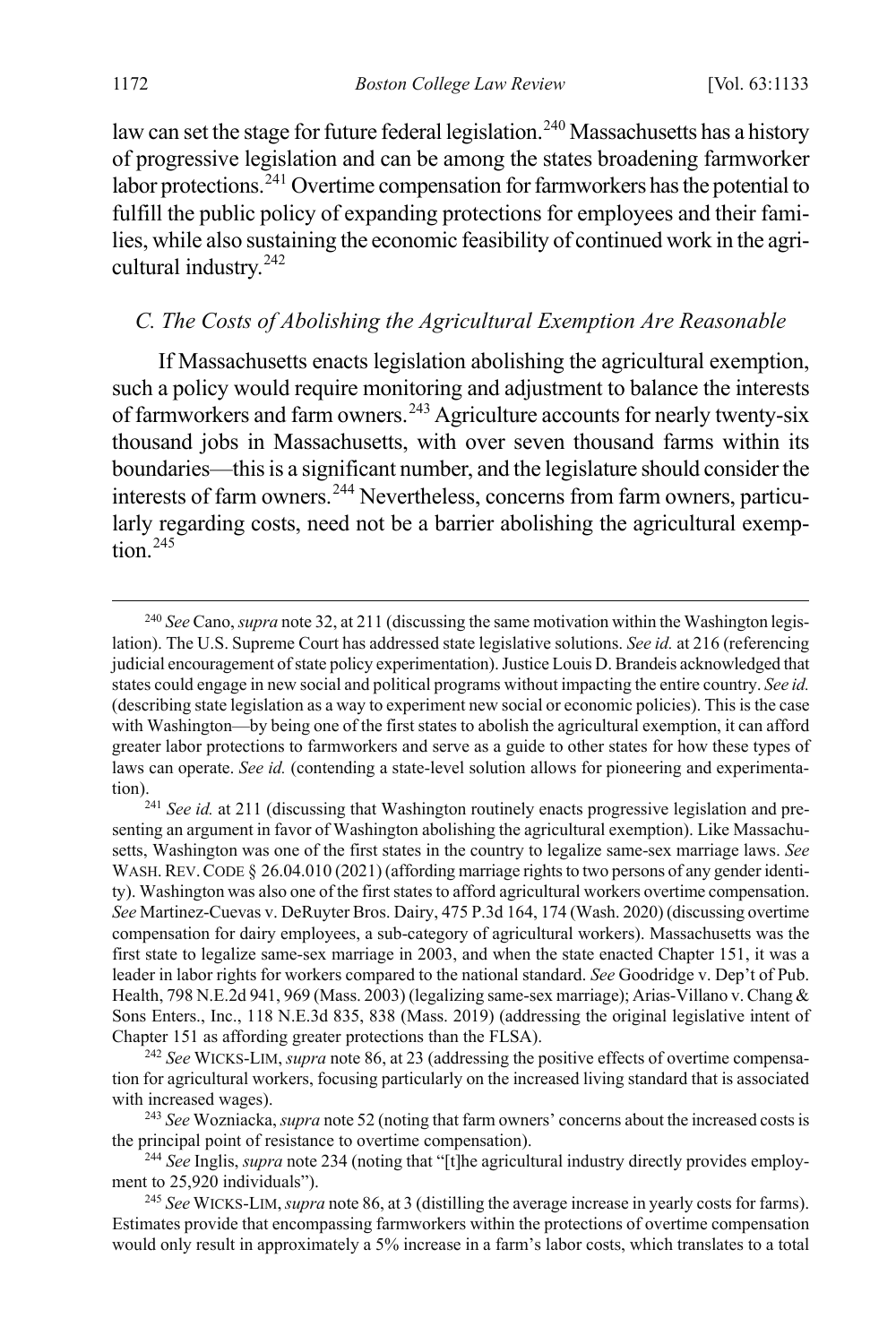Affording farmworkers overtime pay is not inherently overly expensive for farm owners. $246$  Requiring farm owners to pay overtime would only cause an increase in costs representative of approximately 1.6% of the overall revenue.<sup>[247](#page-41-1)</sup> A cost saving measure can include off-setting the increase in price by slightly increasing the sale cost to corporate distributers.<sup>[248](#page-41-2)</sup> A similar program to this al-ready exists in Florida with the Coalition of Immokalee Workers.<sup>[249](#page-41-3)</sup> This organization partnered with corporate retailers and chain restaurants to sell produce from farms that provide robust protections to the farmworkers.<sup>[250](#page-41-4)</sup> As food prices naturally rise on their own, it is feasible that consumers would willingly absorb the slight increase in price. $251$ 

 $\overline{a}$ 

<span id="page-41-0"></span><sup>246</sup> *See id.* at 17–18 (discussing the similarities between an increase in minimum wage and the adoption of overtime laws for farmworkers). Massachusetts minimum wage laws are like the state overtime laws because they both provide stronger protections than the FLSA. *See id.* at 18 (comparing the Massachusetts minimum wage of \$12.75 per hour to the federal minimum wage of \$7.25 per hour). Because employers in labor intensive, low wage industries adapted well to minimum wage laws, Wicks-Lim posits that farm owners and the farming industry could withstand overtime compensation for farmworkers. *See id.* (stating that minimum wage is sufficiently like overtime compensation that past changes to minimum wage are a helpful reference point).

<span id="page-41-1"></span><sup>247</sup> See id. at 3 (concluding that an increase of 5% of labor costs from the overtime payments would only constitute 1.6% of gross sales from the standard farm).

<span id="page-41-2"></span><sup>248</sup> *See id.* (providing that consumers likely would not realize a slight increase in cost); Guild & Figueroa, *supra* not[e 6,](#page-2-0) at 175–76 (providing that cost increases to corporate distributers along with statutorily mandated disclosures is part of corporate sustainability practices). Laws such as the California Transparency in Supply Chains Act of 2010 mandates that corporate entities disclose the labor conditions of farms with which they do business and raise awareness for the labor conditions under which farmworkers work. *See* CAL. CIV. CODE § 1714.43 (2021) (implementing the California Transparency in Supply Chains Act of 2010 as an effort to eliminate slavery and human trafficking); Guild & Figueroa, *supra* not[e 6,](#page-2-0) at 176 (framing corporate social responsibility through disclosures to incentivize the promotion of products and investigation of non-participatory corporations). Outside the scope of state action, there are organizations around the country that partner with corporations to encourage social responsibility with respect to farmworker rights. *See* Guild & Figueroa,*supra* not[e 6,](#page-2-0) at 175 (listing various programs that establish baseline working conditions and supply chain requirements for corporations to improve the living and working conditions of farmworkers). One of the most prominent is the Fair Food Program from the Coalition of Immokalee Workers, which partners with corporations to support wage increases for farmworkers by paying an additional few cents per pound on produce. *See Campaign for Fair Food*, *supra* not[e 187](#page-30-1) (stating that the program educates companies and consumers on the exploitation of farmworkers with respect to wage and hours).

<span id="page-41-3"></span><sup>249</sup> *See Fair Food Program*, *supra* not[e 204](#page-33-7) (explaining that the Coalition of Immokalee Workers' Fair Food Program draws on a code of conduct and monitoring and enforcement mechanisms to advance farmworker welfare). The Fair Food Program's Code of Conduct outlines requirements for participating farms and buyers concerning workplace practices. *See id.* (requiring that farm owners will institute human-rights-based workplace practices to support farmworkers' quality of life).

<span id="page-41-4"></span><sup>250</sup> See id. (partnering with corporations, including fast food restaurants and large retail grocers, through binding agreements that include fair labor practice agreements from farm owners).

<span id="page-41-5"></span><sup>251</sup> *See* Brown, *supra* not[e 150](#page-25-7) (stating that given the slight rise in food costs due to the pandemic, consumers may not even realize the increase in prices due to the compensation of farmworkers for overtime hours). A potential advantage to farm owners for paying farmworkers overtime is that they

increase in cost for revenue of between 1% and 2% depending in the size of the farm. *See id.* at 3, 20 (noting that the average farm would incur an increase in labor costs of 1.6% relative to total revenue).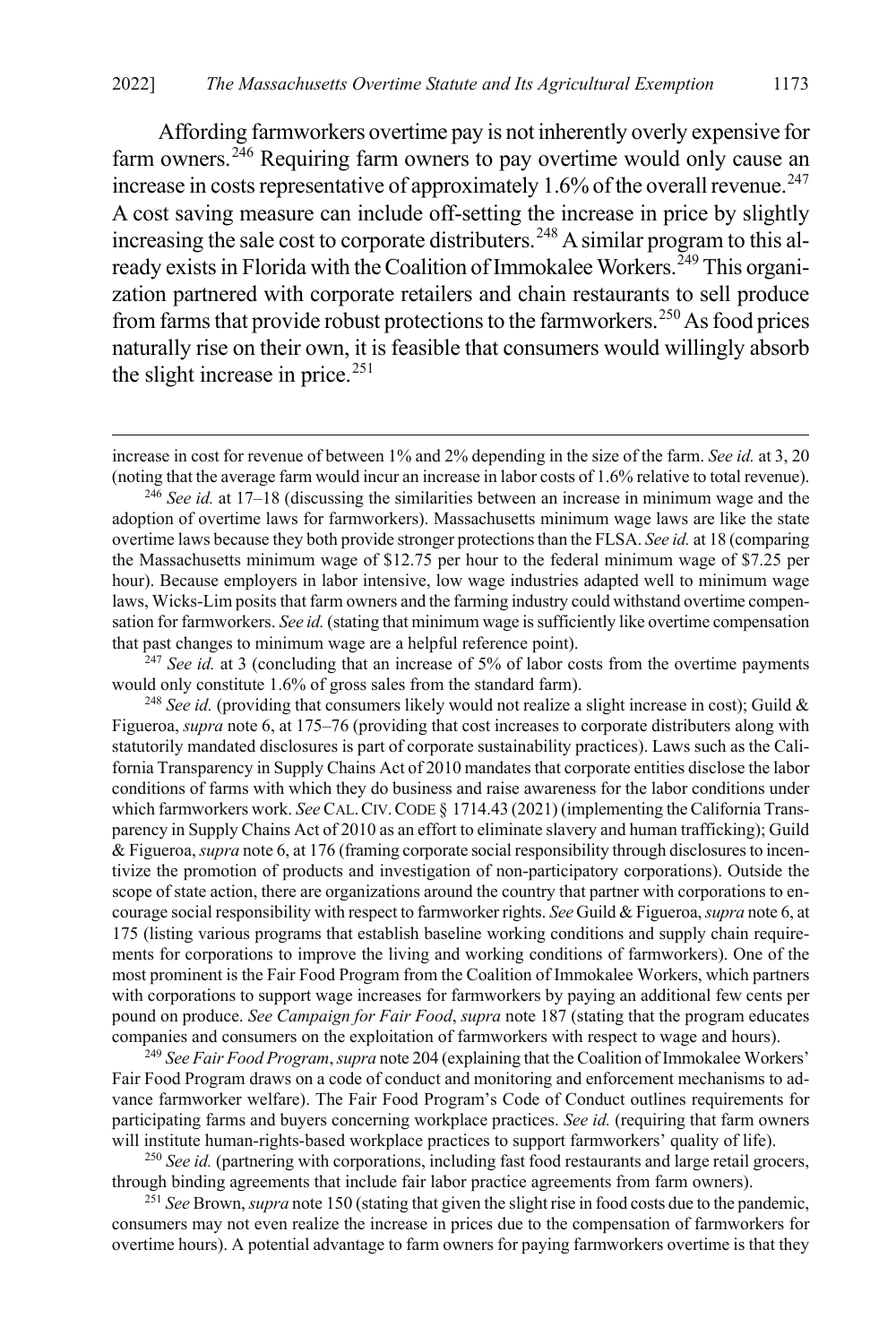Although there is no concrete example of a state that has implemented a corporate/farm partnership program, the possibility of corporate cooperation informed California's and New York's legislative efforts to remove the agricultural exemption.<sup>[252](#page-42-0)</sup> In both states, the rationale for abolishing the agricultural exemption at the expense of increased commodity costs is rooted in notions of sustain-ability and (corporate) social responsibility.<sup>[253](#page-42-1)</sup> Corporations are increasingly enforcing labor standards and engaging with ways of incentivizing against exploitation of workers, indicating a potential willingness to absorb increased costs.[254](#page-42-2)

Even if a corporate-based solution is not available, the total increased costs to farm owners providing overtime compensation to farmworkers is minimal, at approximately one to two percent of overall revenue.<sup>[255](#page-42-3)</sup> As a whole, the legisla-

<span id="page-42-1"></span><sup>253</sup> *See* Guild & Figueroa, *supra* note [6,](#page-2-0) at 173 (acknowledging that farmworkers suffer at the expense of corporations and farm owners seeking to avoid accountability for working conditions). Traditionally, fast food restaurants and grocery stores have maintained that they cannot control the working conditions of farmworkers, and farm owners have argued that they needed to cater to the demands of corporations. *See id.* (noting that farmworker advocacy organizations have urged consumers to pressure distributers to demand better work conditions and pay for farmworkers). As societal perspectives and knowledge about the agricultural industry evolve, pressures for corporations to recognize their role in the system increases as states begin to afford greater rights to farmworkers. *See id.*  at 174 (recognizing that corporations are beginning to enact policies that encourage the farming industry to sustain safer working conditions); *About the Fair Food Program*,FAIR FOOD PROGRAM, https:// www.fairfoodprogram.org/about-the-fair-food-program/ [https://perma.cc/888K-P5ZD](containing a list of the corporations that have partnered with the Coalition of Immokalee Workers to support workers' rights at the farms from which the corporations purchase their produce).

<span id="page-42-2"></span><sup>254</sup> *See* Guild & Figueroa, *supra* note [6,](#page-2-0) at 174 (discussing that corporations have engaged in social responsibility in the agricultural industry by instituting mechanisms to oversee partner farms, enforcing labor standards against discrimination, and instituting labor law compliance measures).

<span id="page-42-3"></span><sup>255</sup> *See* WICKS-LIM, *supra* not[e 86,](#page-14-4) at 22 (stating this increase is comparable to other low-wage industries). Accordingly, based on the estimated increase, farm owners could raise their prices by approximately 1.3% to shift the increased expenses to consumers rather than absorbing them as owners. *See id.* at 20 (suggesting that this price increase is small enough that consumers likely would not notice). By raising prices slightly to allow for overtime compensation, farm owners reasonably would not impact the price seen by consumers because this value is marginal. *See id.* at 21 (explaining that an increase in sale price to distributers would result in a few cents change in the sale price to consumers).

can market the goods as coming from a farm that supports farmworker labor rights. *See* WICKS-LIM, *supra* not[e 86,](#page-14-4) at 21 (discussing the profitability of sustainable products).

<span id="page-42-0"></span><sup>252</sup> *See* Alison Moodie, *'A Historic Change': California First State to Pass Overtime Pay for Farm Workers*, THE GUARDIAN (Sept. 14, 2016), https://www.theguardian.com/sustainable-business/ 2016/sep/14/california-overtime-farm-workers-union [https://perma.cc/ARC8-HD6B] (expressing that consumer knowledge around the conditions of agricultural work is increasing and that overtime compensation and improved work conditions are points of sustainability that consumers may support); Wozniacka, *supra* not[e 52](#page-9-9) (addressing the countervailing ignorance tied to consumers focusing solely on small-scale local food sources and ignoring the exploitation of farmworkers that occurs at largerscale enterprises). In New York, those who primarily consume locally grown food may be ignorant to the practices of large farms, so spreading information about the conditions in which farmworkers work as well as information about potential legislation is vital. *See id.* (describing locavores as people who rely on local food but idealize small farm practices, thereby disregarding the exploitative practices at larger farms).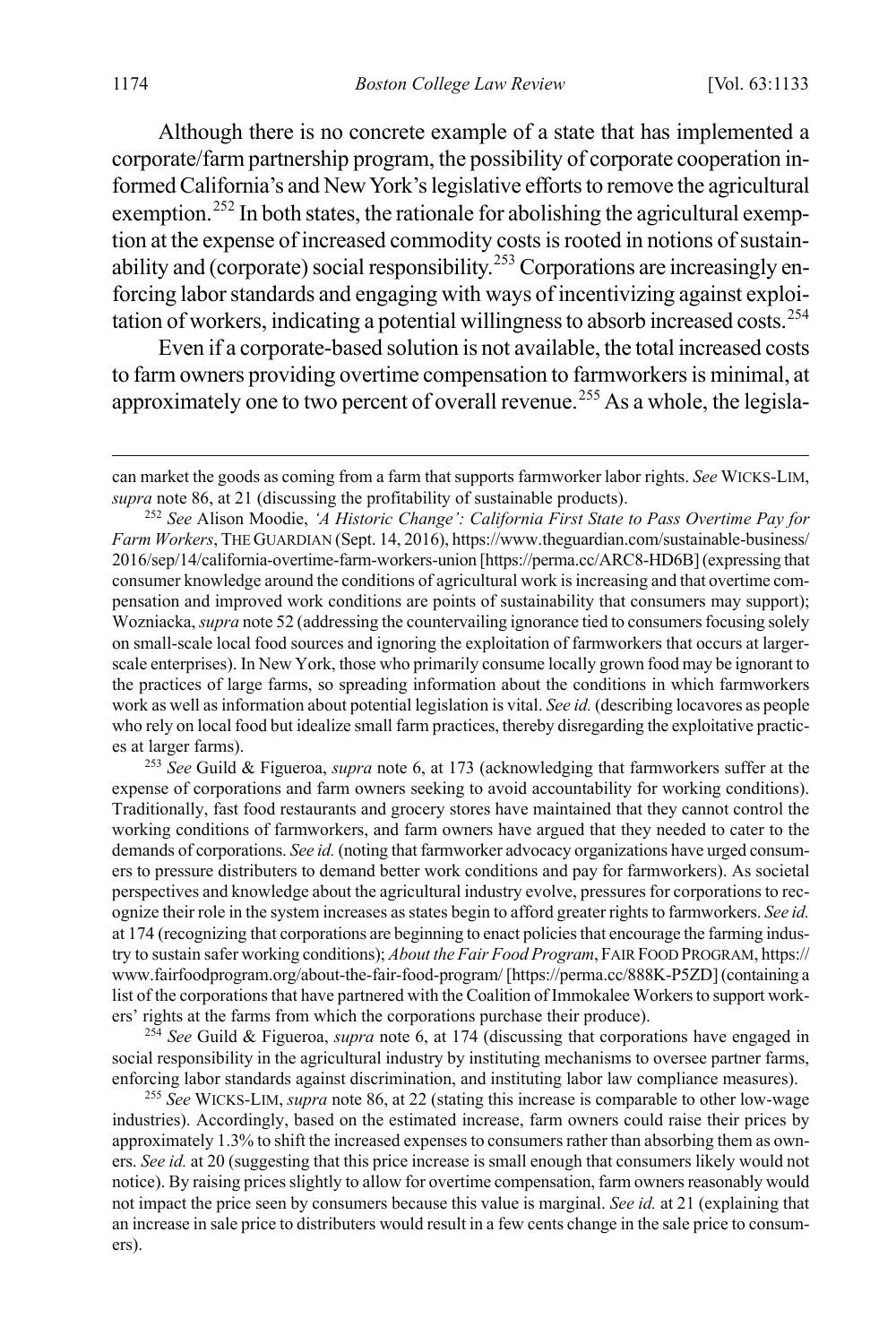tive abolition of the agricultural exemption in chapter 151, section 1A of the Massachusetts General Laws would align the agricultural industry with other sectors that employ low-wage workers and help to create an environment that is more financially conducive to the maintenance of employment over time.<sup>[256](#page-43-1)</sup> Additionally, according to the Fairness for Farmworkers Coalition, eliminating the agricultural exemption not only would provide a financial benefit, but it would help reduce food insecurity and poverty among farmworkers as well.<sup>[257](#page-43-2)</sup> In sum, the social benefit of providing overtime compensation to farmworkers outweighs the cost of denying farmworkers this essential labor protection.<sup>[258](#page-43-3)</sup>

#### <span id="page-43-0"></span>**CONCLUSION**

The Massachusetts legislature designed the overtime statute as a remedial law to provide coverage to those not protected by the FLSA. Despite the historical similarities between the Massachusetts law and the FLSA, the Massachusetts law contains a narrower definition of agriculture within the context of the agricultural exemption. In 2019, in *Arias-Villano v. Chang & Sons Enters., Inc.*, the Massachusetts Supreme Judicial Court confirmed the narrow scope of the exemption by holding that the agricultural exemption excluded only those workers involved in harvesting work. Following *Chang & Sons*, the Massachusetts Department of Labor Standards issued an advisory opinion that broadened the reach of the exemption to include those who do both harvesting and post-harvesting work. This guidance undermined the original legislative intent and the contemporary judicial interpretation that afforded farmworkers greater labor protections. The Department of Labor Standards's opinion runs counter to trends across the country of states eliminating the agricultural exemption to their overtime statutes. New York, the state most like Massachusetts in the farming industry, removed this provision from their overtime statute and instituted the FLFLPA in 2019, which afforded broad labor protections to farmworkers. Massachusetts should follow the lead of New York and other states in

<span id="page-43-1"></span> <sup>256</sup> *See id.* at 23 (explaining that in a similar industry, restaurant work, employers have experienced a rise in minimum wage and sustained their ability to pay and employ workers).

<span id="page-43-2"></span><sup>257</sup> *See* FAIRNESS FOR FARMWORKERS COAL.,*supra* not[e 26,](#page-5-9) at 31 (stating that paying farmworkers overtime will help reduce the challenges faced by farmworkers on a daily basis and will help support the Massachusetts economy). Under the current wage and hour laws, the subminimum wage combined with the lack of overtime compensation places farmworkers in a difficult position finding affordable housing. *See id.* at 28 (noting that low wages, as well as language barriers and lack of housing rights knowledge, leads many migrant farmworkers to live in homes that pose health and safety risks). Furthermore, because of the poverty-inducing wage, many farmworkers struggle to consistently afford the costs of food and other living expenses. *See id.* at 25 (concluding that the subminimum wage and lack of overtime causes farmworkers to struggle to provide food for themselves and their families).

<span id="page-43-3"></span><sup>&</sup>lt;sup>258</sup> See id. at 22 (detailing the history of the agricultural exemption in Massachusetts and the hardships faced by migrant farmworkers).